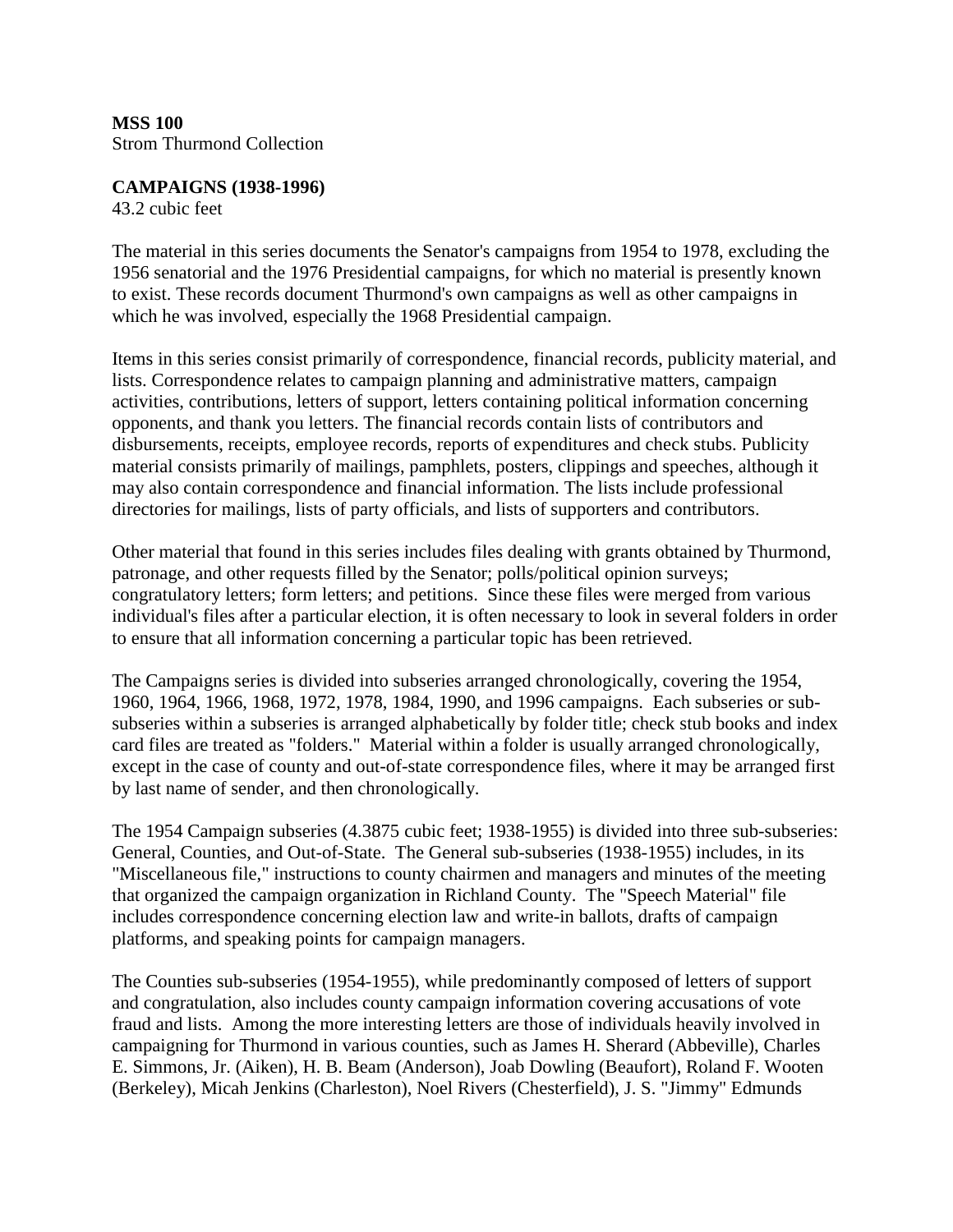(Fairfield), Richard Y. Dusenbury and M. L. Love (Florence), John Drake (Greenville), Dan F. Laney Jr. (Lee), J. Fred Buzhardt (McCormick), N. Heyward Clarkson Jr. (Richland; also Thurmond's campaign manager), Warren N. Abernathy (Spartanburg), F. E. Sumter, S. T. Strom (Union) and Raymond H. Tyler (York). Other correspondents include Walter Brown, Governor James F. Byrnes, General Mark W. Clark, R. M. Cooper, Walter Cox, George E. Crouch Jr., Horace J. Crouch, Charles E. Daniel, Representative William Jennings Bryan Dorn, C. S. Henerey, R. M. Hitt Jr., P. B. Holtzendorff Jr., Frank Jervey, Bob Jones Jr., the Lowe and Hall advertising agency, Congressman John L. McMillan, J. Carl Kease, Paul Quattlebaum and Thomas Waring (editor of Charleston News and Courier).

The Out-of-State sub-subseries (1954-1955) consists mainly of congratulatory letters from such notables as Bernard Baruch, Irwin Belk, Charles Bloch, William F. Buckley, Harry Dent, Dwight D. Eisenhower, Billy Graham, J. Edgar Hoover, Representative Claude Pepper, Governor Herman E. Talmadge, and Senators James O. Eastland, Russell B. Long, John Sparkman, John Stennis and Stuart Symington.

Consisting of only two folders, the 1960 Campaign subseries contains an analysis of the Democratic Party's platform, the minority report on the party's civil rights plank, and the positions of the Presidential candidates on ten key roll call votes during the debate on the Civil Rights Bill.

The 1964 Campaign subseries (1.4625 cubic feet; 1950-1964) contains information on Thurmond's efforts on the behalf of Barry Goldwater's Presidential and Albert Watson's Congressional campaigns; there is also some material on the 1966 campaign and Thurmond's switch from the Democratic Party to the Republican Party. Included in this subseries is Harry Dent's file, which consists mainly of correspondence to Dent concerning the Senator's campaign schedule and appearances and Goldwater's campaign, especially his stand on the 1957 and 1964 Civil Rights Bills. The Publicity - Ads file contains a South Carolina voter opinion poll and the texts of radio spots done by Thurmond and Watson. Correspondents include the Bradley, Graham and Hamby advertising agency (which handled the advertising for the campaign), J. Drake Edens Jr. (chairman of the South Carolina Republican Party), Ronald Reagan, Waring and Watson.

The 1964 campaign files also include photocopies of a file of "pinks," an alphabetically arranged file containing copies of Thurmond's replies to correspondence. The original pinks have been placed in the Pinks series. There are duplications between this file and others in the subseries.

Material in the 1966 Campaign subseries (4.275 cubic feet; 1961-1967) is divided into four subsubseries: General, Financial, Counties and Out-of-State. The General (1961-1966; no date) subsubseries includes campaign organization charts, correspondence with party campaign leaders, and material relating to rallies and speaking engagements. This subseries also includes files on Bradley Morrah, Thurmond's opponent, and Mary Ann Overcash, a zealous campaign worker for both Thurmond and Watson in Greenville; political opinion surveys for 1965 and 1966; correspondence with Lowe and Hall Advertising; and "pinks" for the period 1965 to 1966.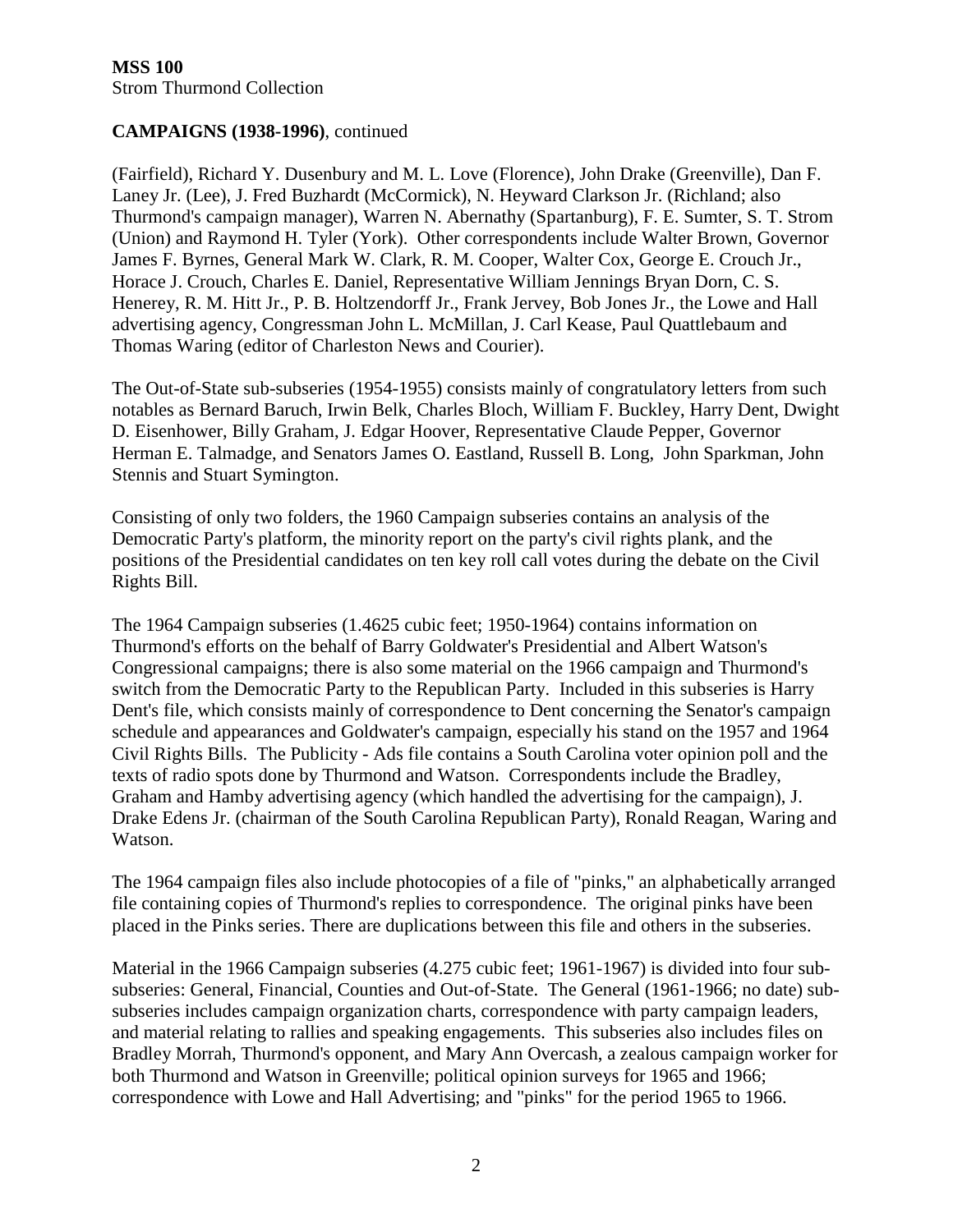Correspondents include J. Fred Buzhardt Jr., Henry G. Chandler, Dent, Representative Everett M. Dirksen, Raymond A. Harris, McMillan and Reagan. There is some overlap with the Financial sub-subseries, especially concerning contributors and the Lowe and Hall advertising campaigns.

The Financial (1964-1967) contains information relating to advertising, budgets, contributors and the fund-raising efforts of Thomas G. Robertson and General Albert C. Wedemeyer on Thurmond's behalf. Among the contributors were W. E. Gallant Sr. of Gallant-Belk and Broadus R. Littlejohn of the Community Cash Stores.

Besides items concerning contributors, thank-yous, and letters of support, the Counties subsubseries (1964-1967) includes views on tactics and issues in the campaign, publicity material, offers to help with the campaign and a small amount of constituent case mail. Some of this material was taken from "Political Affairs" or "Political" files, especially the offers to help. The Out-of-State sub-subseries (1964-1966) is similar to the Counties sub-subseries, with the exception of the case mail. Correspondents in this sub-subseries include Dirksen, McMillan, Richard M. Nixon, Lt. Gen. George E. Stratemeyer, Adm. Lewis L. Strauss, Wedemeyer and Senators Howard Baker, Cale Boggs, Bourke Hickenlooper, and Spessard Holland.

The focus of the 1968 Campaign subseries (1.35 cubic feet; 1967-1968, 1971) is the Presidential campaign of Richard Nixon. It includes the statewide budget for the county organizations in South Carolina, and correspondence from Hugh Fenzel, the campaign director. There is also correspondence concerning the Thurmond Speaks for Nixon-Agnew Committee, from George Wallace supporters (especially in response to a campaign advertisement that Thurmond ran) and from contributors. This contributor correspondence is found under "Correspondence," not "Contributors."

The 1972 Campaign subseries (2.925 cubic feet; 1968-1974, no date) is comprised of the General and Financial sub-subseries. Included in the General sub-subseries (1968-1974; no date) are the files of Warren Abernathy, which contains memos from campaign worker Sterling Anderson and memos to Thurmond and others, copies of correspondence, and newsletters; Sterling Anderson, whose file partially duplicates that of Abernathy and is composed of lists and reports of county contacts made by Anderson; and Henry Herlong, Minority staff member of the Judiciary Committee's Subcommittee on Administrative Practice and Procedure, which is comprised of material on federal campaign practices law.

 Also included in this sub-subseries are opponents files covering John Bolt Culbertson, William Jennings Bryan Dorn, Donald L. Fowler, John C. West and Nick Zeigler; and material from the Re-elect Thurmond Committee. Correspondents include John Hamrick of Hamrick Mills, Herman Hipp of Liberty Life, McMillan, Senators Harry Byrd Jr., Barry Goldwater, Margaret Chase Smith, John Stennis, Herman E. Talmadge and John Tower. The Financial sub-subseries (1971-1974; no date) contains campaign expense and spending reports and legal information regarding campaign spending from the Congressional Research Service, as well as more routine files, such as contributor lists and office supply expenditures.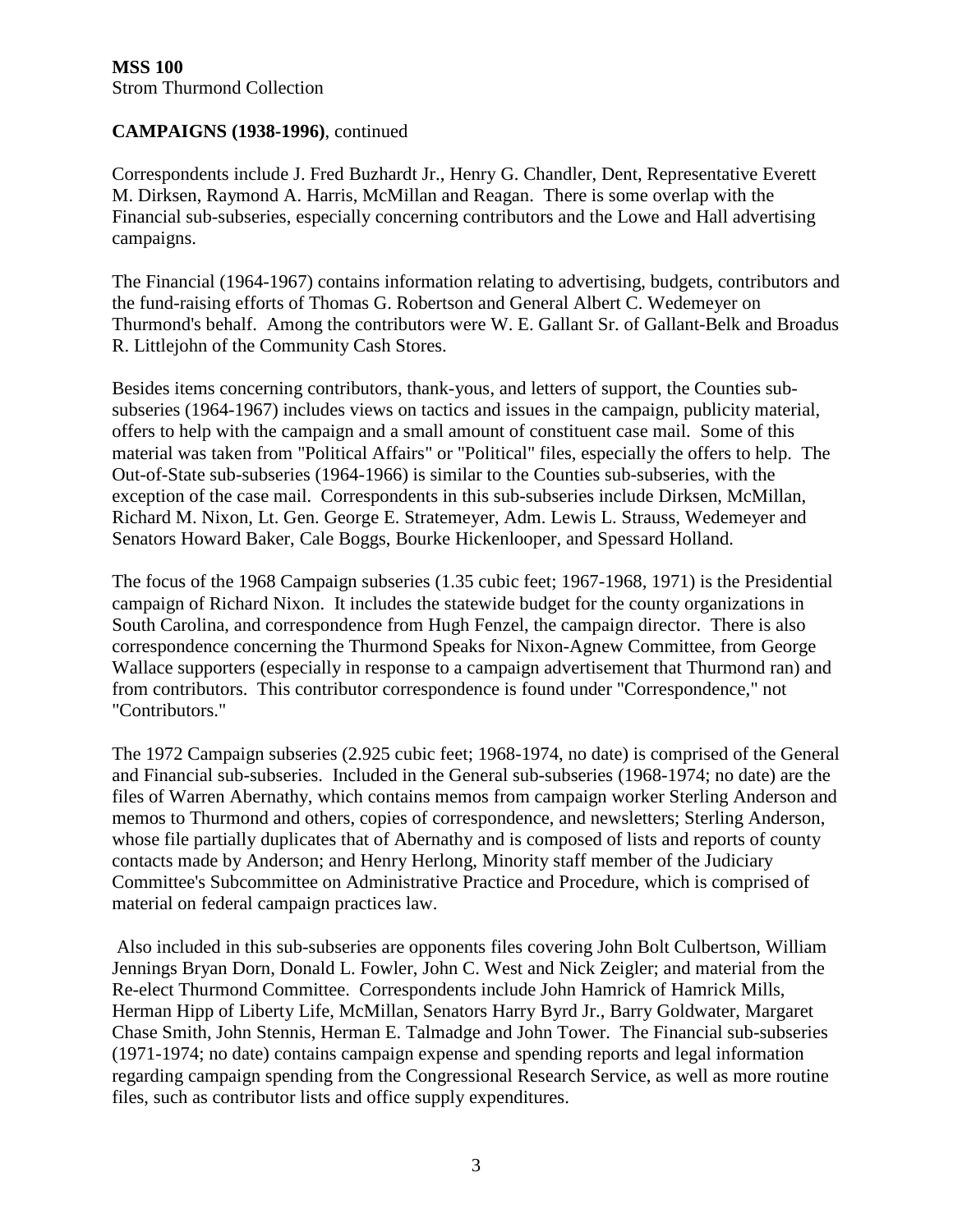The 1978 Campaign subseries (13.8 cubic feet; 1968-1980) is composed of three sub-subseries; General Correspondence, the General File, and Financial. The General Correspondence subsubseries (1973-1979) contains a wide variety of material, including contributors and supporter files, both in and out-of-state; endorsements for other Republicans from Thurmond; congratulations; thank-you letters, including a special file for black mayors; and files concerning political action committees (PAC's), including strategies for fund-raising and lists of amounts raised from PAC's. There are special files, such as the "Blue" and "Red" files (concerning mailing lists, contributions, and views on various issues, particularly the Panama Canal treaties) and those concerning Charles "Pug" Ravanel, Thurmond's opponent, which contain correspondence concerning Ravanel and his campaign, campaign literature, some financial information (see Financial, below) and a small amount of correspondence between Ravanel and Thurmond.

Also included in this sub-subseries is material related to a direct mail fund-raising campaign that the Senator was involved in - there is also information on this campaign in the General File and Financial as well. Other correspondents include Gene Autry, Senator Howard Baker, Griffin Bell, Buckley, James B. Edwards (who accepted contributions on Thurmond's behalf), James B. Holderman, Jones, Robert E. Kirby (Westinghouse), Paul Laxalt (who also accepted contributions on Thurmond's behalf), Nixon, Lyn Nofziger, Robert Packwood, Robert T. Stevens (of J. P. Stevens Company), John Stringfellow (who also accepted contributions on Thurmond's behalf), Wedemeyer and John C. West.

The General File sub-subseries (1968-1980) relates directly to campaign operations. Included in this sub-subseries are the campaigns operations manual, position papers and files concerning projects Thurmond assisted in getting federal funds and patronage. Related to the latter is the "Red Check File," for 1974 to 1976, which lists, by district, the names and addresses of individuals Thurmond aided, and a short note on the problem he assisted them with. The "Youth for Thurmond" files concern support for Thurmond from South Carolina high schools and colleges, and include strategy, lists of supporters, questionnaires and polls. The "Invitations" file has been weeded of declined invitations, which have been listed by name, address, event and date.

Material on Thurmond's paid political consultants, Arthur Finklestein and Associates, including the contract between Thurmond and the firm and the costs of surveys, is included in the Financial sub-subseries (1975-1979). Also contained in this file are financial records relating to special events, budgets for the Re-elect Thurmond Committee, a chart of accounts, and copies of reports of receipts and itemized expenditures for both Thurmond's and Ravanel's campaigns. Thurmond's reports for the period January-March 1978 lack the summary report and Schedules C and D. There are check stub books for both the primary and general elections, and card files for contributors.

An addition to the 1978 Campaign subseries General File sub-subseries (1955-1972; one cubic foot) includes additional "Red Check Files," for 1955 to 1970 and 1970 to 1972, which list, by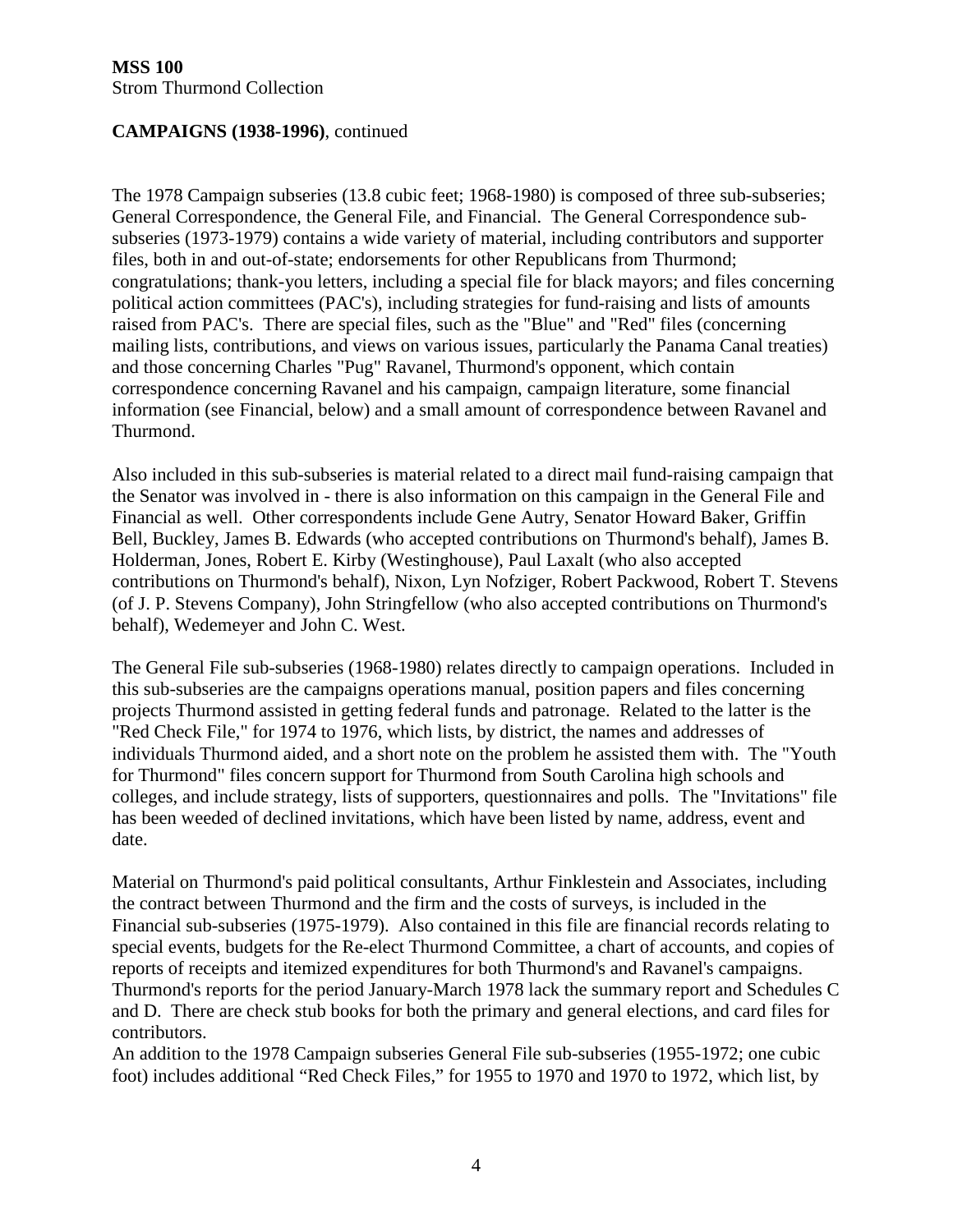county, the names and addresses of individuals, businesses, and municipalities Thurmond aided, and a short note on the problem he assisted them with.

The 1984 Campaign subseries (4.5 cubic feet; 1972-1984; Accession #87-13 & 97-50) is composed of three sub-subseries; Correspondence, the General File, and Financial. The Correspondence sub-subseries (1972-1984; no date) contains a wide variety of material, including contributors and supporter files, both in and out of state; Democrats for Thurmond, County Chairmen; in-state endorsements, by county; Lists, including Barber Shops, the Fortune 500, Major Commanders, and Trust Members; Nancy and the Laurel Crest/Saluda River House; National Republican Senatorial Committee publications; News Releases; Primary Chairman, including District & County Coordinators; and a speech for Ronald Reagan at Clemson University during which Reagan was present. Also included are opponents' files covering Robert Cunningham, Jesse Jackson, Libertarians, and Melvin Pervis Jr.

The General File (1982-1984) consists of files related to Warren Abernathy, Thurmond's Home State Assistant; Campaign Advertising in Football Magazines; Contributors of \$100 and over; John Courson, Chairman of the South Carolina Republican Primary; Employee files; GOP Precincts; House File 'Analysis' and 'Talking Points,' summary sheets covering the major issues; Thurmond's Issue Book, covering all the issues of the campaign; and Strom Thurmond Night at Greenwood High School.

The Financial File (1980-1984) contains information on Campaign expenses; Direct mail costs; Federal Election Commission Publications; Fund-raising receipts & expenses; the New York & Reagan Dinners and Washington Reception; Theron Peace, Thurmond's campaign accountant; check stub books; tax records; and various campaign business management records.

The 1990 Campaign subseries (5 cubic feet; 1982-1991; Accession # 97-50 & 01-70) is composed of three sub-subseries; Correspondence, the General File, and Financial. The Correspondence sub-subseries (1989-1991) contains a wide variety of material, including George Bush & Dan Quayle letters for Thurmond; contributor and supporter letters; mailing lists for Alabama, Georgia, Florida, Louisiana, and Political Action Committees; an updated Press Kit; copy of the Republican Senatorial Inner-Circle/Common Cause Complaint 'MUR 3131 & 3135'; and State Senator John Courson, State Campaign Treasurer & Co-Chairman.

The General File sub-subseries (1989-1991) consists of a 1990 Issues booklet; a List Exchange Agreement; Lists, including contributors, certificates, constituency service, friends & patrons, and volunteers; Mayor endorsements; Pledges; Republican Policy Committee 'Talking Points'; Statewide statistics; a Statewide Study; the Strom Thurmond Steering Committee; and a copy of the Carter Report. There is no file on Robert Cunningham, Thurmond's opponent during the 1990 Campaign, in the 1990 Campaign subseries because one already exists for Mr. Cunningham in the Correspondence sub-subseries of the 1984 Campaign subseries.

The Financial File (1982-1990) contains information on the Aiken Event; donations, including those from the Chicago Dinner, the Howard Baker List, the New York Dinner, Out of State,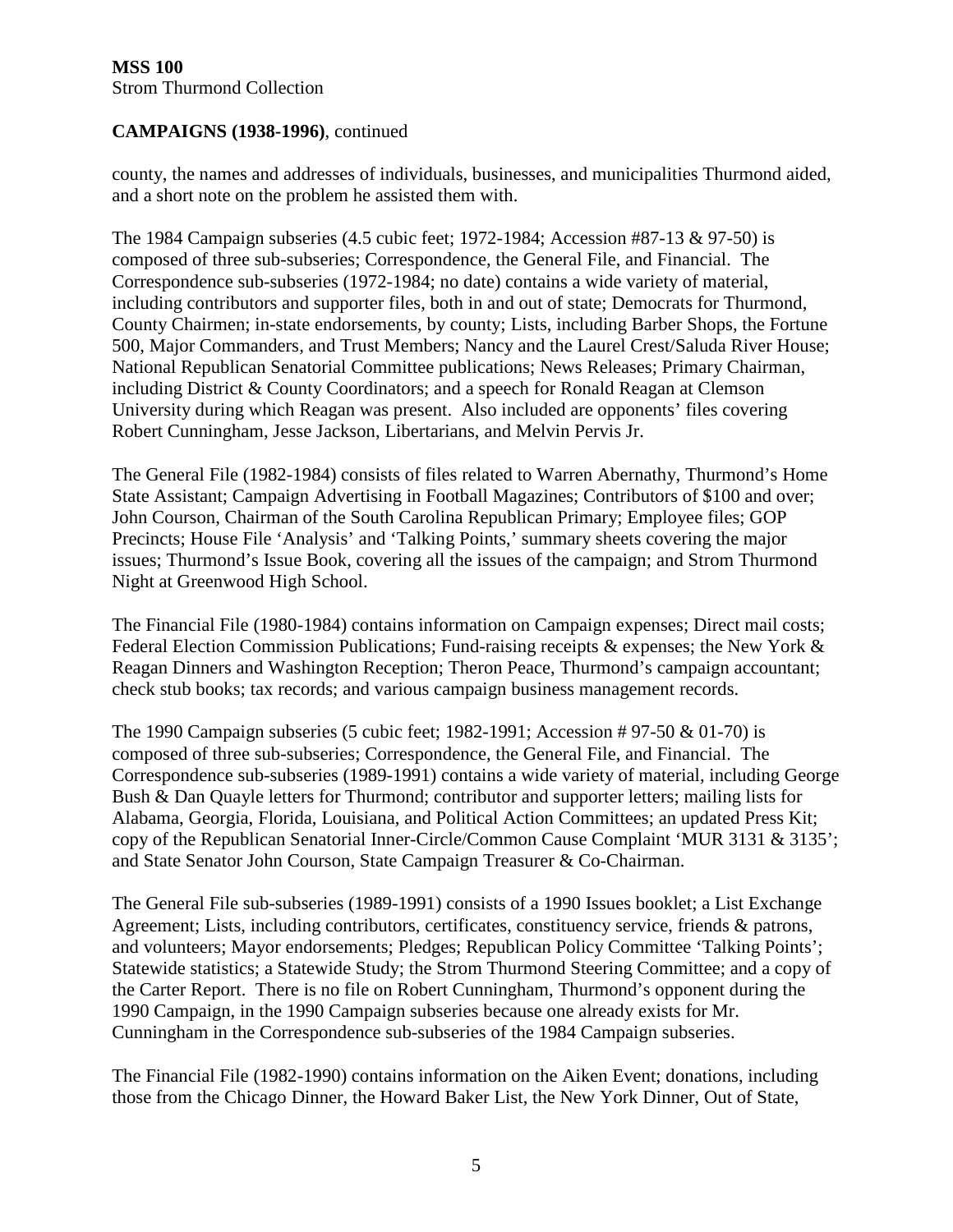Political Action Committees, Fund-raisers; Master file receipts; receipts for expenditures; Regular Re-elect supporters, and the Washington Reception; Reports of the Federal Election Commission; Reports of the Finance Committee; \$1,000 and over donor lists; the Thurmond Reception & Washington Event; cash journal statements from the Washington Intelligence Bureau.

The 1996 Campaign subseries (4.5 cubic feet; 1977-1996; Accession # 00-202, 01-70 & 01-104) is composed of three subseries; Correspondence, the General File, and Financial. The Correspondence sub-subseries (1990-1995) primary consists of contributor letters; general letters & memoranda; and specific letters or information concerning campaign support for the following individuals, including David Beasley, William Bell, Bill Brock, John Chafee, Tom Hendrix, Michael Herson, Kay Bailey Hutchinson, the Maine Republican Party, Mark Sanford for Congress, Craig Thomas, James Tuten, and Christie Whitman.

The General File sub-subseries (1989-1994) contains four folders pertaining to the consulting services of Quinn & Associates; the Republican Campaign meeting in Barnwell County; the Strom Thurmond High School Football Program; and a parking study for the Strom Thurmond Federal Building in Columbia.

The financial sub-subseries (1977-1995) is larger than previous financial sub-subseries because it contains material from previous campaigns in support of the 1996 Campaign. This sub-subseries consists of information on David Beasley's luncheon at Converse College; a cash receipt journal; Direct Mail fund-raising; Donations, by county, by date, and out of state, from 1977- 1979; Lindsey Graham fund-raisers; a copy of the List of Projects Instrumental in Securing Federal Funds; Master File Donations, by date, from 1978; the Primary County Files from 1977- 1978; check book stubs; datebook of expenditures; tax reports; and Les Tindal fund-raiser.

Other series in the Thurmond Collection that contain material on various campaigns are Administrative Assistant, Executive Assistant, Legislative Assistant, Press Assistant, Speeches and Subject Correspondence.

Summary of Strom Thurmond's United States Senate Campaign Opponents:

**1954: Edgar Allen Brown** (This was Thurmond's write-in campaign; he offered for re-election in 1956 as per his write-in campaign promise)

**1960: R.B. Herbert** (South Carolina is a one party state – Democratic)

**1966: Bradley Morrah** (Thurmond switched to the Republican Party in 1964)

**1972: Nick Zeigler** (John B. Culbertson, William Jennings Bryan Dorn, Donald Fowler, and John C. West lost in the Primary runoff)

- **1978: Charles 'Pug' Ravanel** (This was Thurmond's closest & hardest fought campaign)
- **1984: Melvin Pervis Jr.** (Robert Cunningham & Jesse Jackson lost in the Primary runoff) **1990: Robert Cunningham** (Thurmond won this campaign by a landslide) **1996: Elliot Close** (Thurmond's age was a major campaign issue)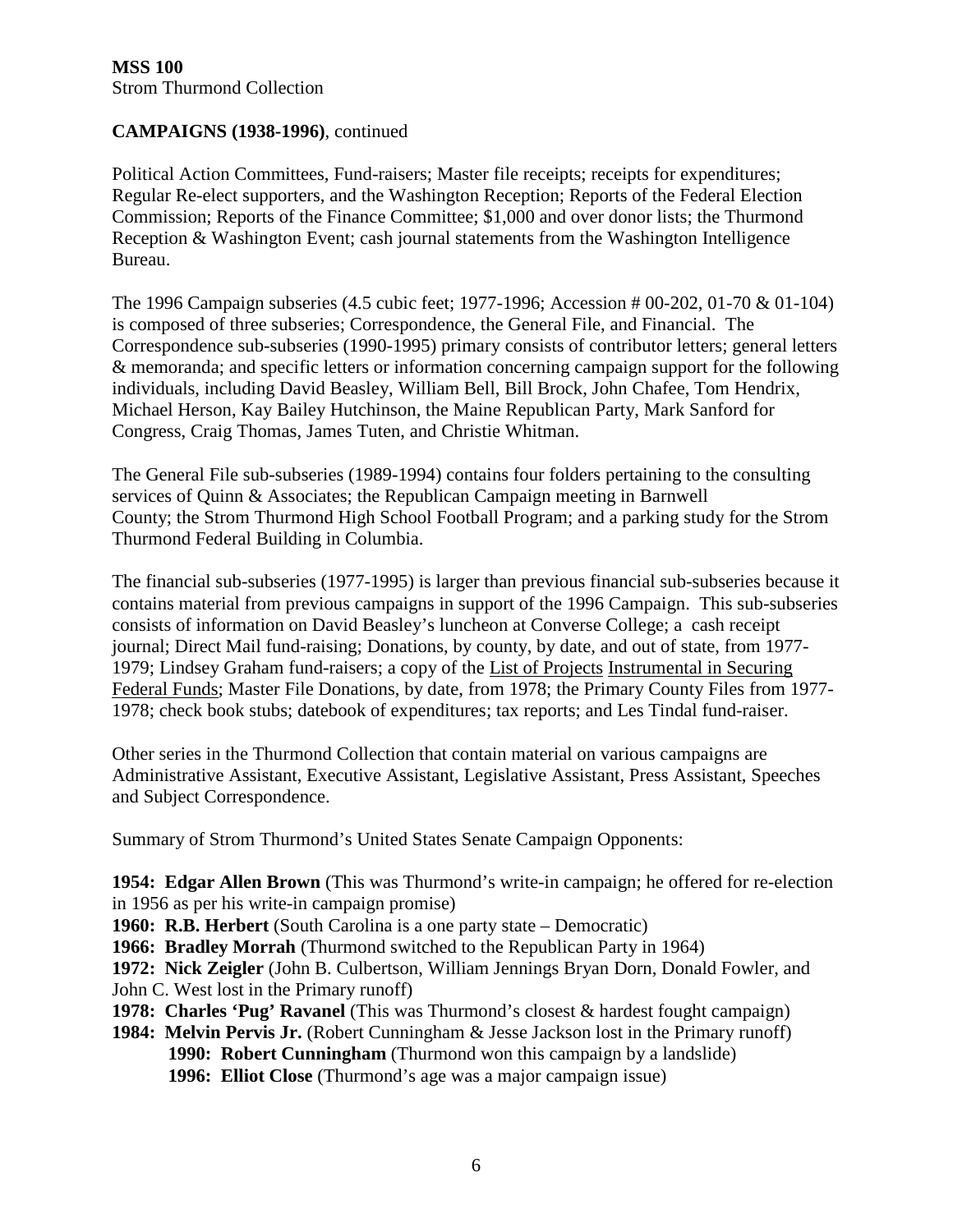### **SEPARATION LIST**

#### **1. Oversize – to oversize map cases**

1954 Campaign

11.5 x 17 four page campaign advertisement, c. October 1954

1964 Campaign

 11.5 x 21.5 campaign advertisement, "Who ARE 'Republicans for Johnson'" 6.125 x 15.25 campaign advertisement, "the power of one" 7 x 17 campaign advertisement, "Protect Your Social Security" 8.75 x 25 campaign advertisement, "The 'Big Lie'" 8.5 x 16.5 campaign advertisement, "'After the election'" 7.75 x 23 campaign advertisement, "The Block Vote against YOU!," 17.75 x 23 campaign advertisement, "\$100 Billion Blackjack" 11 x 16, 4 pages, campaign advertisement, "A Choice for the South" 11.5 x 15.25, 8 pages, campaign advertisement, "Lyndon Baines Johnson: Confidential" 17.25 x 23.5 campaign advertisement, "Don't Be Fooled!"

1966 Campaign

 11.5 x 21.5 campaign advertisement/broadside instructing voter how to vote for Thurmond

5 x 14.75 preliminary drawing of Thurmond bumper sticker, mounted 12.125 x 16

8 x1 1.75 preliminary drawing of Thurmond campaign poster, mounted 13.25 x 19

 9 x 14 design for campaign advertisement, mounted 15.25 x 23.5, with five pages of copy for proposed advertisement dated Sept. 16, 1966

9.5 x 17.75 design for campaign sign, mounted 18 x 24

11 x 14 campaign poster for Thurmond Rally in Edgefield, S.C., Sept. 27, 1966

14.5 x 22.25 campaign poster [1966?]

(2) 22 x 28 campaign posters

 (2) 11.75 x 15, 8 pages, campaign advertising newspaper inserts, "The Thurmond Story," [Oct. 18, 1966]

1978 Campaign

 14 x 22 hand-lettered sign, "Strom Thurmond Gets The Job Done" 17.5 x 22.75 campaign poster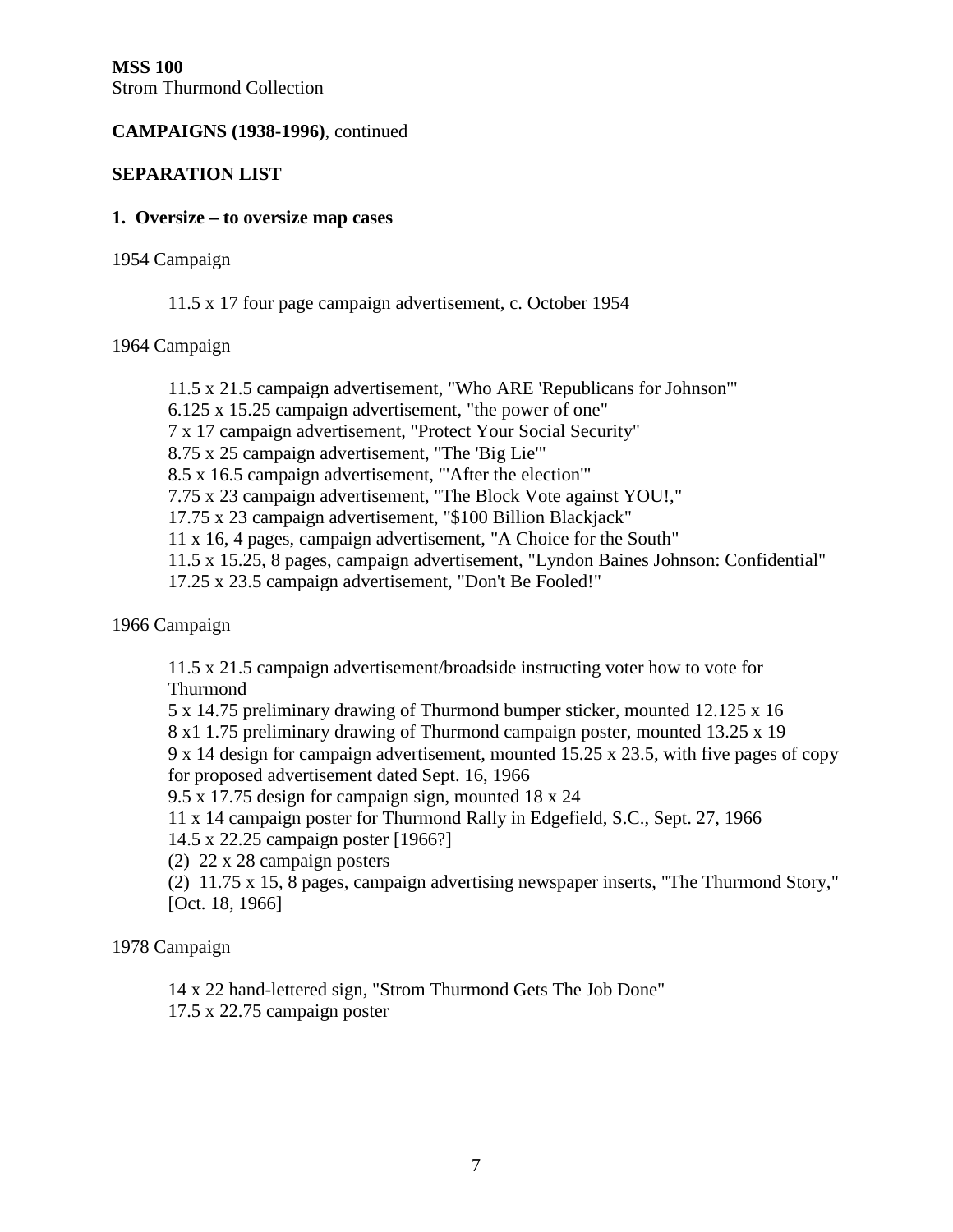SEPARATION LIST (continued)

2. Memorabilia – to Memorabilia series

1966 Campaign

 2.5" diameter Nelson Rockefeller "Vari-Vue" campaign button 1 x 1.25 Republican Party "Vari-Vue" campaign button 1.25" diameter keychain, with Great Seal of U.S.; on back "IN APPRECIATION SAM FRIEDEL M.C." 1.75" diameter "Wheel of Progress Better Government" Republican Party campaign button 4" diameter prototype for Thurmond campaign button

3. Photographs – to Photographs series

### 1964 Campaign

 8 x 10 b/w Black women supporters of Lyndon Johnson waiting for "Lady Bird Special [train]," n.p., 1964

### 1966 Campaign

 8x10 b/w Spartanburg County voting machine (inscribed), Spartanburg County, SC, 1966 8x10 b/w Spartanburg County voting machine, Spartanburg County, SC, 1966

4. Audio-Visual – to Audio-Visual series

#### 1978 Campaign

 60 minute audiocassette of speech by Nancy Thurmond to Kiwanis Club (28 minutes), n.p., August 27, 1977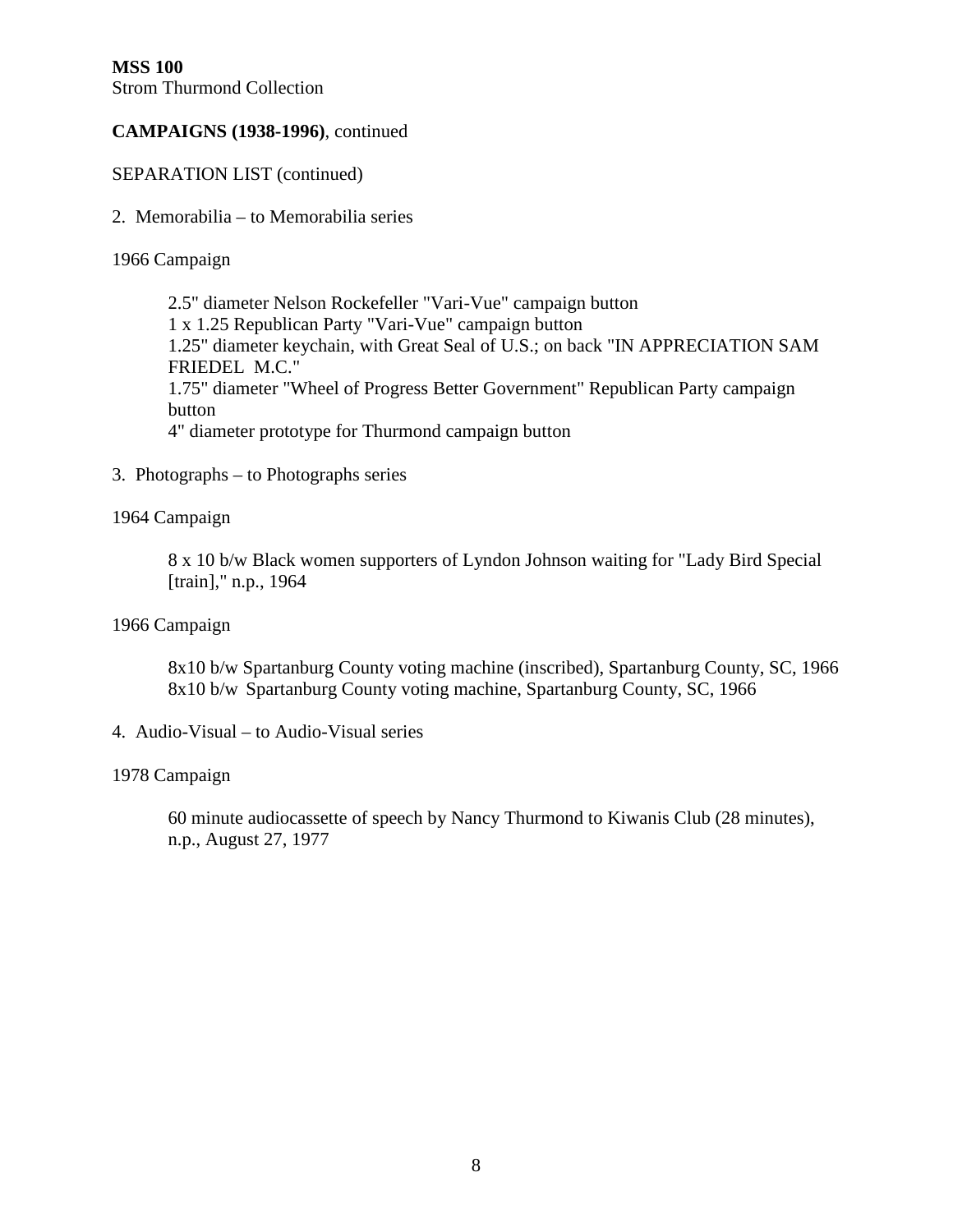| 1954 Campaign                |        | <b>General 1938 - 1955</b>                                                                                                                                                                                                                                                                                                                                                                                                                                                                                                                                                                                                                                                                                                                                                                                                                                                                                                                                                |
|------------------------------|--------|---------------------------------------------------------------------------------------------------------------------------------------------------------------------------------------------------------------------------------------------------------------------------------------------------------------------------------------------------------------------------------------------------------------------------------------------------------------------------------------------------------------------------------------------------------------------------------------------------------------------------------------------------------------------------------------------------------------------------------------------------------------------------------------------------------------------------------------------------------------------------------------------------------------------------------------------------------------------------|
| $\frac{Box}{}$               | Folder | <b>Title</b>                                                                                                                                                                                                                                                                                                                                                                                                                                                                                                                                                                                                                                                                                                                                                                                                                                                                                                                                                              |
| $\mathbf{1}$                 |        | Dick Breland-Work File; September 10 - October 6, 1954<br>Expense Reports to the Secretary of State and the Secretary of the<br>Senate; October 22 - December 1, 1954<br>Form letters sent out by friends; September 22- October 31, 1954<br>Ledger-Contributions Register; September 14-December 21, 1954;<br>Feb. 10, 1955<br>Form Letters; September 18 - December 14, 1954; n.d.<br>Miscellaneous; September 9 - October 23, 1954; n.d.<br>Paid Bills; November 29 - December 30, 1954<br>Petty Cash Receipts; September 14 - November 22, 1954<br>Possible Workers; September 14 - October 15, 1954; n.d.<br>Publicity Material; 1954<br>Quarterly Tax Forms; January 1954; October 10 - 11, 1954; December<br>30, 1954<br>Resolutions by County Committees; September 11 and 18, 1954<br>Speech Material; August 30, 1938 - October 28, 1954; n.d.<br>Speeches and Statements; October 15 - 30, 1954; n.d.<br>Thank-you Letters; October 11- December 13,1954; n.d. |
| 1954 Campaign                |        | <b>Counties 1954 - 1955</b>                                                                                                                                                                                                                                                                                                                                                                                                                                                                                                                                                                                                                                                                                                                                                                                                                                                                                                                                               |
| <u>Box</u><br>$\overline{2}$ | Folder | Title<br>Abbeville County; September 16 - December 8, 1954<br>Aiken County,<br>A-M; September 8, 1954 – January 4, 1955<br>N-Z; September 10, 1954 - July 5, 1955; n.d.<br>Allendale County; September 9 - December 17, 1954<br>Anderson County; September 4, 1954 - January 25, 1955<br>Bamberg County; September 27 - December 15, 1954<br>Barnwell and Beaufort Counties; September 4, 1954 – February 8,<br>1955<br>Berkeley and Calhoun Counties; September 3, 1954 - January 14, 1955                                                                                                                                                                                                                                                                                                                                                                                                                                                                               |
| 3                            |        | Charleston County,<br>$A-J$ ,<br>Folder I; September 5 – November 27, 1954<br>Folder II; December 1, 1954 - January 25, 1955; n.d.<br>K-Z; September 5 - December 30, 1954<br>Cherokee County; September 21 - December 23, 1954                                                                                                                                                                                                                                                                                                                                                                                                                                                                                                                                                                                                                                                                                                                                           |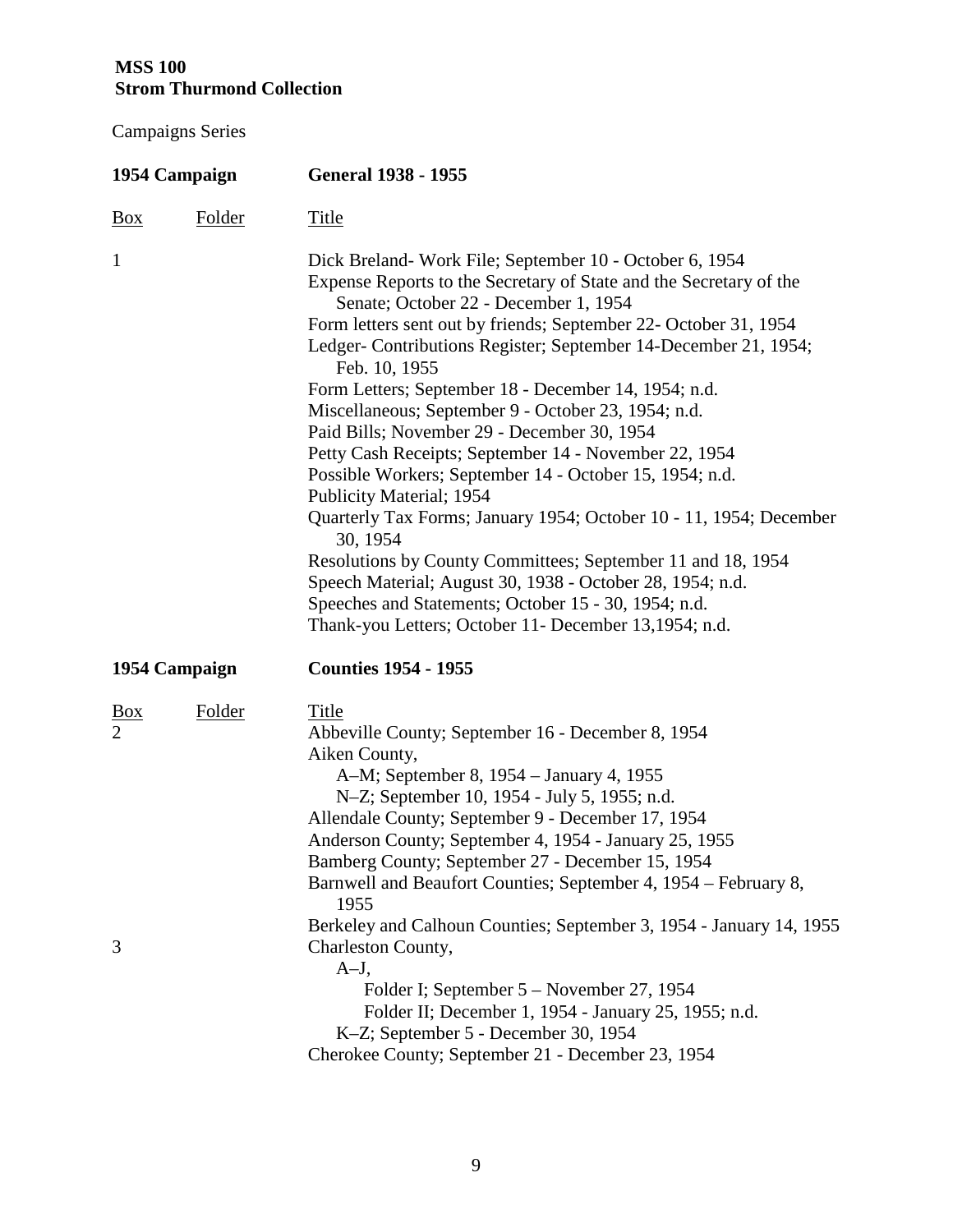|            | 1954 Campaign | Counties 1954 – 1955, cont.                                            |
|------------|---------------|------------------------------------------------------------------------|
| <u>Box</u> | <b>Folder</b> | <b>Title</b>                                                           |
| 3          |               | Chester County; September 8 – December 16, 1954                        |
|            |               | Chesterfield County; September 9, 1954 - February 14, 1955             |
|            |               | Clarendon County; September 4 – December 24, 1954                      |
|            |               | Colleton County; September 4, 1954 – January 24, 1955                  |
|            |               | Darlington County; September 2, 1954 - February 18, 1955               |
|            |               | Dillon County; September 4, 1954 - February 12, 1955                   |
| 4          |               | Dorchester County; September 18 - December 4, 1954                     |
|            |               | Edgefield County,                                                      |
|            |               | A-L; September 8, 1954 - January 1, 1955                               |
|            |               | M-Z; September 2, 1954 - January 26, 1955                              |
|            |               | Fairfield County; September 15- November 5, 1954                       |
|            |               | Florence County,                                                       |
|            |               | A-L; September 8, 1954- April 6, 1955                                  |
|            |               | M-Z; September 5, 1954 - February 8, 1955                              |
|            |               | Georgetown County; September 4 - November 8, 1954                      |
|            |               | Greenville County,                                                     |
|            |               | $A-G$                                                                  |
|            |               | Folder I; August 8 - October 31, 1954                                  |
|            |               | Folder II; November 2, 1954 – January 24, 1955                         |
|            |               | Greenville County,                                                     |
|            |               | H-M; September 3, 1954 - January 27, 1955                              |
| 5          |               | N-Z; September 1 – December 30, 1954                                   |
|            |               | Greenwood County                                                       |
|            |               | A-D; September 8 - December 30, 1954                                   |
|            |               | F-Z; September 8, 1954 - January 1, 1955                               |
|            |               | Hampton County; September 18 - December 11, 1954                       |
|            |               | Horry County; September 4 - December 18, 1954                          |
|            |               | Jasper and Kershaw Counties; September 6, 1954 - J January 22, 1955    |
|            |               | Lancaster County; September 6 - December 18, 1954                      |
|            |               | Laurens County; August 10 - December 28, 1954                          |
| 6          |               | Lee County; September 8, 1954 - February 24, 1955                      |
|            |               | Lexington County; September 7 - December 9, 1954                       |
|            |               | McCormick and Marion Counties; October 1 - December 6, 1954            |
|            |               | Marlboro and Newberry Counties; September 8, 1954 – January 8,<br>1955 |
|            |               | Oconee County; September 4, 1954 - January 31, 1955                    |
|            |               | Orangeburg County; September 6, 1954 - January 20, 1955                |
|            |               | Pickens County; September 7, 1954 - January 24, 1955                   |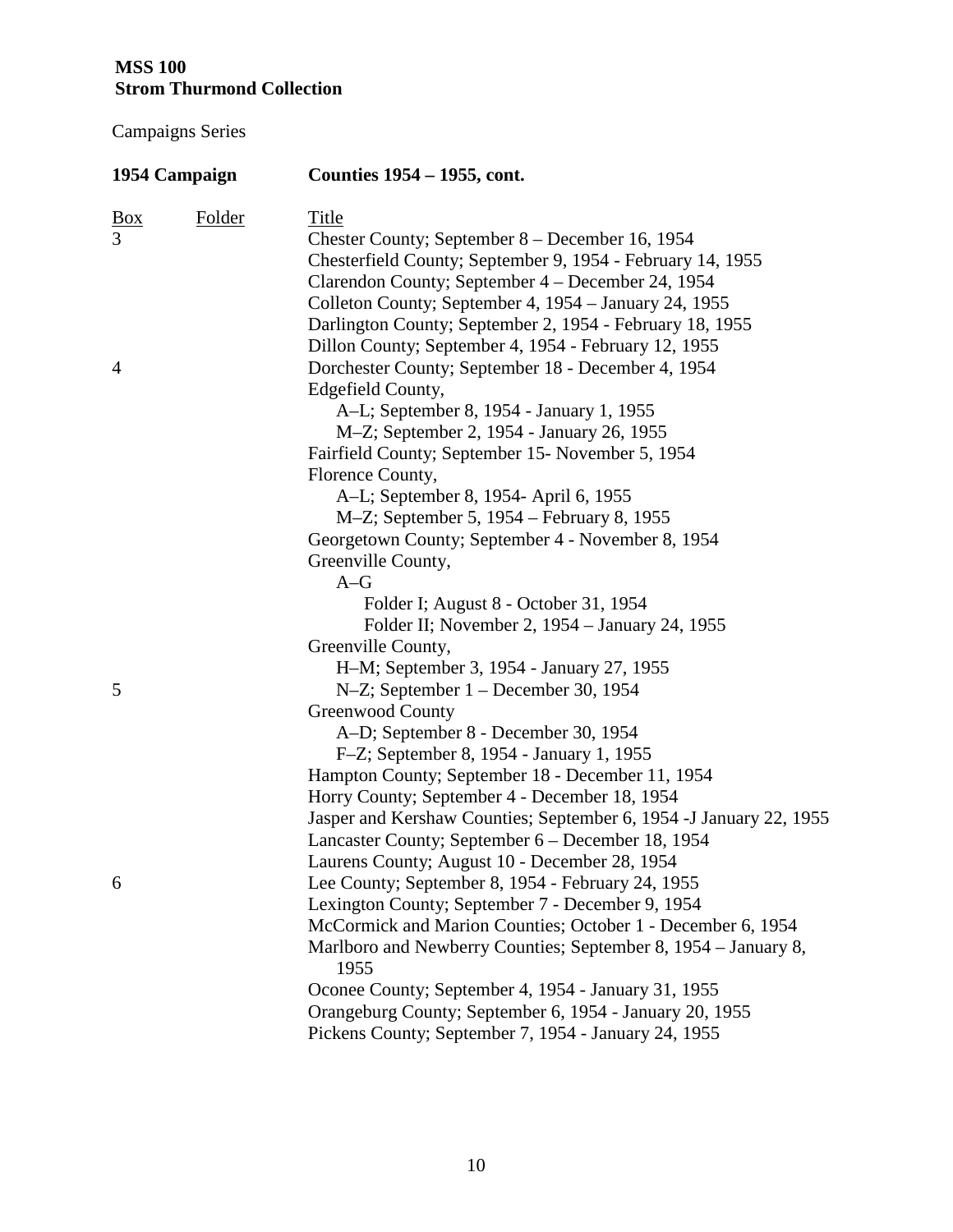| 1954 Campaign            |               | Counties 1954 – 1955, cont.                                                                                                                                                                                                                                                                                                                                                                                                                                                                  |  |  |
|--------------------------|---------------|----------------------------------------------------------------------------------------------------------------------------------------------------------------------------------------------------------------------------------------------------------------------------------------------------------------------------------------------------------------------------------------------------------------------------------------------------------------------------------------------|--|--|
| $\frac{Box}{}$<br>6<br>7 | <b>Folder</b> | <b>Title</b><br><b>Richland County</b><br>A-B; September 1, 1954 - February 14, 1955<br>C-H; September 7, 1954 - January 27, 1955<br>G-J; September 3, 1954 - April 11, 1955<br>K-M; September 2, 1954 - January 17, 1955<br>$N-Z$<br>Folder I; September 4 – October 30, 1955<br>Folder II; November 2 - June 24, 1955<br>Postcards; September 15 – September 28, 1954; n.d.<br>Saluda County; September 2, 1954 - January 12, 1955                                                         |  |  |
| 8                        |               | Spartanburg County,<br>A–G; September 4, 1954 - January 20, 1955<br>$H-Z$<br>Folder I; September 1 - November 23, 1954<br>Folder II; December 4, 1954 - January 14, 1955<br>Sumter County; September 1, 1954 - January 25, 1955<br>Union County; September 4 - December 15, 1954<br>Williamsburg and York Counties,<br>Folder I; September 1 - October 31, 1954<br>Folder II; November 2, 1954 - January 14, 1955                                                                            |  |  |
| 1954 Campaign            |               | <b>Out-of-State 1954 - 1955</b>                                                                                                                                                                                                                                                                                                                                                                                                                                                              |  |  |
| $\frac{Box}{}$<br>8<br>9 | Folder        | Title<br>$A-B$ ,<br>Folder I; September 8 - November 5, 1954<br>Folder II; November 6, 1954 - February 19, 1955<br>$C-D,$<br>Folder I; September 9 - November 10, 1954<br>Folder II; November11, 1954 - March 23, 1955<br>$E-G$ ,<br>Folder I; September 3 - November 29, 1954<br>Folder II; December 4, 1954 – March 7, 1955<br>$H-K$ ,<br>Folder I; September 6 - November 30, 1954<br>Folder II; December 1, 1954 – March 4, 1955<br>$L-Me,$<br>Folder I; September 7 - November 15, 1955 |  |  |
| 10                       |               | Folder II; November 16, 1954 - February 18, 1955<br>$Mi-P,$<br>Folder I; September 13 - November 30, 1954                                                                                                                                                                                                                                                                                                                                                                                    |  |  |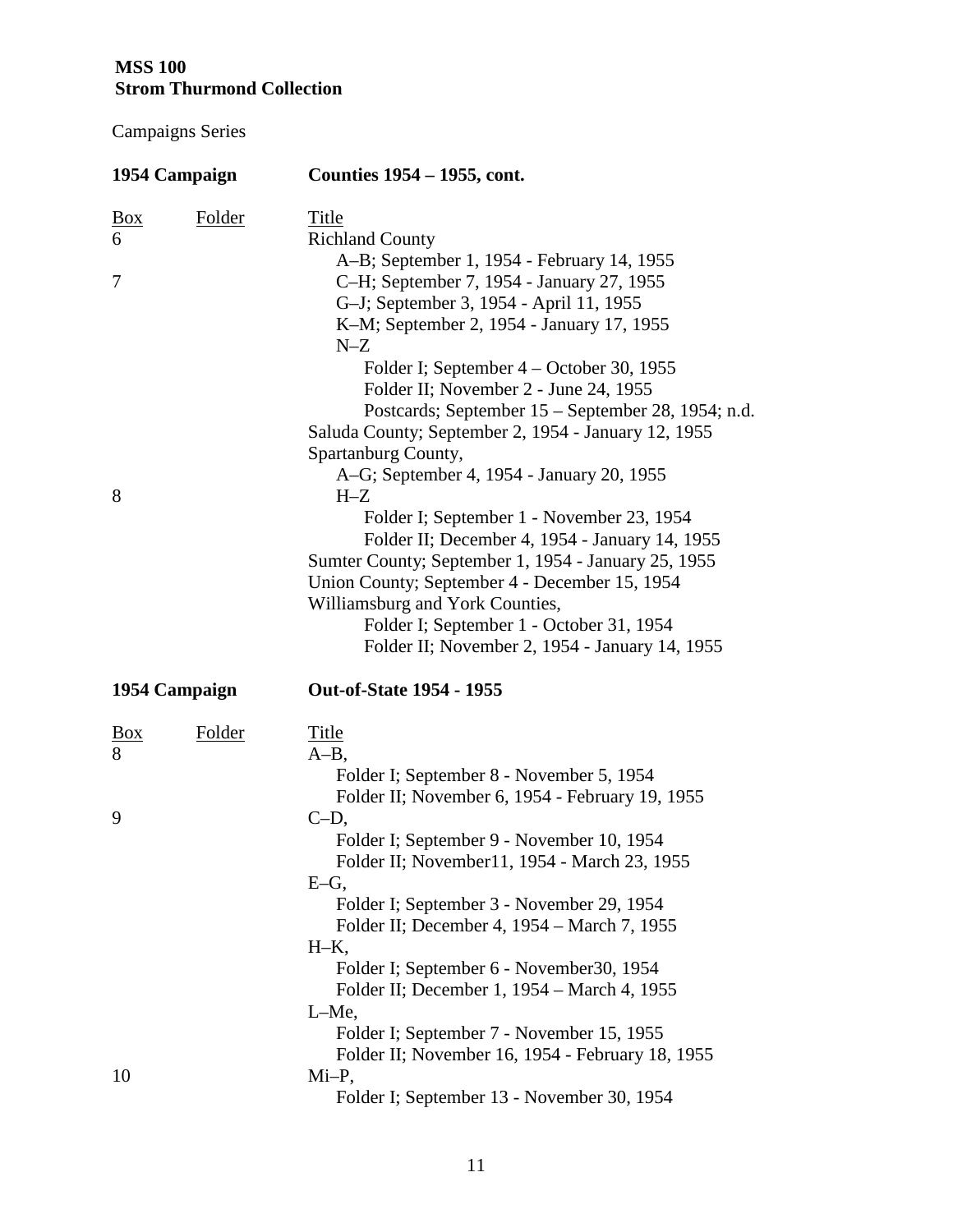| 1954 Campaign              |               | Out-of-State 1954 – 1955, cont.                                                                                                                                                                                                                                                                                                                                                                                                                                                                                                                                                                                                                                              |
|----------------------------|---------------|------------------------------------------------------------------------------------------------------------------------------------------------------------------------------------------------------------------------------------------------------------------------------------------------------------------------------------------------------------------------------------------------------------------------------------------------------------------------------------------------------------------------------------------------------------------------------------------------------------------------------------------------------------------------------|
| Box<br>10                  | <b>Folder</b> | <b>Title</b><br>Folder II; December 16, 1954 - March 3, 1955<br>$Q-Sl,$<br>Folder I; October 19 - November 15, 1954<br>Folder II; November 16, 1954 - January26, 1955<br>Sm-U; September 8, 1954 - February 17, 1955<br>V-Z; September 15, 1954 - January 12, 1955                                                                                                                                                                                                                                                                                                                                                                                                           |
| 1960 Campaign              |               | 1960                                                                                                                                                                                                                                                                                                                                                                                                                                                                                                                                                                                                                                                                         |
| $\frac{Box}{}$<br>10       | <b>Folder</b> | Title<br>"Analysis of the Democratic Platform"; July 24, 1960<br>Miscellaneous; July 18, 1960; n.d.                                                                                                                                                                                                                                                                                                                                                                                                                                                                                                                                                                          |
| 1964 Campaign              |               | 1950; 1954; 1957; 1961; 1963-1964                                                                                                                                                                                                                                                                                                                                                                                                                                                                                                                                                                                                                                            |
| $\frac{Box}{}$<br>10<br>11 | Folder        | Title<br>Clippings; August 17 - November 29, 1964; n.d.<br>Conservative Council of Florida; 1964<br>Correspondence; February 26, 1963 - October 27, 1964<br>Dent, Harry; September 9 - October 30, 1964; n.d.<br>Expenses; September - November 5, 1964<br>Expenses- Check Stubs; September 25 - December 30, 1964<br>Invitations; September 16 - September 24, 1964<br>Lists:<br>City Lists; n.d.<br>County Lists; n.d.<br>Election Day Call List; York 1 and 2; n.d.<br>Financial List; n.d.<br>In Order of Name, Precinct, and Address; n.d.<br>Mailing Lists; June 2 - July 20, 1964; n.d.<br>Out-of-State Lists; n.d.<br>Persons Sending Congratulatory Telegrams; n.d. |
| 12                         |               | Special Lists; May 30, 1964 and June 27, 1964; n.d.<br>Miscellaneous; October 19 - 20, 1964; n.d.<br>Petition for Goldwater - Thurmond Team; October, 1964<br>Petition, Precinct 18, Richland County, South Carolina; n.d.<br>Pinks<br>A-B; September 26-December 8, 1964<br>C-D; September 21-December 3, 1964<br>E-G; September 29-December 22, 1964<br>H-K; August 18-December 2, 1964                                                                                                                                                                                                                                                                                    |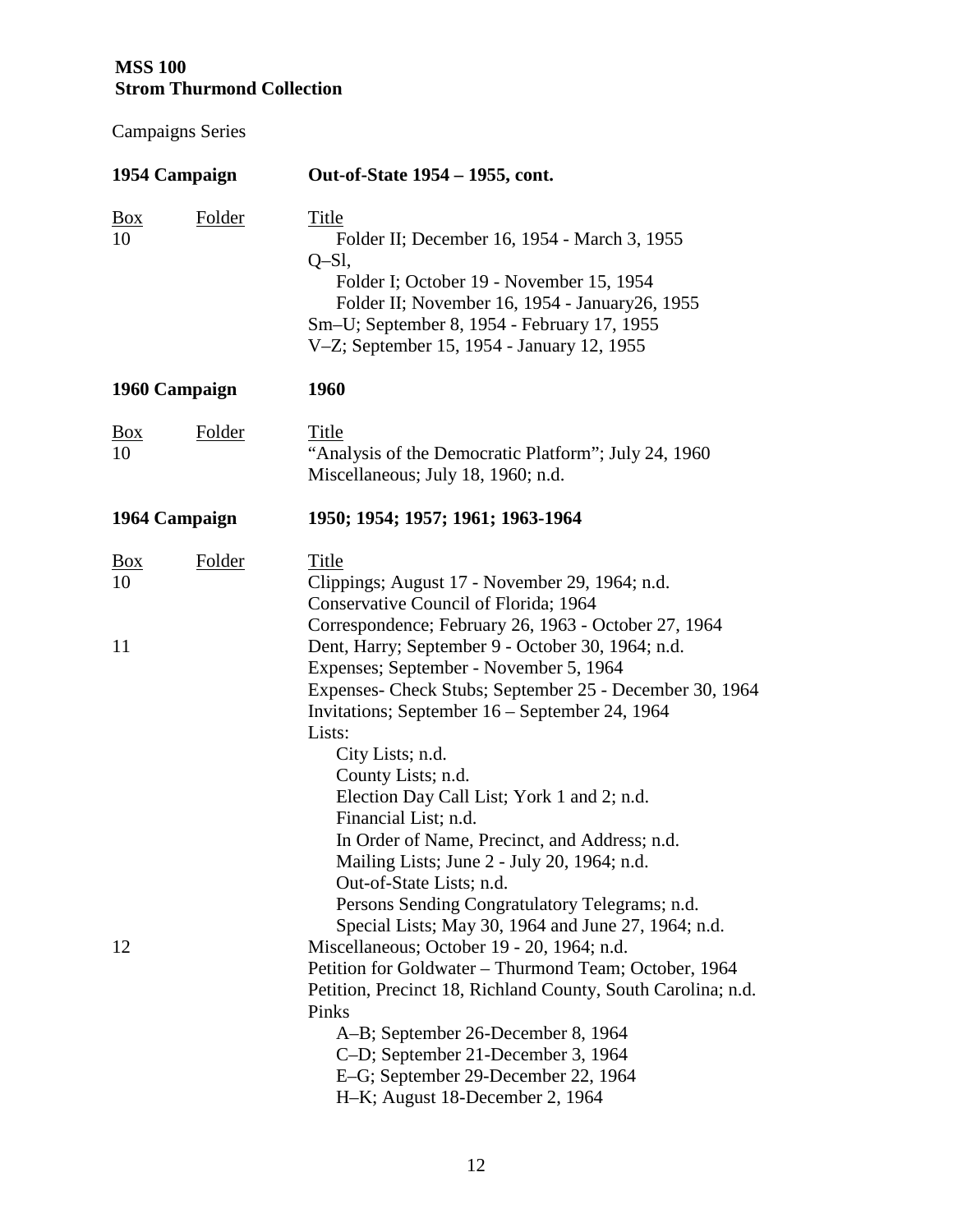| 1964 Campaign                            | 1950; 1954; 1957; 1961; 1963-1964, cont.                                                                                                                                                                                                                                                                                                                                                                                                                                                                                                                                                                                                                                                                                                                                                                                                                                                                                             |
|------------------------------------------|--------------------------------------------------------------------------------------------------------------------------------------------------------------------------------------------------------------------------------------------------------------------------------------------------------------------------------------------------------------------------------------------------------------------------------------------------------------------------------------------------------------------------------------------------------------------------------------------------------------------------------------------------------------------------------------------------------------------------------------------------------------------------------------------------------------------------------------------------------------------------------------------------------------------------------------|
| <b>Folder</b><br>$\underline{Box}$<br>12 | <b>Title</b><br>L-M; September 28-December 16, 1964<br>N-R; January 4-December 15, 1964                                                                                                                                                                                                                                                                                                                                                                                                                                                                                                                                                                                                                                                                                                                                                                                                                                              |
| 13                                       | S; September 28-December 14, 1964<br>T-Z; September 28-December 28, 1964                                                                                                                                                                                                                                                                                                                                                                                                                                                                                                                                                                                                                                                                                                                                                                                                                                                             |
|                                          | Publicity<br>Ads; August 13 - October 19, 1964; n.d.<br>News Material; July 25 - October 13, 1964; n.d.<br>Newspapers, Radio and Television; June 1950; June 27, 1957; October<br>31 - November 1, 1961 ; October 6-December 8, 1964 ; n.d.<br>"Solid South Speaks for Goldwater" Rally [Columbia, S.C., Oct. 31,<br>1964]; October 16 - 29, 1964<br>South Carolina Republican Party; November 14 – December 2, 1964;<br>n.d.<br>Speech Material and Notes; August 3, 1964, October 23, 1964; n.d.<br>Speeches and News Releases; February 12 – November 3, 1964; n.d.<br>Speeches and News Releases by Others; Aug. 16, 1954; Oct. 2 -31,<br>1964; n.d.<br>Trips (Campaign)<br>General; September 24, October 3, 1964<br>Georgia, October 15-October 16, 1964; Oct. 7 – October 9, 1964<br>South Carolina, October 25- October 28, 1964; October 13 -<br>October 28, 1964<br>"Why Goldwater Will Be Elected" by John J. Synon; n.d. |
| 1966 Campaign                            | <b>General 1961 - 1966</b>                                                                                                                                                                                                                                                                                                                                                                                                                                                                                                                                                                                                                                                                                                                                                                                                                                                                                                           |
| Folder<br><u>Box</u><br>14               | <b>Title</b><br>Accomplishments; December 31, 1964 - July 27, 1966; n.d.<br>Campaign<br>Organization; August 1,1966; n.d.<br>Staff; February 15 - August 1966; n.d.<br>Correspondence<br>Concerning Campaign Business; March 24 – October 18, 1966;<br>n.d.<br>Concerning Rallies, Speaking Engagements, etc.; May 16 -<br>November 17, 1966<br>To and from State Party and Campaign Leaders; June 14 -<br>November 21, 1966; n.d.<br>County Lists; n.d.<br>County Lists (continued); n.d.<br>Former Employees; September 7 – September 26, 1966                                                                                                                                                                                                                                                                                                                                                                                     |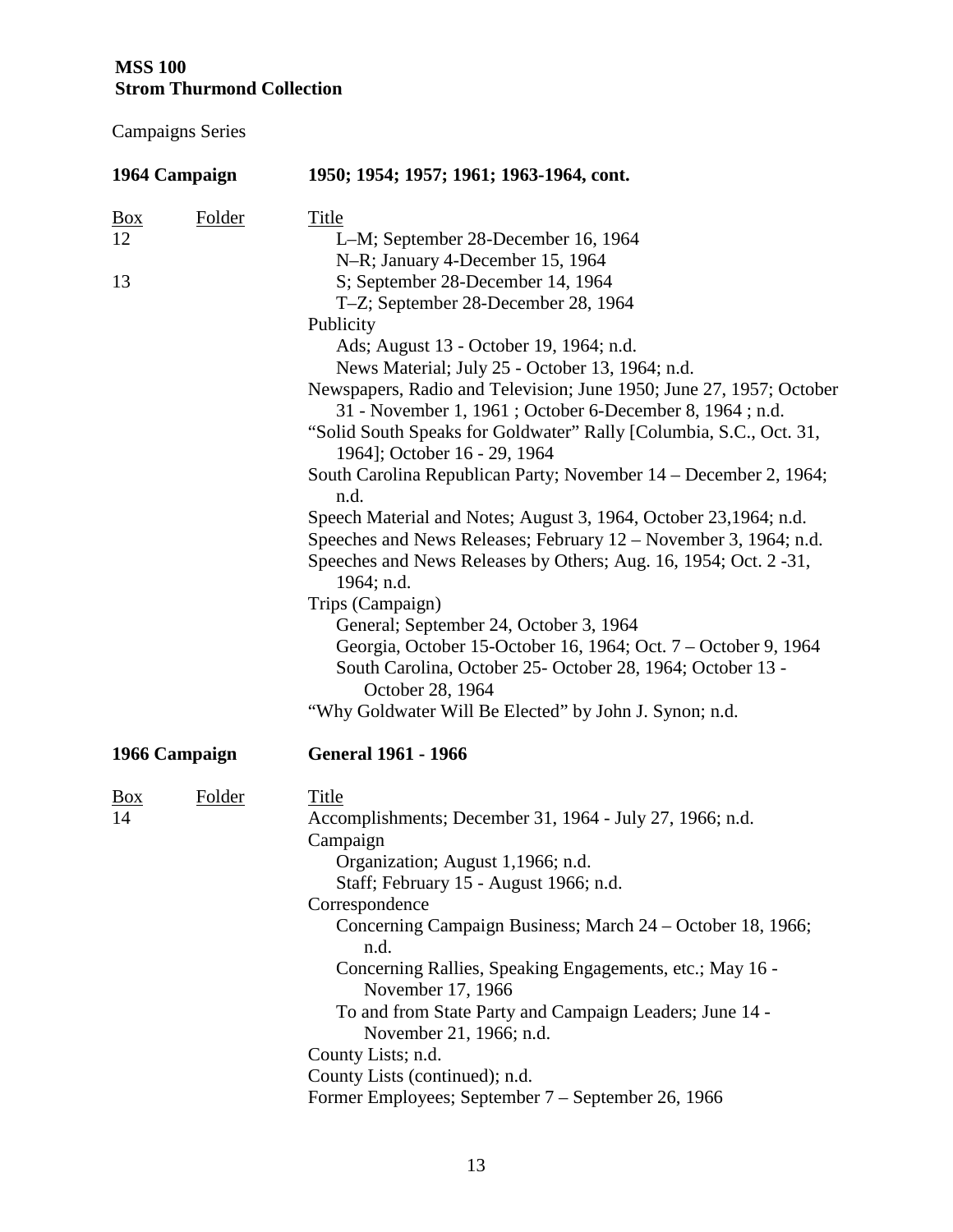|                | 1966 Campaign | General 1961 – 1966, cont.                                      |
|----------------|---------------|-----------------------------------------------------------------|
| $\frac{Box}{}$ | <b>Folder</b> | <u>Title</u>                                                    |
|                |               | Form Letters; August 16 – November 10, 1966; n.d.               |
|                |               | Mailing Lists; n.d.                                             |
|                |               | Mailing Lists (continued); n.d.                                 |
| 15             |               | Mailing Lists (Directories),                                    |
|                |               | Folder I; 1965-1966                                             |
|                |               | Folder II; 1966                                                 |
|                |               | Folder III; 1966-1967                                           |
|                |               | Miscellaneous Lists; 1965; n.d.                                 |
|                |               | Opponent (Bradley Morrah); April 28 - October 11, 1966          |
|                |               | Overcash, Mary Ann (Mrs. Emery M. Overcash);                    |
|                |               | January 12, 1965 - October 11, 1966                             |
|                |               | Pinks,                                                          |
|                |               | A-Z - 1965; January 7 - December 30, 1965                       |
|                |               | A-Z — 1966; January 3 - February 1, 1966                        |
|                |               | Political Opinion Survey, 1965; December 1965                   |
| 16             |               | Political Opinion Survey of South Carolina,                     |
|                |               | Volume I; August, 1966                                          |
|                |               | Volume II; August, 1966                                         |
|                |               | Press; June 16 - September 8, 1966                              |
|                |               | Publicity $-$                                                   |
|                |               | Billboards; April 20 - October 15, 1966; n.d.                   |
|                |               | Campaign Material; November 2, 1961 - November 4, 1966; n.d.    |
|                |               | Correspondence; April 19 - October 19, 1966                     |
|                |               | Television; October 10 – October 16, 1966; n.d.                 |
|                |               | Publicity Material; n.d.                                        |
|                |               | <b>Republican Party</b>                                         |
| 17             |               | National GOP Chairmen and Officers; May 2, 1966                 |
|                |               | Reports and Information; July 27 - November 6, 1966; n.d.       |
|                |               | South Carolina GOP Bandwagon Appearances; April 29 -            |
|                |               | September 24, 1966                                              |
|                |               | South Carolina GOP Chairmen and Officers; July 7-               |
|                |               | July 22, 1966; n.d.                                             |
|                |               | South Carolina GOP Election Analysis, 1964; c. July, 1965       |
|                |               | South Carolina GOP Meeting Memos; December 3, 1964 -            |
|                |               | December 8, 1965; April 16, 1966; n.d.                          |
|                |               | South Carolina GOP State Convention Delegates; March 7 –        |
|                |               | March 26, 1966                                                  |
|                |               | "Salute to Strom Thurmond" (September 25, 1965; Howard College, |
|                |               | Birmingham, Alabama); September 13-25, 1966                     |
|                |               | Senator Thurmond's Reception (March 25, 1966; Columbia,         |
|                |               | S.C.); February 18 - April 15, 1966                             |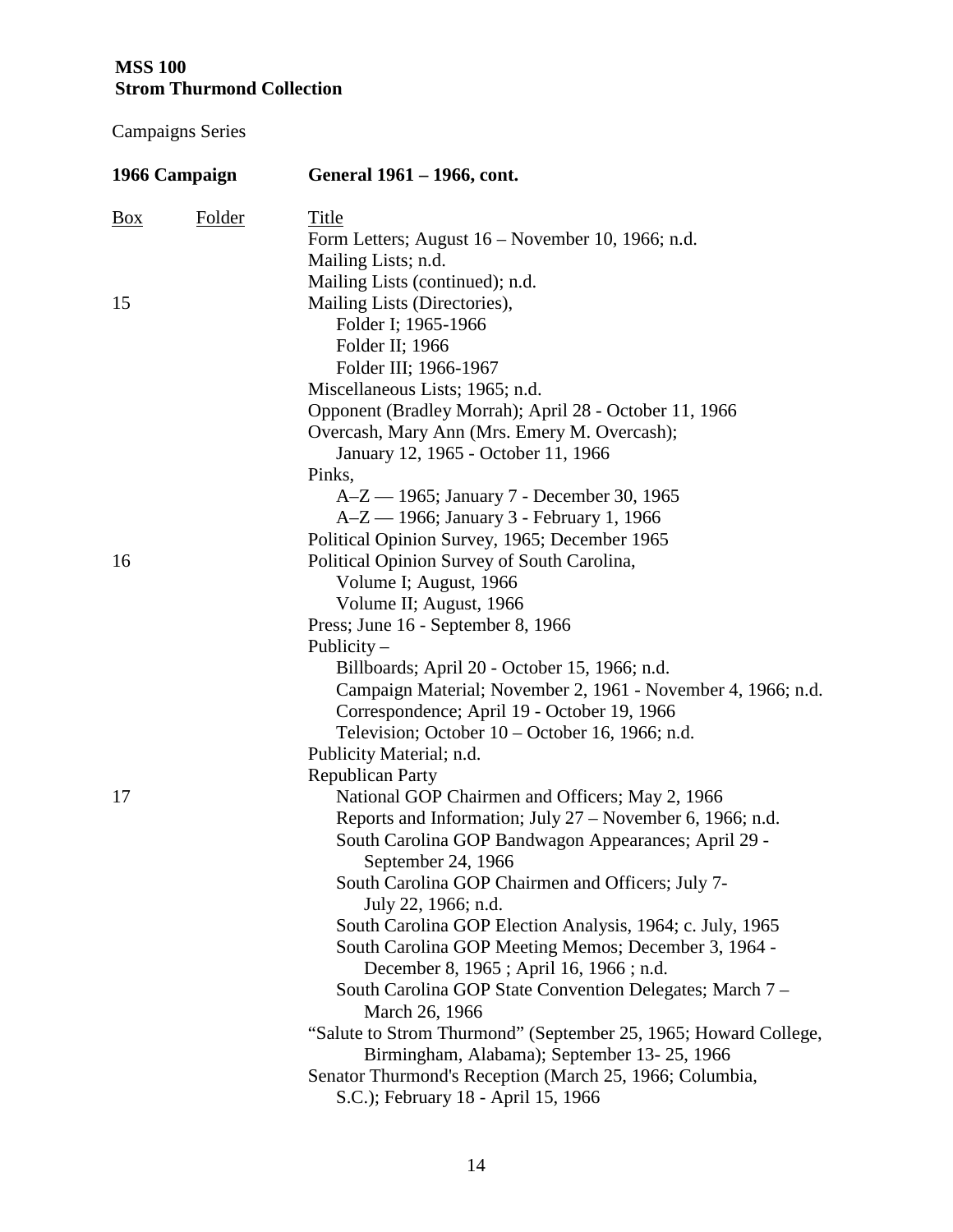| 1966 Campaign        |               | <b>Financial 1964 - 1967</b>                                                                                                                                                                                                                                                                                                                                                                                                                                                                                                                                           |
|----------------------|---------------|------------------------------------------------------------------------------------------------------------------------------------------------------------------------------------------------------------------------------------------------------------------------------------------------------------------------------------------------------------------------------------------------------------------------------------------------------------------------------------------------------------------------------------------------------------------------|
| $\frac{Box}{}$<br>18 | <b>Folder</b> | <b>Title</b><br>Campaign Expenditures -<br>Office Rental, Supplies, Utilities, Miscellaneous; November 18,<br>1965 - March 6, 1967; n.d.<br>Publicity; April 26 - November 16, 1966<br>Publicity – Lowe and Hall, Advertising; August 8 - November 21,<br>1966; n.d.<br>Contributions – Correspondence,<br>A-C; December 3, 1965 - January 26, 1967; n.d.<br>$D-H$ ,                                                                                                                                                                                                   |
|                      |               | Folder I; January 10-October 15, 1966<br>Folder II; October 16, 1966 - November 9, 1966; n.d.                                                                                                                                                                                                                                                                                                                                                                                                                                                                          |
|                      |               | I-O; March 8 - December 7, 1966; n.d.                                                                                                                                                                                                                                                                                                                                                                                                                                                                                                                                  |
| 19                   |               | P-S; December 3, 1965 - November 15, 1966; n.d.                                                                                                                                                                                                                                                                                                                                                                                                                                                                                                                        |
|                      |               | T-Z; January 28 - November 14, 1966; n.d.                                                                                                                                                                                                                                                                                                                                                                                                                                                                                                                              |
|                      |               | Contributions [Tabbed]                                                                                                                                                                                                                                                                                                                                                                                                                                                                                                                                                 |
|                      |               | Bankers- Millers; September 19- September 29, 1966                                                                                                                                                                                                                                                                                                                                                                                                                                                                                                                     |
|                      |               | Gen. Wedemeyer – Pre-Campaign; August 4 - 8, 1966                                                                                                                                                                                                                                                                                                                                                                                                                                                                                                                      |
|                      |               | Miscellaneous; August 19 - September 23, 1966                                                                                                                                                                                                                                                                                                                                                                                                                                                                                                                          |
|                      |               | Motor Transportation-Textiles; August 19 - Nov. 14, 1966                                                                                                                                                                                                                                                                                                                                                                                                                                                                                                               |
|                      |               | Contributions                                                                                                                                                                                                                                                                                                                                                                                                                                                                                                                                                          |
|                      |               | Through Thomas J. Robertson; September 12 - Nov. 8, 1966                                                                                                                                                                                                                                                                                                                                                                                                                                                                                                               |
| 20                   |               | To Be Thanked; August 23 - October 4, 1966<br>Lists,                                                                                                                                                                                                                                                                                                                                                                                                                                                                                                                   |
|                      |               | [#1]; August 12 - November 11, 1966; n.d.<br>$[#2]$ ; August 4 - November 4, 1966<br>Lists of Re-elect Thurmond Campaign Contributors from<br>Black Notebook; August, 1966<br>Prospects; September 13 - Oct. 5, 1966<br>Expenses- Check Stubs; January 7, 1966 - April 25, 1967; n.d.<br>Miscellaneous; September 23- November 1, 1966; n.d.<br>Statements of Expenditure October 27 - November 9, 1966<br>Taxes-<br>Re-elect Thurmond Committee; August 26, 1966 - February 22,<br>1967; n.d.<br>Thurmond Speaks Committee; December 31, 1964 - June 9, 1967;<br>n.d. |
|                      |               |                                                                                                                                                                                                                                                                                                                                                                                                                                                                                                                                                                        |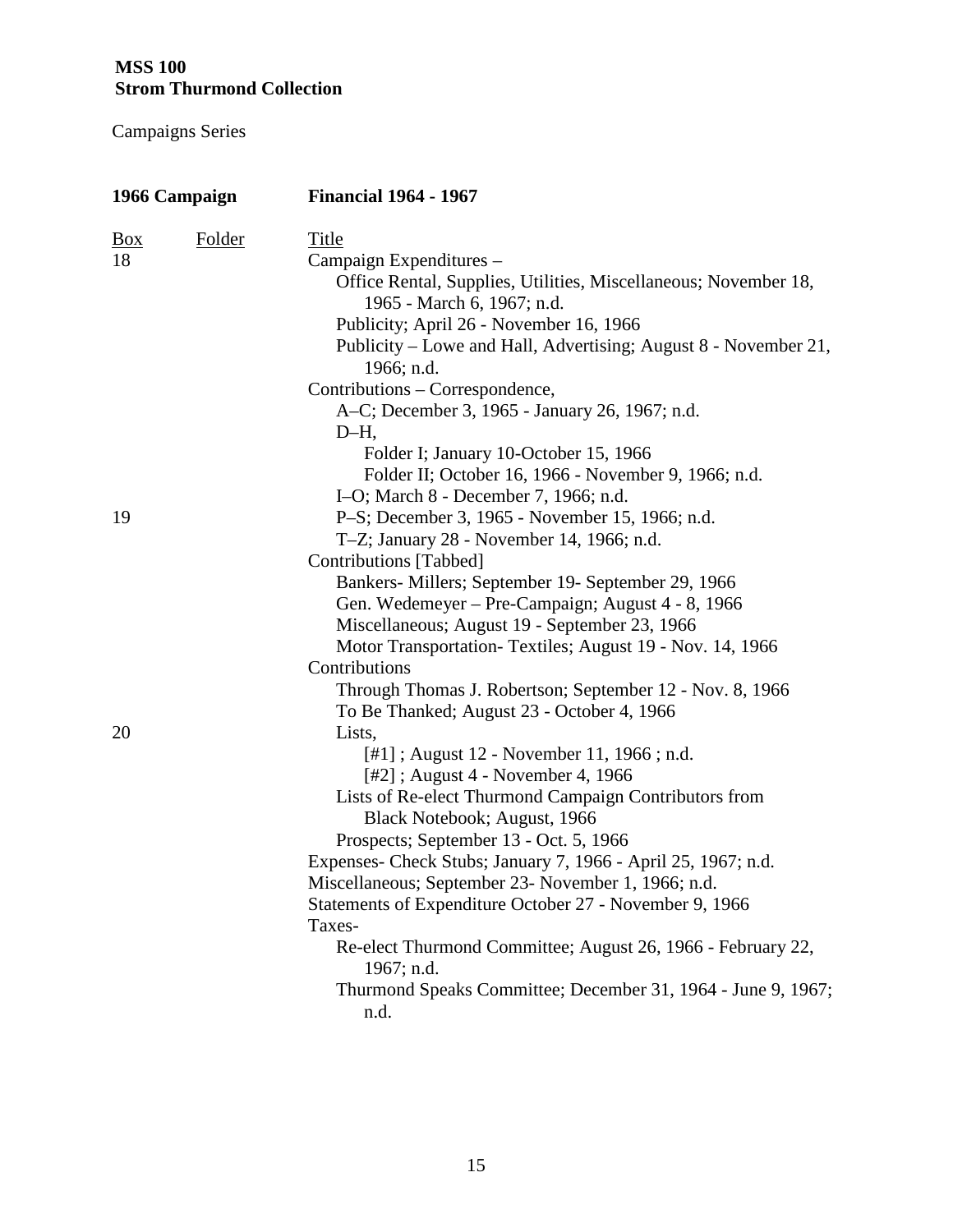| 1966 Campaign           |               | <b>Counties 1964-1967</b>                                                                                                                                                                                                                                                                                                                                                                        |
|-------------------------|---------------|--------------------------------------------------------------------------------------------------------------------------------------------------------------------------------------------------------------------------------------------------------------------------------------------------------------------------------------------------------------------------------------------------|
| $\underline{Box}$<br>20 | <b>Folder</b> | <b>Title</b><br>Abbeville and Aiken Counties; March 10, 1964-November 11, 1966<br>Allendale, Anderson and Bamberg Counties; June 14, 1965 -                                                                                                                                                                                                                                                      |
|                         |               | September 11, 1966<br>Barnwell, Beaufort and Berkeley Counties; February 26, 1965 -<br>October 31, 1966                                                                                                                                                                                                                                                                                          |
| 21                      |               | Calhoun and Charleston Counties; July 7 - November 9, 1966<br>Cherokee, Chester, Chesterfield and Clarendon Counties;<br>August 28, 1965 - November 9, 1966<br>Colleton, Darlington, Dillon and Dorchester Counties;<br>February 23, 1965 - October 10, 1966                                                                                                                                     |
|                         |               | Edgefield, Fairfield, Florence and Georgetown Counties;<br>December 5, 1964 - October 17, 1966                                                                                                                                                                                                                                                                                                   |
|                         |               | Greenville County,<br>A-G; April 20, 1964 - November 9, 1966<br>H-Z; August 17, 1964 - November 8, 1966<br>Greenwood, Hampton, Horry, Jasper and Kershaw Counties;                                                                                                                                                                                                                               |
| 22                      |               | February 24, 1964 - October 22, 1966<br>Lancaster, Laurens, Lee and Lexington Counties,<br>Folder I -- Lancaster and Laurens Counties;<br>November 27, 1964 - November 10, 1966<br>Folder II -- Lee and Lexington Counties; February 24, 1965 -<br>November 9, 1966                                                                                                                              |
|                         |               | Marlboro, Marion, McCormick, Newberry, Oconee and Orangeburg<br>Counties,<br>Folder I -- Marlboro, Marion, McCormick and Newberry Counties;<br>Jan. 30, 1964 – Jan. 6, 1967<br>Folder II -- Oconee and Orangeburg Counties; December 7, 1964 -<br>October 31, 1966<br>Pickens and Richland Counties,<br>Folder I -- Pickens County; Dec. 7, 1964 - Nov. 9,1966                                   |
|                         |               | Folder II -- Richland County; Aug. 2, 1964 - Dec. 30, 1965<br>Folder III -- Richland County; Mar. 8 - Nov. 29, 1966<br>Saluda and Spartanburg Counties; Aug. 20, 1964 - Nov. 9, 1966<br>Sumter, Union, Williamsburg and York Counties,<br>Folder I -- Sumter County; July 29, 1964 – November 8, 1966<br>Folder II -- Union, Williamsburg and York Counties; March 3,<br>1965 - November 9, 1966 |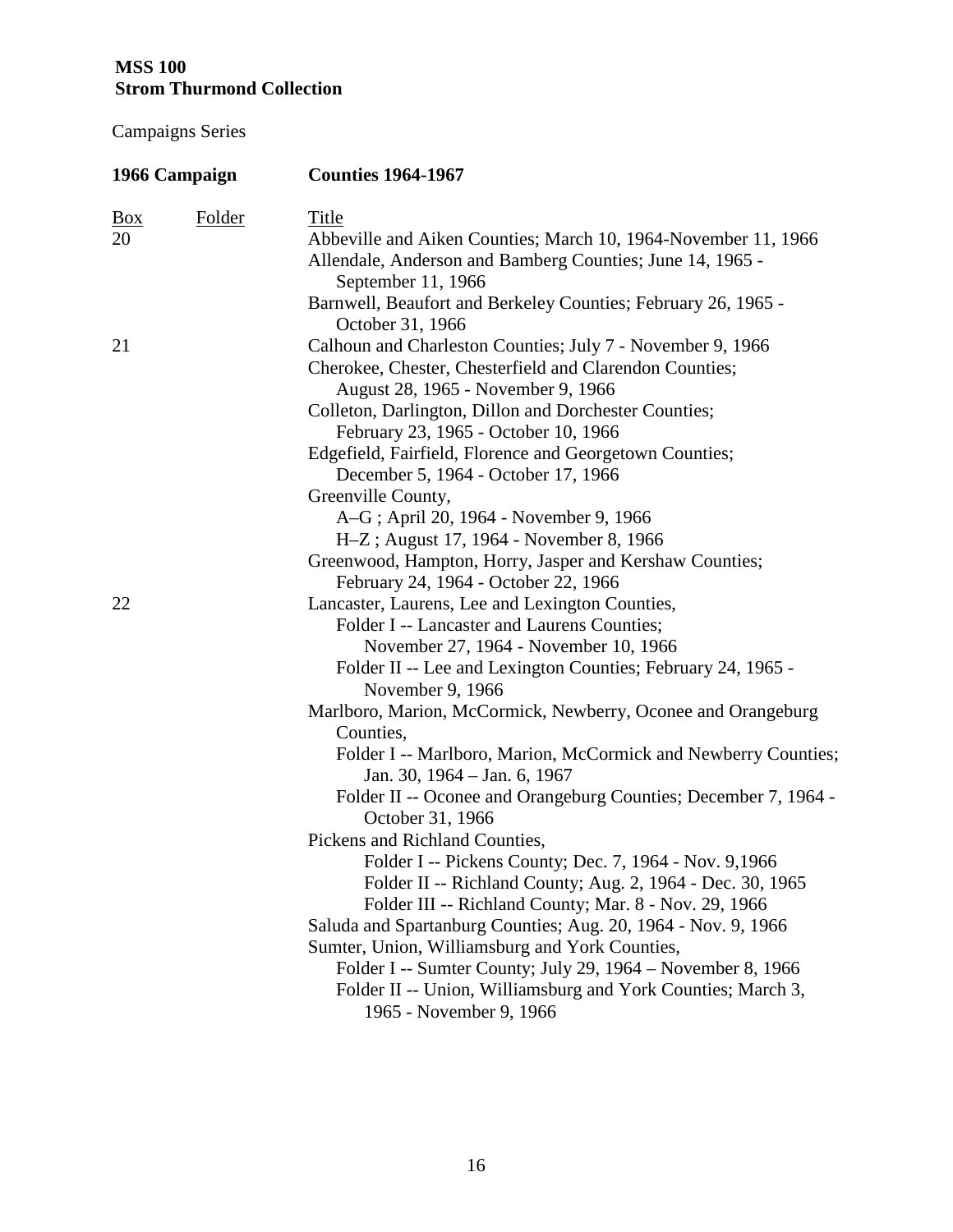| 1966 Campaign           |               | <b>Out-of-State 1964 - 1966</b>                                                                                                                                                                                                                                                                                                                                                                                                                                                                                                               |
|-------------------------|---------------|-----------------------------------------------------------------------------------------------------------------------------------------------------------------------------------------------------------------------------------------------------------------------------------------------------------------------------------------------------------------------------------------------------------------------------------------------------------------------------------------------------------------------------------------------|
| $\underline{Box}$<br>23 | <b>Folder</b> | <b>Title</b><br>A-H; November 20, 1964 - September 11, 1966<br>I-W; December 31, 1964 - November 11, 1966                                                                                                                                                                                                                                                                                                                                                                                                                                     |
|                         | 1968 Campaign | 1967-1968; 1971                                                                                                                                                                                                                                                                                                                                                                                                                                                                                                                               |
| $\frac{Box}{}$<br>23    | <b>Folder</b> | <b>Title</b><br>Campaign Material; September 25 - November 4, 1968<br>Completed Thank-yous; September 27 - Nov. 22, 1968; n.d.<br>Contributors -<br>Lists; October 21, 23, 31, 1968; n.d.<br>Lists by County and Out-of-State; Nov. 1, 5, 1968; n.d.                                                                                                                                                                                                                                                                                          |
| 24                      |               | Notecards by County and Out-of-State; n.d.<br>Thank-you Letters,<br>A-F; October 7 - November 4, 1968<br>G-N; October 7 - November 4, 1968<br>O-Z; October 7 - November 4, 1968                                                                                                                                                                                                                                                                                                                                                               |
|                         |               | Thank-yous (Heavy Givers); October 7, 1968; January 15, 1971<br>Correspondence:<br>Counties,<br>Abbeville – Florence; Sept. 19 - Nov. 9, 1968; n.d.<br>Georgetown – Marlboro; Sept. 16 - Nov. 21, 1968<br>Newberry $-$ York,<br>Folder I; Sept. 19 - Oct. 23, 1968                                                                                                                                                                                                                                                                            |
| 25                      |               | Folder II; Oct. 24 - Dec. 11, 1968; n.d.<br>Hugh Fenzel; September 19 - December 30, 1968; n.d.<br>Miscellaneous; Jan. 10, 1967; Oct. 4 - 25, 1968; Jan. 15, 1971; n.d.<br>Out-of-State; September 25 - November 8, 1968<br>Responses to Political Ad; September 18 - Oct. 23, 1968; n.d.<br>"Thurmond Speaks" Committee; August 30 - Nov. 6, 1968<br>Finances; October 16 - November 1, 1968<br>Inauguration File; October 14 - December 10, 1968; n.d.<br>Lists:<br>Dinner; n.d.<br>Miscellaneous; 1967-1968; n.d.<br>Private Schools; 1968 |
| 26                      |               | Nixon, Richard - Speeches and Statements; July 29, 1967 - May, 1968<br>Publicity; October 4- October 31, 1968; n.d.<br>Presidential Scorecard,<br>Folder I; October 12 - November 1, 1968; n.d.<br>Folder II; n.d.<br>Stationery; n.d.                                                                                                                                                                                                                                                                                                        |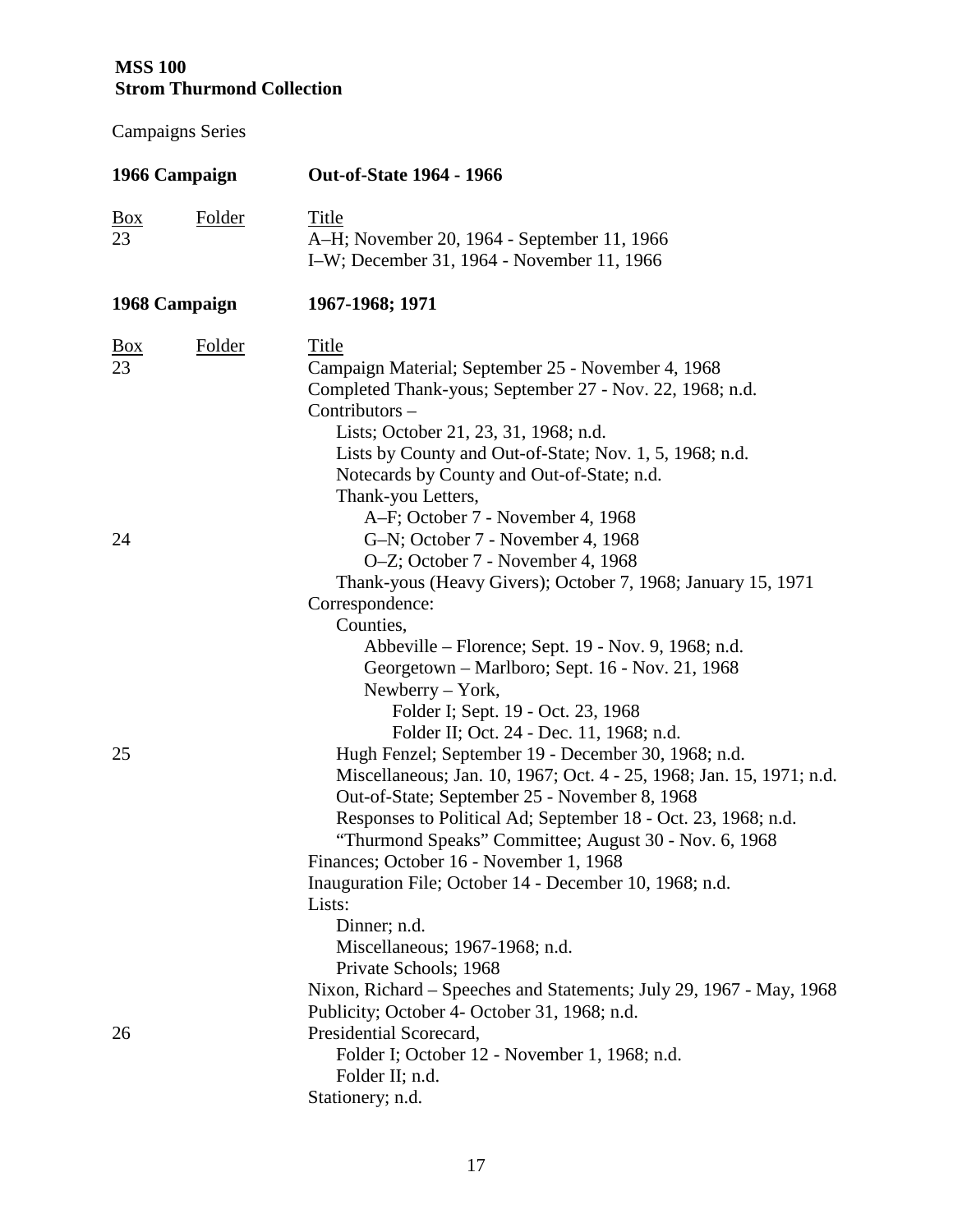| 1972 Campaign        |        | <b>General 1968-1974</b>                                                                             |
|----------------------|--------|------------------------------------------------------------------------------------------------------|
| $\frac{Box}{}$<br>26 | Folder | <b>Title</b><br>Abernathy – Warren Abernathy's Files,<br>#1; March 5, 1971 - February 15, 1972<br>#2 |
|                      |        | Folder I; February 16 - October 5, 1972<br>Folder II; n.d.                                           |
|                      |        | Atwater, Lee (Notebook with G.O.P. Names),                                                           |
|                      |        | Folder I- Districts 1-3 (1972)                                                                       |
|                      |        | Folder II- Districts 4-6 (1972)<br>Candidate Pledge; April 5, 1972                                   |
|                      |        | Culbertson, John Bolt; April 10, 1972; June 4, 1972                                                  |
| 27                   |        | Democratic Party; 1970; March 29 - June 21, 1972                                                     |
|                      |        | Directories,                                                                                         |
|                      |        | Folder I; March 19, 1969 - c. Dec. 6, 1971                                                           |
|                      |        | Folder II; n.d.                                                                                      |
|                      |        | Dorn, William Jennings Bryan (Clippings); June 11, 1971-                                             |
|                      |        | June 11, 1972                                                                                        |
|                      |        | Election Returns (November, 1972)                                                                    |
|                      |        | Fowler, Donald L. (Clippings); March 9 - June 22, 1972                                               |
|                      |        | Friends; n.d.                                                                                        |
|                      |        | G.O.P. [Republican Party]; February 25 - May 30, 1972; n.d.                                          |
|                      |        | Grants Announced; February 18 - June 21, 1972                                                        |
|                      |        | Henry Herlong File; May 22, 1970 - July 13, 1972                                                     |
|                      |        | Lists-<br>Bankers, 1971 - 1972                                                                       |
|                      |        | Barbers, 1969 - 1970                                                                                 |
|                      |        | City and County Officials, 1970 - 1971                                                               |
|                      |        | Civic Organizations, May, 1968; n.d.                                                                 |
|                      |        | Clemson University Extension Service, September 1 – October 28,<br>1971                              |
| 28                   |        | Doctors and Dentists, 1969 - 1972                                                                    |
|                      |        | Interns; June-August, 1970; May - August, 1971; n.d.                                                 |
|                      |        | Law Enforcement Officials; 1970 - 1971; June 2, 1972                                                 |
|                      |        | Lawyers; 1971-1972; n.d.                                                                             |
|                      |        | Miscellaneous,                                                                                       |
|                      |        | #1; April, 1969 - December 8, 1972; n.d.                                                             |
|                      |        | #2; n.d.                                                                                             |
|                      |        | Morticians; 1971 - 1972; n.d.                                                                        |
|                      |        | Need Help with Addresses; Oct. 2 and 25, 1972; n.d.                                                  |
|                      |        | Press, Radio, TV; n.d.<br>Real Estate Brokers (by County); n.d.                                      |
|                      |        |                                                                                                      |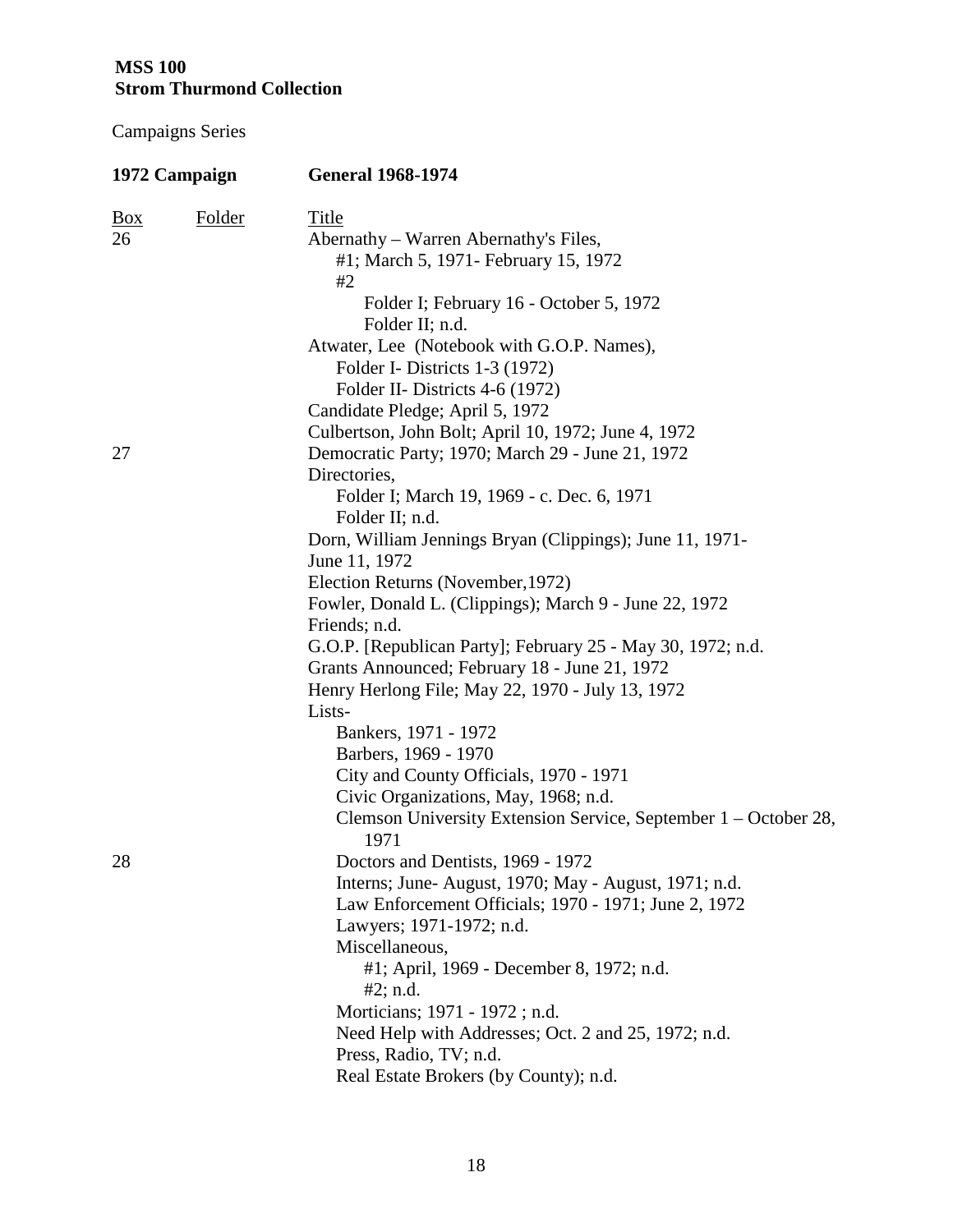| 1972 Campaign              | <b>General 1968-1974, cont.</b>                                                                                                                                                                                                                                                                                                                                                                                                                                    |
|----------------------------|--------------------------------------------------------------------------------------------------------------------------------------------------------------------------------------------------------------------------------------------------------------------------------------------------------------------------------------------------------------------------------------------------------------------------------------------------------------------|
| Folder<br><u>Box</u><br>29 | Title<br>Republicans in South Carolina (Chairpersons); n.d.<br>Rural Letter Carriers; n.d.<br>South Carolina Legislators [South Carolina Legislative Manual];<br>1971<br>Special-<br>Anderson, Sterling; May 5 - Oct.22, 1971; n.d.<br>Carbaugh, John; n.d.<br>Superintendents, Schools, etc.; n.d.<br>Mims, W. W.; March 9, 1972<br>News Releases; August 11 - October 6, 1972<br>Miscellaneous                                                                   |
| 30                         | Campaign Laws Information; Feb. 8 - June 9, 1972; n.d.<br>Campaign Material; 1968 - Apr. 19, 1973; n.d.<br>Polls,<br>Folder I; Nov. 23 - 30, 1970; Jan. 28 - Feb. 7, 1972<br>Folder II; Sept. 22 - 28, 1972<br>Press Articles Concerning Senator Thurmond; December 23,<br>1971 - June 22, 1972                                                                                                                                                                    |
|                            | [Publicity - Correspondence Concerning Use of Quotations<br>in Campaign Ads]; Mar. 5, 1970 - Oct. 11, 1972<br>Publicity Material; n.d.<br>Re-elect Thurmond Committee,<br>#1; 1966; March 21 - September 1, 1972<br>#2; 1972 - October30, 1973<br>Republican National Committee Memos; Feb. 8, 1973;<br>March 7, 1974<br>Senate Republican Policy Committee Reports; June 22,<br>October 6, 1972; n.d.<br>Supporters; 1970 – August, 1971<br>Thurmond, Nancy; n.d. |
|                            | West, Governor John C.; Feb. 18 - June 9, 1972<br>Zeigler, Nick-Zeigler Campaign; Sept. 1, 28, 1972; n.d.                                                                                                                                                                                                                                                                                                                                                          |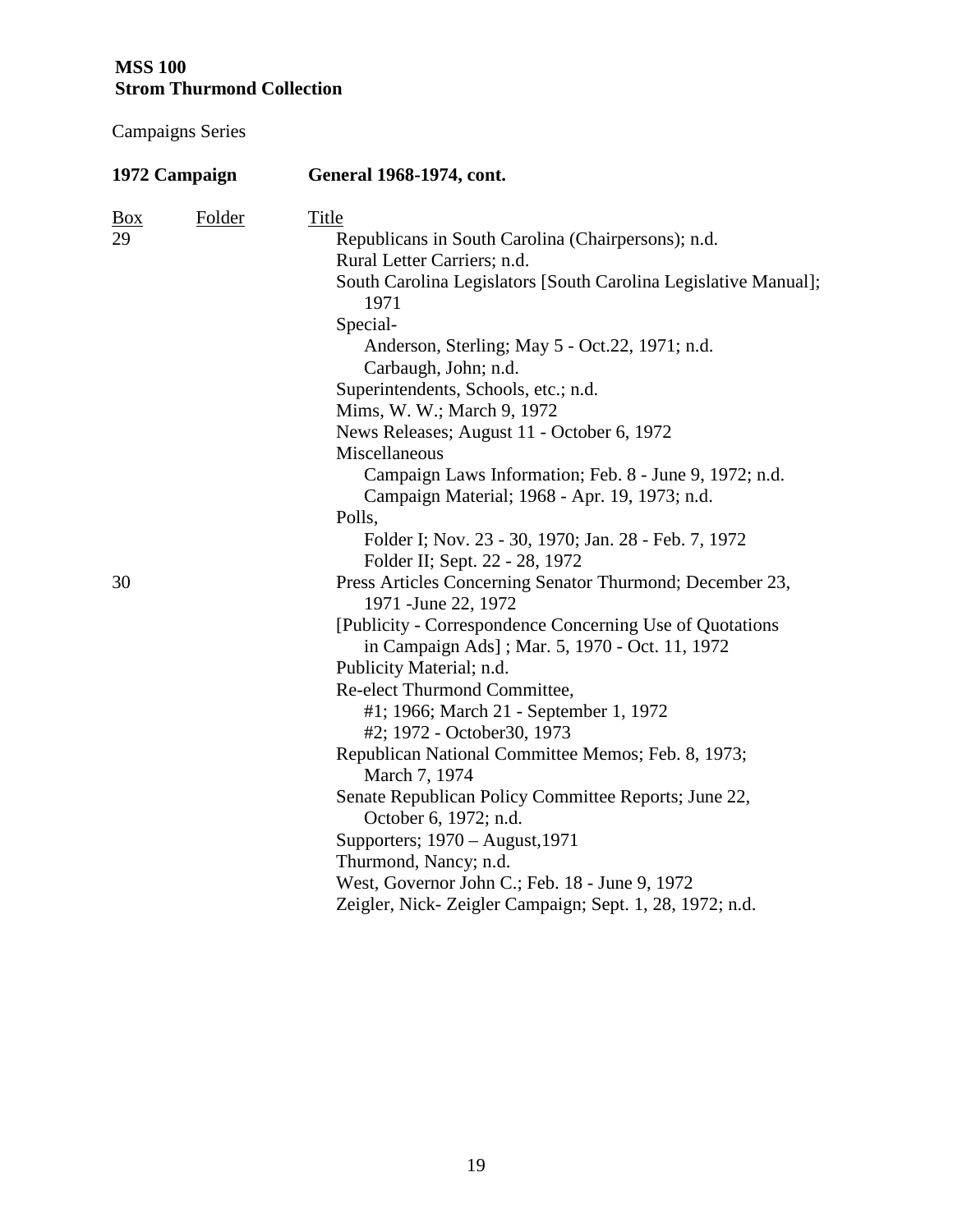| 1972 Campaign        |               | <b>Financial 1971 - 1974</b>                                                                                                                                                                                                                                                                                                                                                                                                                                                                                              |
|----------------------|---------------|---------------------------------------------------------------------------------------------------------------------------------------------------------------------------------------------------------------------------------------------------------------------------------------------------------------------------------------------------------------------------------------------------------------------------------------------------------------------------------------------------------------------------|
| $\frac{Box}{}$<br>31 | <b>Folder</b> | <u>Title</u><br>Campaign<br>Expense Reports; June 8, 1972 - April 1, 1974; n.d.<br>Spending (Political Committee Registration Forms), April 14,<br>1972<br>Spending (Laws-Congressional Research Service); Jan. 5, 1971 -<br>May 18, 1972<br>Contributions by County<br>1. A–M; September 15, 1972-February 3, 1973<br>$2. A-Y; n.d.$                                                                                                                                                                                     |
| 32                   |               | 3.<br>Folder I; A-L; [1971] - February 3, 1973<br>Folder II; M-Y, Miscellaneous; [1971] - Feb. 3, 1973<br>Contributions, Counties A-Y and Out-of-State [Slips]; n.d.<br>Contributions-<br>Master List #1,<br>Folder I; March 4 - November 1, 1971<br>Folder II; November 2, 1971 - April 1972                                                                                                                                                                                                                             |
|                      |               | Master List #2,<br>Folder I; April 7 - September 30, 1972<br>Folder II; August 31 - October 23, 1972<br>Folder III; October 23, 1972 - February 10, 1973<br>Miscellaneous; June 9, 1971 - February 2, 1973; n.d.<br>Office Equipment; September 10, 1971 - August 28, 1972                                                                                                                                                                                                                                                |
| 1978 Campaign        |               | <b>General Correspondence 1973-1979</b>                                                                                                                                                                                                                                                                                                                                                                                                                                                                                   |
| $\frac{Box}{}$<br>33 | Folder        | <b>Title</b><br>Bob Hope Salute; September 26 - October 13, 1978<br>Campaign Correspondence from House and Senate; February 27 -<br>June 23, 1978<br>Campaign Endorsements; July 26-October 29, 1974<br>Congratulations,<br>Folder I; November 8 -1 5, 1978<br>Folder II; November 11 - December 7, 1978<br>Contributors, Dentist Fundraiser Letter; August 29 - September 13,<br>1977<br>Contributors, Out-of-State,<br>$A-B1$<br>1977 - 1978<br>Bo-Bu<br>1977 - 1978<br>$\mathsf{C}$<br>1977 - 1978<br>1977 - 1978<br>D |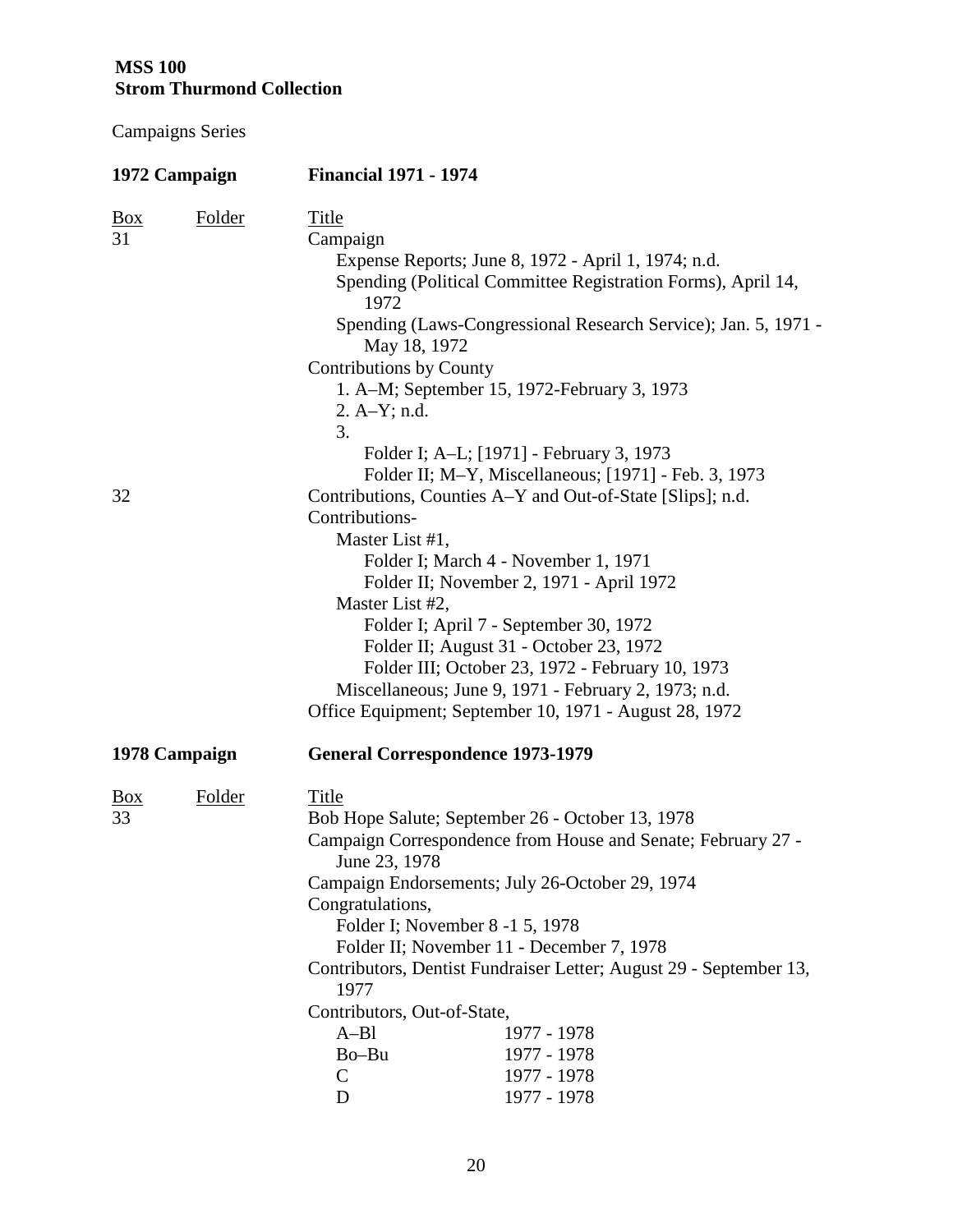| 1978 Campaign |        | General Correspondence 1973-1979, cont. |                                                                  |  |
|---------------|--------|-----------------------------------------|------------------------------------------------------------------|--|
| <b>Box</b>    | Folder | <b>Title</b>                            |                                                                  |  |
| 33            |        | Contributors, Out-of-State, cont.       |                                                                  |  |
|               |        | $E-F$                                   | 1977 - 1978                                                      |  |
| 34            |        | G                                       | 1977 - 1978                                                      |  |
|               |        | H                                       | 1977 - 1978                                                      |  |
|               |        | $\mbox{I-K}$                            | 1977 - 1978                                                      |  |
|               |        | L                                       | 1977 - 1978                                                      |  |
|               |        | $M-O$                                   | 1977 - 1979                                                      |  |
|               |        | $P-R$                                   | 1977 - 1978                                                      |  |
| 35            |        | S                                       | 1977 - 1978                                                      |  |
|               |        | T-Wh                                    | 1977 - 1979                                                      |  |
|               |        | $Wi-Z$                                  | 1977 - 1978                                                      |  |
|               |        | (Potential)                             | 1977 - 1978                                                      |  |
|               |        | Contributors, South Carolina,           |                                                                  |  |
|               |        | $A-B$                                   | 1977 - 1978                                                      |  |
|               |        | $\mathsf{C}$                            | 1977 - 1978                                                      |  |
|               |        | $D-G$                                   | 1977 - 1978                                                      |  |
| 36            |        | $H-L$                                   | 1977 - 1978                                                      |  |
|               |        | M                                       | 1977 - 1978                                                      |  |
|               |        | $N-S$                                   | 1977 - 1978                                                      |  |
|               |        | $T - Y$                                 | 1977 - 1978                                                      |  |
|               |        |                                         | Contributors, South Carolina (Counties):                         |  |
|               |        |                                         | Abbeville County; July 21, 1977; June 9, 1978                    |  |
|               |        |                                         | Aiken County; January 10, 1977 - June 2, 1978                    |  |
|               |        |                                         | Anderson County; June 23 and August 18, 1975; March 17, 1977 -   |  |
|               |        | May 25, 1978                            |                                                                  |  |
|               |        |                                         | Bamberg County; September 21, 1977                               |  |
|               |        |                                         | Barnwell County; September 19, 1977 - June 5, 1978               |  |
|               |        |                                         | Beaufort County; July 15, 1975; April 21 - May 11, 1978          |  |
|               |        |                                         | Berkeley County; January 16, 1978                                |  |
|               |        |                                         | Calhoun County; May 26, 1977; August 21, 1978                    |  |
|               |        |                                         | Charleston County; Nov. 14, 1975; April 21, 1977- Sept. 8, 1978  |  |
|               |        |                                         | Cherokee County; June 25 and Oct. 16, 1975; June 9, 24, 1977;    |  |
|               |        | April 28, 1978                          |                                                                  |  |
|               |        | Chester County; July 22, 1977           |                                                                  |  |
|               |        |                                         | Chesterfield County; May 23 and July 26, 1978; Jan. 26, 1979     |  |
|               |        |                                         | Colleton County; March 22, 1978                                  |  |
|               |        |                                         | Darlington County; July 5 and September 1, 1978                  |  |
|               |        |                                         | Dillon County; May 2 and August 29, 1978                         |  |
|               |        |                                         | Dorchester County; July 28, 1977; March 9 - August 18, 1978      |  |
|               |        |                                         | Edgefield County; October 12, 1977; January 19 and Apr. 26, 1978 |  |
|               |        |                                         | Florence County; April 21, 1977 - April 9, 1979                  |  |
|               |        |                                         |                                                                  |  |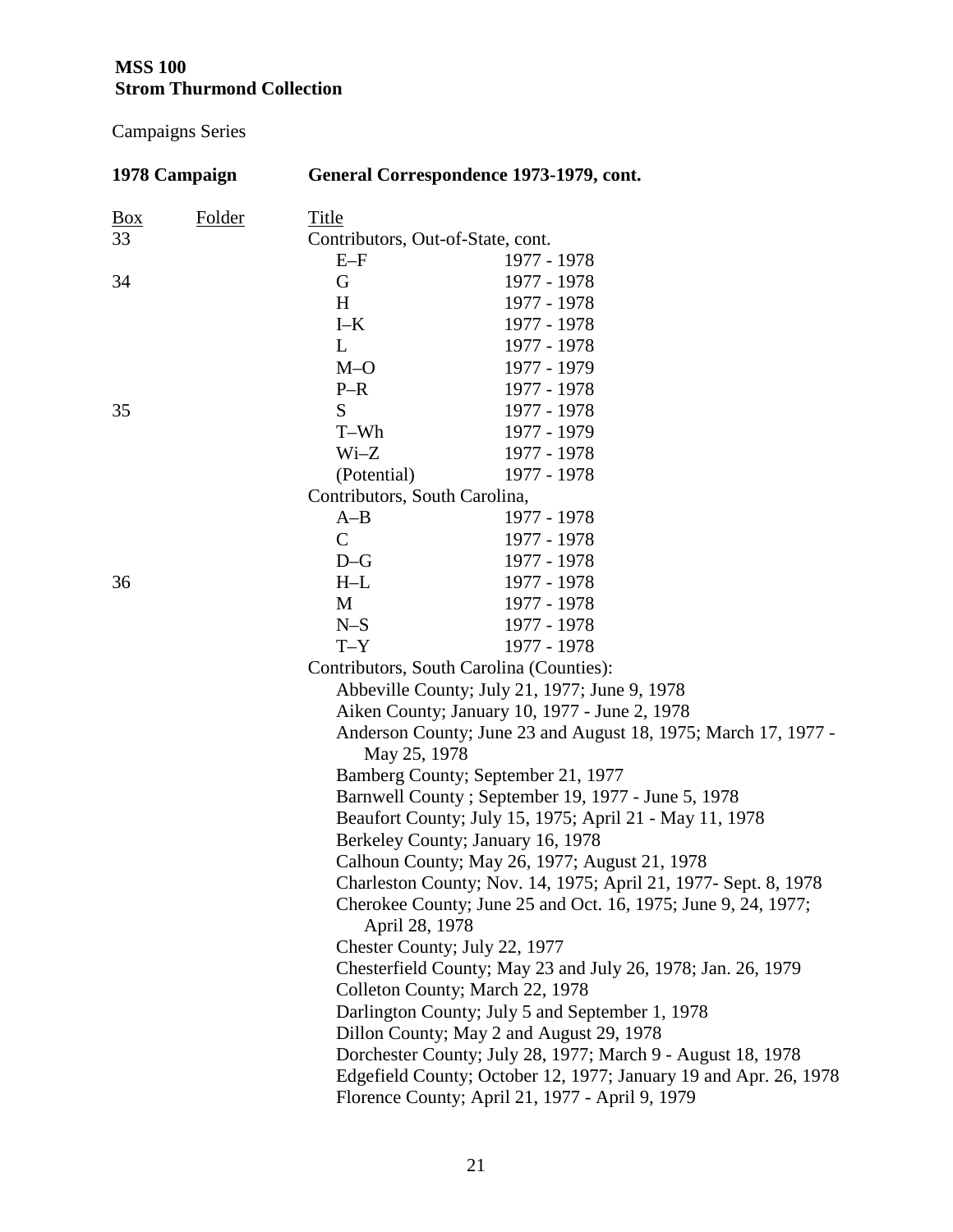| 1978 Campaign     |               | General Correspondence 1973-1979, cont.                                  |  |  |
|-------------------|---------------|--------------------------------------------------------------------------|--|--|
| $\underline{Box}$ | <b>Folder</b> | <b>Title</b>                                                             |  |  |
| 37                |               | Georgetown County; January 31, 1978                                      |  |  |
|                   |               | Greenville County; March 25, 1977 - J an. 15, 1979                       |  |  |
|                   |               | Greenwood County; April 24 - August 2, 1977                              |  |  |
|                   |               | Hampton County; August 2, 1977; February 9, 1978                         |  |  |
|                   |               | Horry County; April 21, 1977 - February 8, 1978                          |  |  |
|                   |               | Kershaw County; June 15, 1977 - September 19, 1978                       |  |  |
|                   |               | Lancaster County; September 26, 1978                                     |  |  |
|                   |               | Laurens County; June 19, 1975; March 14, 1978 - Jan. 8, 1979             |  |  |
|                   |               | Lee County; September 9 - October 1977                                   |  |  |
|                   |               | Lexington County; June 19 and 23, 1975; June 30 - Oct. 21, 1977;         |  |  |
|                   |               | April 27, 1978                                                           |  |  |
|                   |               | Marion County; March 23, 1978                                            |  |  |
|                   |               | Marlboro County; December 13, 1978                                       |  |  |
|                   |               | McCormick County; September 7, 1977                                      |  |  |
|                   |               | Newberry County; June 23, 1975; March 2, 1977 - February 21,<br>1978     |  |  |
|                   |               | Oconee County; August 9, 1977; May 3, 1978                               |  |  |
|                   |               | Orangeburg County; June 23, 1975 - January 15, 1979                      |  |  |
|                   |               | Pickens County; August 14, 1975; Apr. 21 and Aug. 3, 1977                |  |  |
|                   |               | Richland County; June 19 - September 15, 1975; January 3, 1977 -         |  |  |
|                   |               | February 26, 1979                                                        |  |  |
|                   |               | Saluda County; August 29, 1977 - August 30, 1978                         |  |  |
|                   |               | Spartanburg County; July 29, 1975; January 4, 1977 – October 27,<br>1978 |  |  |
| 37                |               | Sumter County; March 21, 1977- August 28, 1978                           |  |  |
|                   |               | Williamsburg County; July 31, 1975; 1977 - Apr. 24, 1978                 |  |  |
|                   |               | York County; June 23, 1975; Apr. 21, 1977 - June 9, 1978                 |  |  |
|                   |               | Dalton, R. Allison [Campaign Coordinator]; Mar. 30 - Aug. 28, 1978       |  |  |
|                   |               | Form Letters; May 6, 1977-1978                                           |  |  |
|                   |               | Fund-raising Letters; April 1, 1975 - August 5, 1977                     |  |  |
|                   |               | Invitations; December 13, 1977 - May 5, 1978                             |  |  |
|                   |               | Letters                                                                  |  |  |
|                   |               | From Blue Mail; August 18, 1976; 1977                                    |  |  |
|                   |               | Of Appreciation,                                                         |  |  |
|                   |               | 1978 - 1979<br>$A-G$                                                     |  |  |
| 38                |               | $H-P$<br>1978-1979                                                       |  |  |
|                   |               | $R-W$<br>1978-1979                                                       |  |  |
|                   |               | Black Mayors; November 10, 1978                                          |  |  |
|                   |               | Major Thank-yous; June 7, 1973 - February 13, 1978                       |  |  |
|                   |               | Miscellaneous Correspondence; Oct. 16, 1973 - Nov. 14, 1978              |  |  |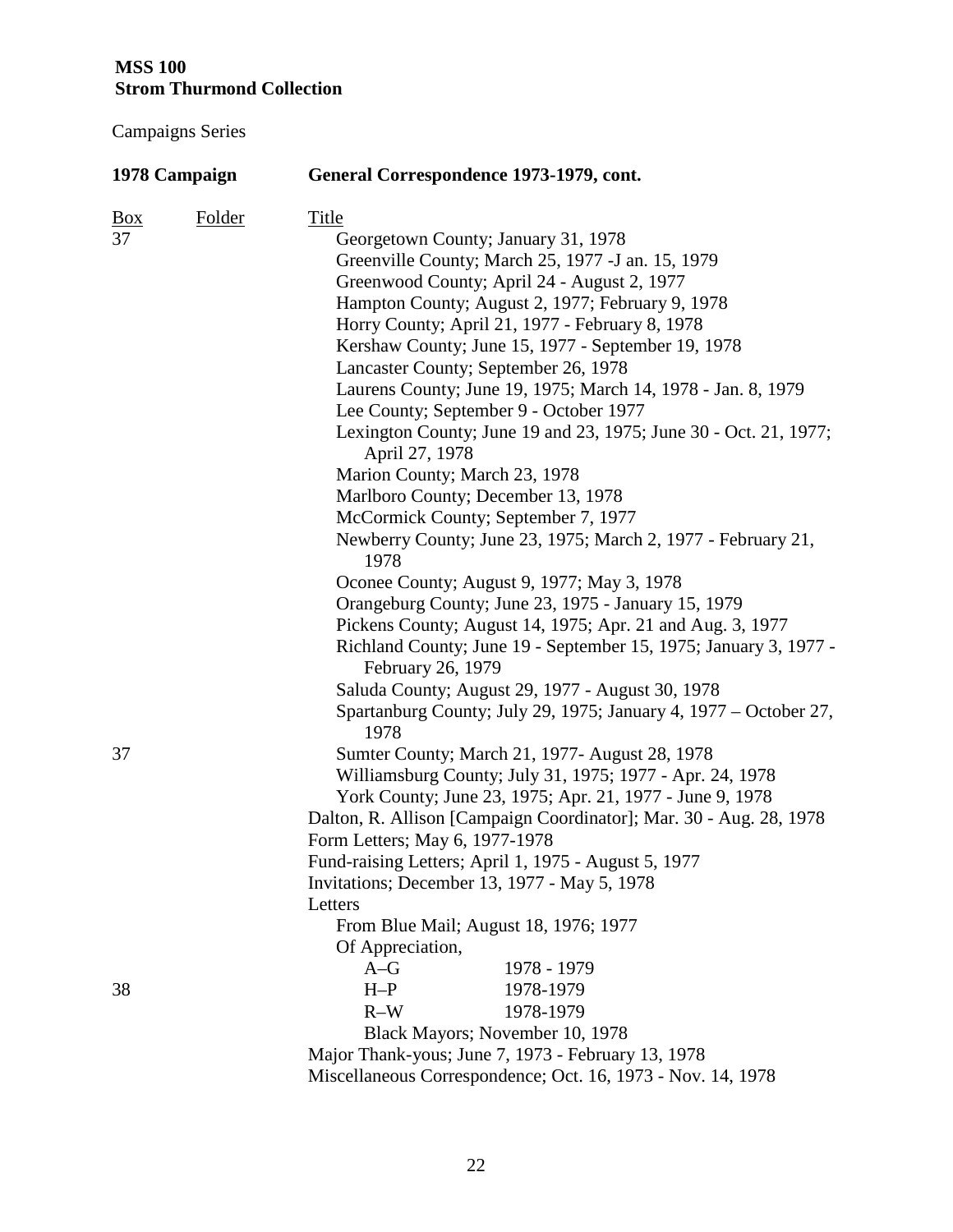| 1978 Campaign                                                     | General Correspondence 1973-1979, cont. |  |  |
|-------------------------------------------------------------------|-----------------------------------------|--|--|
| $\underline{Box}$<br><b>Folder</b><br><b>Title</b>                |                                         |  |  |
| 38<br>Political Action Committees (PAC's),                        |                                         |  |  |
| #1; Sept. 28, 1976; July 1, 1977 - July 28, 1978                  |                                         |  |  |
| #2; Aug. 3 - Sept. 29, 1978                                       |                                         |  |  |
| #3; Oct. 2 - Nov. 9, 1978                                         |                                         |  |  |
| Ravenel Correspondence,                                           |                                         |  |  |
| #1; July 31, 1974 - September 27, 1978                            |                                         |  |  |
| #2; Oct. 12 - 30, 1978; n.d.                                      |                                         |  |  |
| Replies from Red Mail; c. September, 1977 - c. 1978<br>39         |                                         |  |  |
| Secretary of the U.S. Senate; October 27 - Dec. 8, 1978           |                                         |  |  |
| South Carolina Mayors,                                            |                                         |  |  |
| #1; July 5 - December 27, 1977                                    |                                         |  |  |
| #2; Jan. 3 - May 23, 1978                                         |                                         |  |  |
| Stringfellow, John (Finance Coordinator); August 3 – November 10, |                                         |  |  |
| 1978                                                              |                                         |  |  |
| Supporters, Out-of-State                                          |                                         |  |  |
| A-B 1977-1978                                                     |                                         |  |  |
| C-F 1977-1978                                                     |                                         |  |  |
| G-K 1977-1978                                                     |                                         |  |  |
| 40<br>$L-O$ 1977-1978                                             |                                         |  |  |
| P-S 1977-1978                                                     |                                         |  |  |
| $T - Y$<br>1977-1978                                              |                                         |  |  |
| Supporters, South Carolina,                                       |                                         |  |  |
| 40<br>$A-B$<br>1977-1978                                          |                                         |  |  |
| C-G 1977-1978                                                     |                                         |  |  |
| 1977-1978<br>$H-L$                                                |                                         |  |  |
| M<br>1977-1978                                                    |                                         |  |  |
| N-V 1977-1978<br>41                                               |                                         |  |  |
| W<br>1977-1978                                                    |                                         |  |  |
| Supporters, South Carolina (Counties)                             |                                         |  |  |
| Abbeville County; June 19 and October 1, 1975; July 25, 1977      |                                         |  |  |
| November 1, 1978                                                  |                                         |  |  |
| Aiken County; June 23 - August 19, 1975; May 20, 1977 - August    |                                         |  |  |
| 9, 1978                                                           |                                         |  |  |
| Allendale County; October 6, 1977                                 |                                         |  |  |
| Supporters, South Carolina (Counties):                            |                                         |  |  |
| Anderson County; June 19, 1975 - September 26, 1978               |                                         |  |  |
| Bamberg County; May 11, 1977; January 10 and May 11, 1978         |                                         |  |  |
| Barnwell County; May 11, 1977 - August 16, 1978                   |                                         |  |  |
| Beaufort County; Aug. 19, 1975; March 14, 1977 - Nov. 16,1978     |                                         |  |  |
| Berkeley County; June 29, 1977 - August 17, 1978                  |                                         |  |  |
| Calhoun County; October 6, 1977 - June 23, 1978                   |                                         |  |  |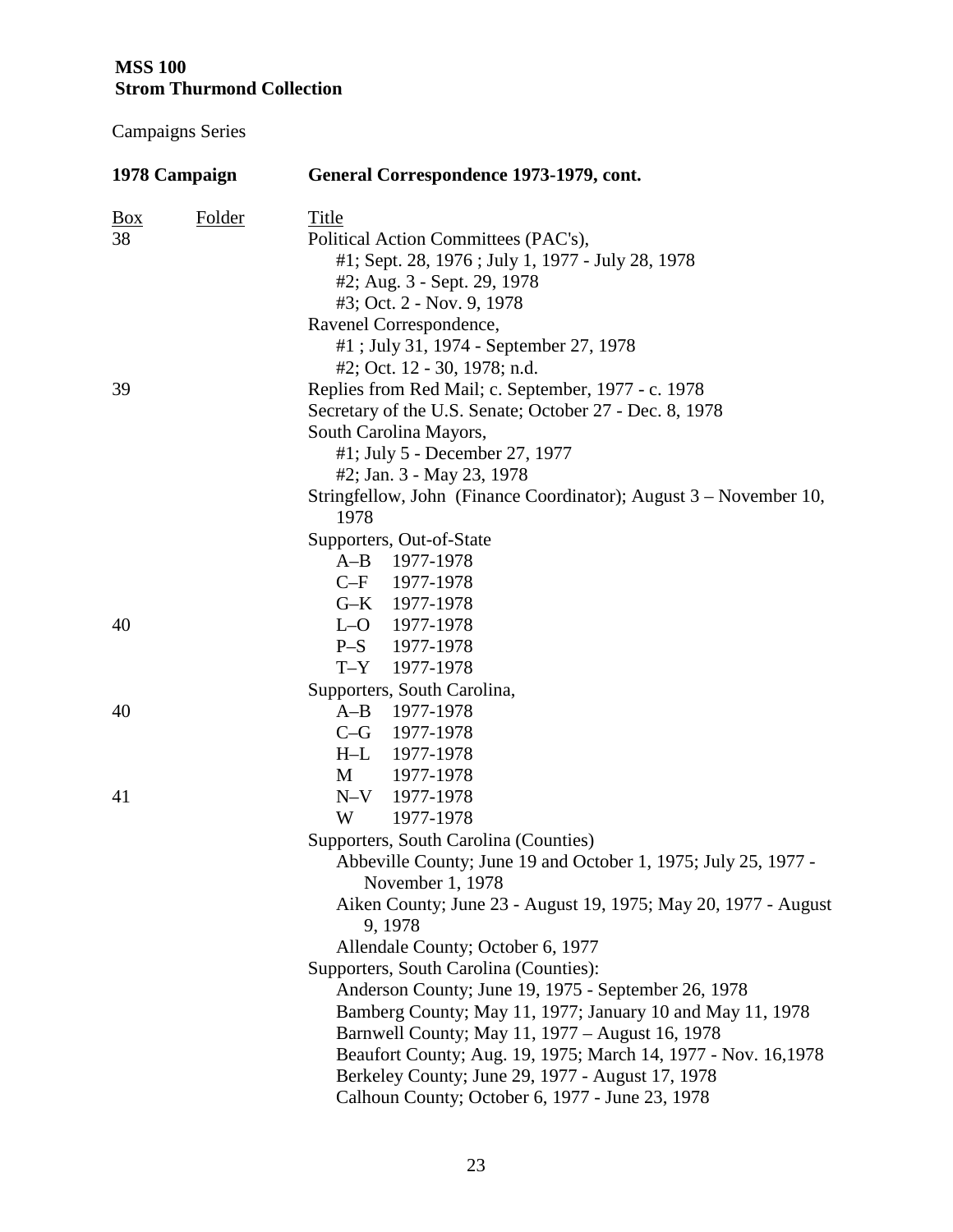| 1978 Campaign  |               | General Correspondence 1973-1979, cont.                                            |  |  |
|----------------|---------------|------------------------------------------------------------------------------------|--|--|
| $\frac{Box}{}$ | <b>Folder</b> | <b>Title</b>                                                                       |  |  |
| 41             |               | <b>Charleston County</b>                                                           |  |  |
|                |               | Folder I; June 19 and August 19, 1975; March 18 –                                  |  |  |
|                |               | December15, 1977                                                                   |  |  |
|                |               | Folder II; January 3, 1978 - February 5, 1979                                      |  |  |
| 42             |               | Cherokee County; May 2, 1977 - October 13, 1978                                    |  |  |
|                |               | Chester County; July 29, 1977 - September 1, 1978                                  |  |  |
|                |               | Chesterfield County; September 2, 1977 - January 19, 1979                          |  |  |
|                |               | Clarendon County; July 27, 1977 - November 2, 1978                                 |  |  |
|                |               | Colleton County; August 8, 1977 - August 3, 1978                                   |  |  |
|                |               | Darlington County; August 19 – September 12, 1975; June 8, 1977<br>- Oct. 16, 1978 |  |  |
|                |               | Dillon County; June 1977 - August 30, 1978                                         |  |  |
|                |               | Dorchester County; July 22, 1977 - July 31, 1978                                   |  |  |
|                |               | Edgefield County; June 26, 1975, June 22, 1977 - October 9, 1978                   |  |  |
|                |               | Fairfield County; December 12, 1977 - October 11, 1978                             |  |  |
|                |               | Florence County; March 23, 1976; February 1, 1977 – October 11,<br>1978            |  |  |
|                |               | Georgetown County; June 14, 1977; March 3 - November 28, 1978                      |  |  |
|                |               | Greenville County,                                                                 |  |  |
|                |               | Folder I; June 19, 1975; May 21, 1976 - Dec. 15, 1977                              |  |  |
|                |               | Folder II; January 6, 1978 - April 23, 1979                                        |  |  |
|                |               | Greenwood County; July 28, 1977 - Oct. 30, 1978                                    |  |  |
|                |               | Hampton County; July 25, 1975; July 20, 1977 - October 16, 1978                    |  |  |
|                |               | Horry County; Nov. 14, 1975; March 8, 1977 - Oct. 15, 1978                         |  |  |
|                |               | Jasper County; February 20, March 21, October 9, 1978                              |  |  |
|                |               | Supporters, South Carolina (Counties):                                             |  |  |
|                |               | Kershaw County; August 9, 1977 - October 17, 1978                                  |  |  |
|                |               | Lancaster County; July 28, 1977 - November 13, 1978                                |  |  |
|                |               | Laurens County; April 12, 1977 - October 30, 1978                                  |  |  |
|                |               | Lee County; August 18, 1977 - October 16, 1978                                     |  |  |
|                |               | Lexington County; June 23, 1975 - October 2, 1978                                  |  |  |
| 43             |               | Marion County; July 28, 1977 - August 31, 1978                                     |  |  |
|                |               | Marlboro County; June 25, 1975; December 21, 1977 – October 21,<br>1978            |  |  |
|                |               | McCormick County; Oct. 1, 1975; Jan. 16 - Aug. 29, 1978                            |  |  |
|                |               | Newberry County; September 26, 1977 - November 29, 1978                            |  |  |
|                |               | Oconee County; Aug. 19, 1975; Aug. 25, 1977 - Oct. 11, 1978                        |  |  |
|                |               | Orangeburg County; April 26, 1976 - November 27, 1978                              |  |  |
|                |               | Pickens County; August 19, 1975; Apr. 25, 1977 - Oct. 31, 1978                     |  |  |
|                |               | Richland County,                                                                   |  |  |
|                |               | Folder I; June 24, 1975 - December 30, 1977                                        |  |  |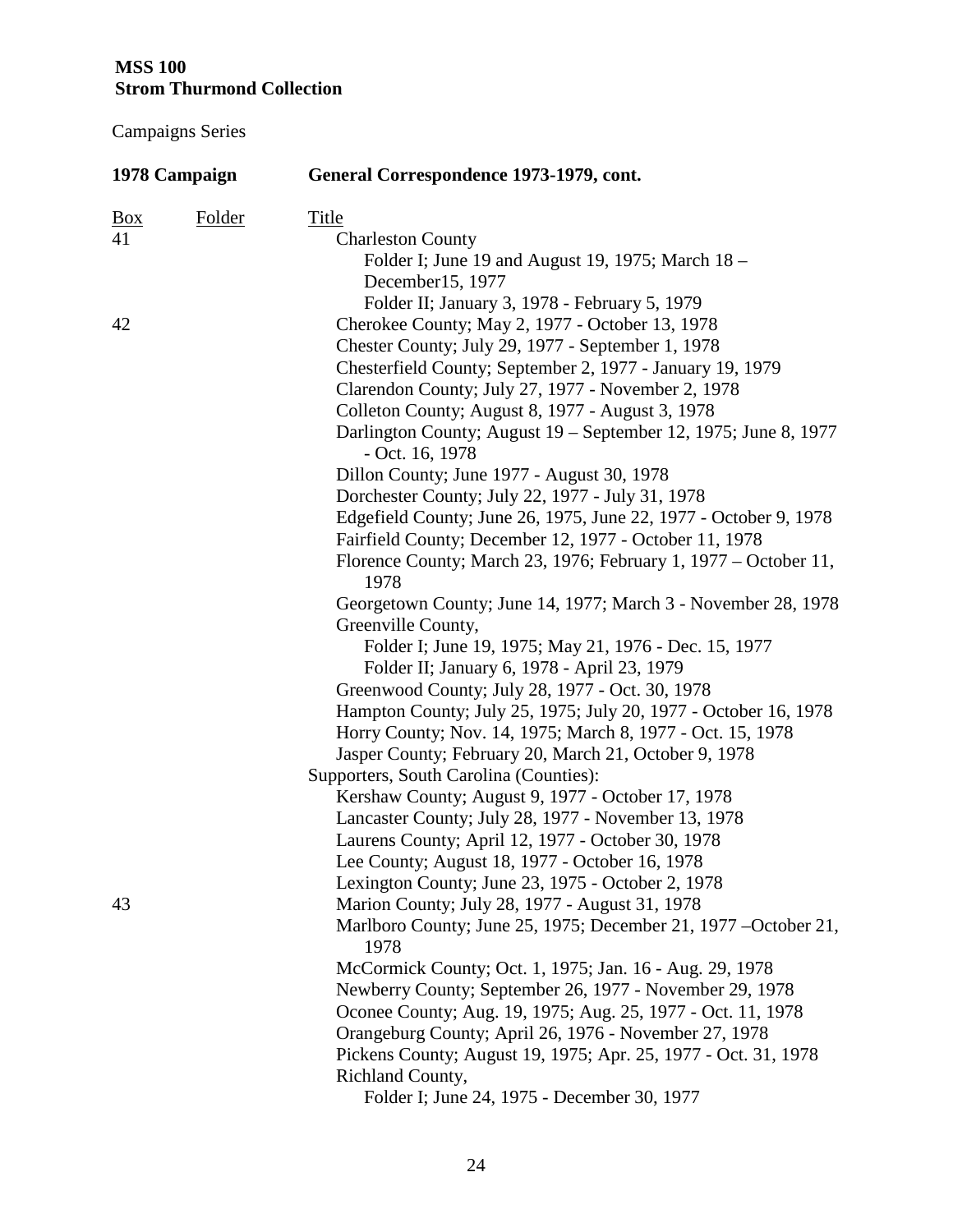|                                | Folder II; January 12, 1978 - March 27, 1979<br>Saluda County; Oct. 5, 1975; Oct. 25, 1977 - Oct. 25, 1978<br>Spartanburg County; Aug. 19, 1975 - November 16, 1978<br>Sumter County; July 27, 1977 - October 10, 1978<br>Union County; September 26, 1977 - September 26, 1978<br>Williamsburg County; May 5, 1977 - October 26, 1978<br>York County; April 19, 1977 - October 25, 1978<br>Surplus Campaign Funds; Nov. 27, 1973 - Nov. 27, 1974                                                                                                                                                                                                                                                                                                                                                                                                                                                                                                                                                                                                                                                                                                                                                                                                                                                                |  |
|--------------------------------|------------------------------------------------------------------------------------------------------------------------------------------------------------------------------------------------------------------------------------------------------------------------------------------------------------------------------------------------------------------------------------------------------------------------------------------------------------------------------------------------------------------------------------------------------------------------------------------------------------------------------------------------------------------------------------------------------------------------------------------------------------------------------------------------------------------------------------------------------------------------------------------------------------------------------------------------------------------------------------------------------------------------------------------------------------------------------------------------------------------------------------------------------------------------------------------------------------------------------------------------------------------------------------------------------------------|--|
| 1978 Campaign                  | <b>General File 1955 - 1980</b>                                                                                                                                                                                                                                                                                                                                                                                                                                                                                                                                                                                                                                                                                                                                                                                                                                                                                                                                                                                                                                                                                                                                                                                                                                                                                  |  |
| Folder<br>$\frac{Box}{}$<br>44 | Title<br>Addresses and Names of Successful A&E [Applications and<br>Employment]; 1978<br>Allegations and Facts; 1978<br>Awards and Plaudits; January 1974 - March 7, 1978<br>Black Voters; 1978<br>Block Statistics; April 16, 1975; September 2, 1976<br>Campaign<br>Contracts; July 27 and September 12, 1977<br>Notes to Senator from Mrs. (Nancy Moore) Thurmond; 1977 -<br>1978<br>Operations Manual 1978; April 24, 1975<br>Pamphlets; 1977 - 1978<br>Updates; July - October 1978<br>Campbell, Carroll; 1978<br>Certificate of Appreciation; 1978<br>Computer Coding Lists; 1978<br>Democrats for Thurmond; Aug. 11 – October 16, 1978; n.d.<br>Demographics; March 5, 1971 - December, 1975<br>Derrick, Butler; 1978<br>Direct Mail; January 27, 1977 - September 7, 1978<br>Education; August 7 - September 14, 1978<br>Edwards, Jim; 1974 - 1978<br>Election Commission, South Carolina; April 16 - 18, 1975<br><b>Election Results</b><br>1968 - 1972 (By County; State and Federal); June 11, 1968 -<br>November 7, 1972<br>1976 - 1978 (By County); Nov. 4, 1976; Nov. 7, 1978<br>Employee File; April 1 – October 24, 1978<br>Ethics Committee (U.S. Senate); April 26 - July 8, 1977<br>Federal<br>Appointments of South Carolinians, 1968 - 1976; 1977<br>Campaign Laws; Jan. 20 - Mar. 25, 1975 |  |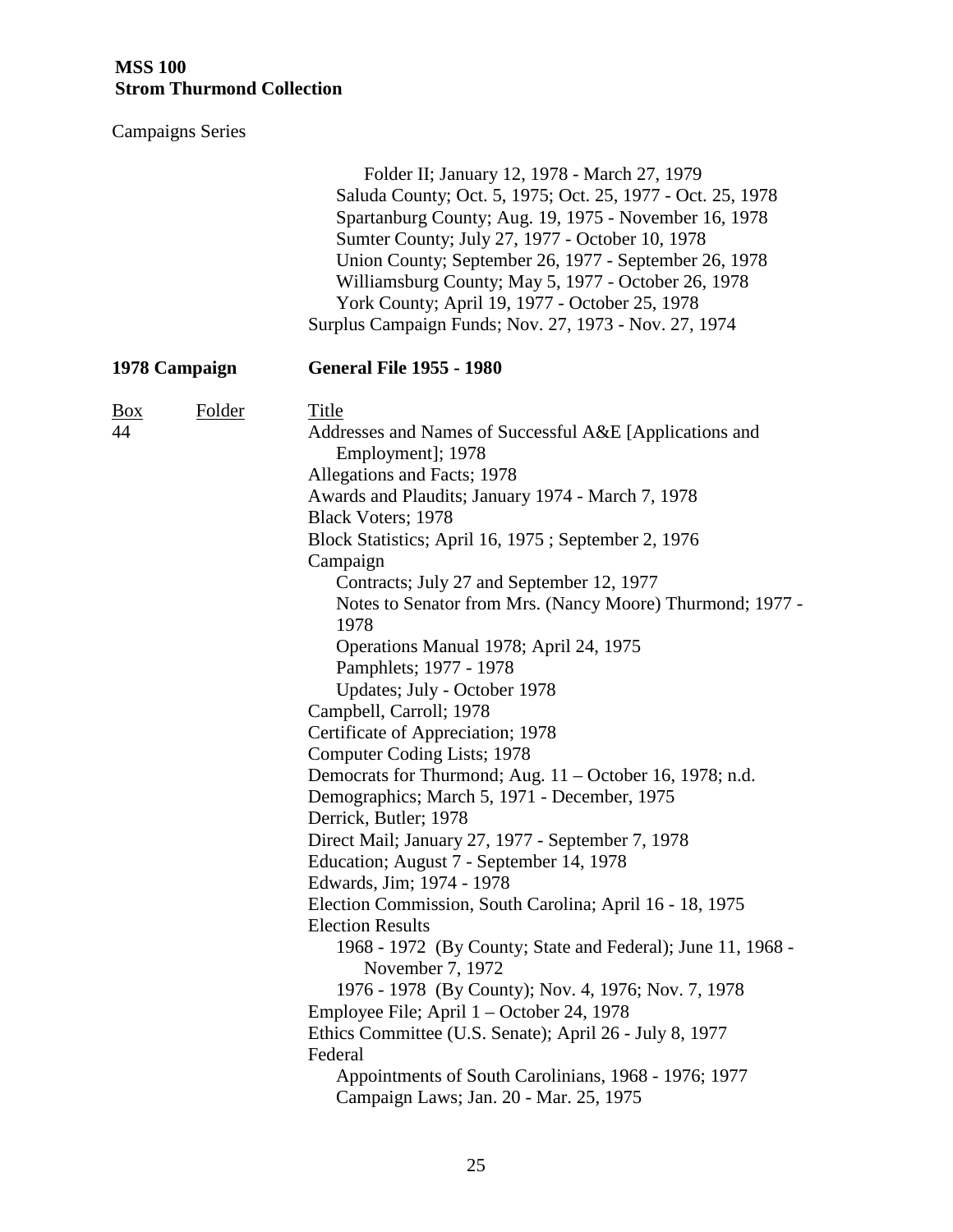| 1978 Campaign  |               | General File 1955 – 1980, cont.                                                |  |  |
|----------------|---------------|--------------------------------------------------------------------------------|--|--|
| $\frac{Box}{}$ | <b>Folder</b> | <b>Title</b>                                                                   |  |  |
| 44             |               | Federal Election Commission (FEC): Laws, Regulations and<br>Information        |  |  |
|                |               | Folder I: August 25, 1976 - April, 1978                                        |  |  |
| 45             |               | Folder II: May, 1978 - March, 1980                                             |  |  |
|                |               | Federal Election Commission (FEC): Letters, Memos, Reports, etc.;              |  |  |
|                |               | May, 1975 - March 8, 1979                                                      |  |  |
|                |               | Fowler, Don, 1978                                                              |  |  |
|                |               | Fund Raising Proposal; June 20, 1977                                           |  |  |
|                |               | Guestbooks Aug. 7, 1977; April 19 and September 7, 1978                        |  |  |
|                |               | Hearing Examiners [Recommendations for]; March 16, 1972 -<br>February 22, 1973 |  |  |
|                |               | Jenrette, John; February 3, 1975 - May 21, 1976                                |  |  |
|                |               | Joint-appearances; July 28 - August 1, 1978                                    |  |  |
|                |               | Lease Agreement – Rent; March 28, 1977 - August 1, 1978                        |  |  |
|                |               | List of South Carolina Projects Thurmond Assisted in Securing                  |  |  |
|                |               | Federal Funds, 1968-1976; 1978                                                 |  |  |
|                |               | Miscellaneous Lists,                                                           |  |  |
|                |               | Folder I (1978)                                                                |  |  |
|                |               | Folder II (1978)                                                               |  |  |
| 46             |               | Folder III (1978)                                                              |  |  |
|                |               | Folder IV (1978)                                                               |  |  |
|                |               | Folder V (1978)                                                                |  |  |
|                |               | National Republican Senatorial Committee,                                      |  |  |
|                |               | Folder I: February 7, 1975 - September 26, 1975                                |  |  |
|                |               | Folder II: 1977 - April 25, 1979                                               |  |  |
|                |               | News Clippings; October 6, 1973 - October 30, 1978                             |  |  |
|                |               | News Clippings, Closing Fort Jackson Issue; April - August 6, 1978             |  |  |
|                |               | News Releases; March 29 - November 1, 1978                                     |  |  |
|                |               | New York City Reception at Wings Club on June 28, 1977 -- Lists and            |  |  |
|                |               | Correspondence; June 6 - July 19, 1977; n.d.                                   |  |  |
|                |               | Notes; 1977 - 1978                                                             |  |  |
| 47             |               | Organization/Staff,                                                            |  |  |
|                |               | Folder I; June 1, 1971; Nov. 19, 1976 - June 30, 1977                          |  |  |
|                |               | Folder II; 1977 - 1978                                                         |  |  |
|                |               | Party Matters,                                                                 |  |  |
|                |               | Elective June 20 - August 2, 1974; April 17, 1975                              |  |  |
|                |               | Miscellaneous Resources; January 27 - May 23, 1975; July 7 - 28,<br>1977       |  |  |
|                |               | National; May 13, 1975; January 18, 1977 - Feb. 14, 1978                       |  |  |
|                |               | Primaries; April 26 - May 7, 1978                                              |  |  |
|                |               | South Carolina; 1976 - 1977                                                    |  |  |
|                |               |                                                                                |  |  |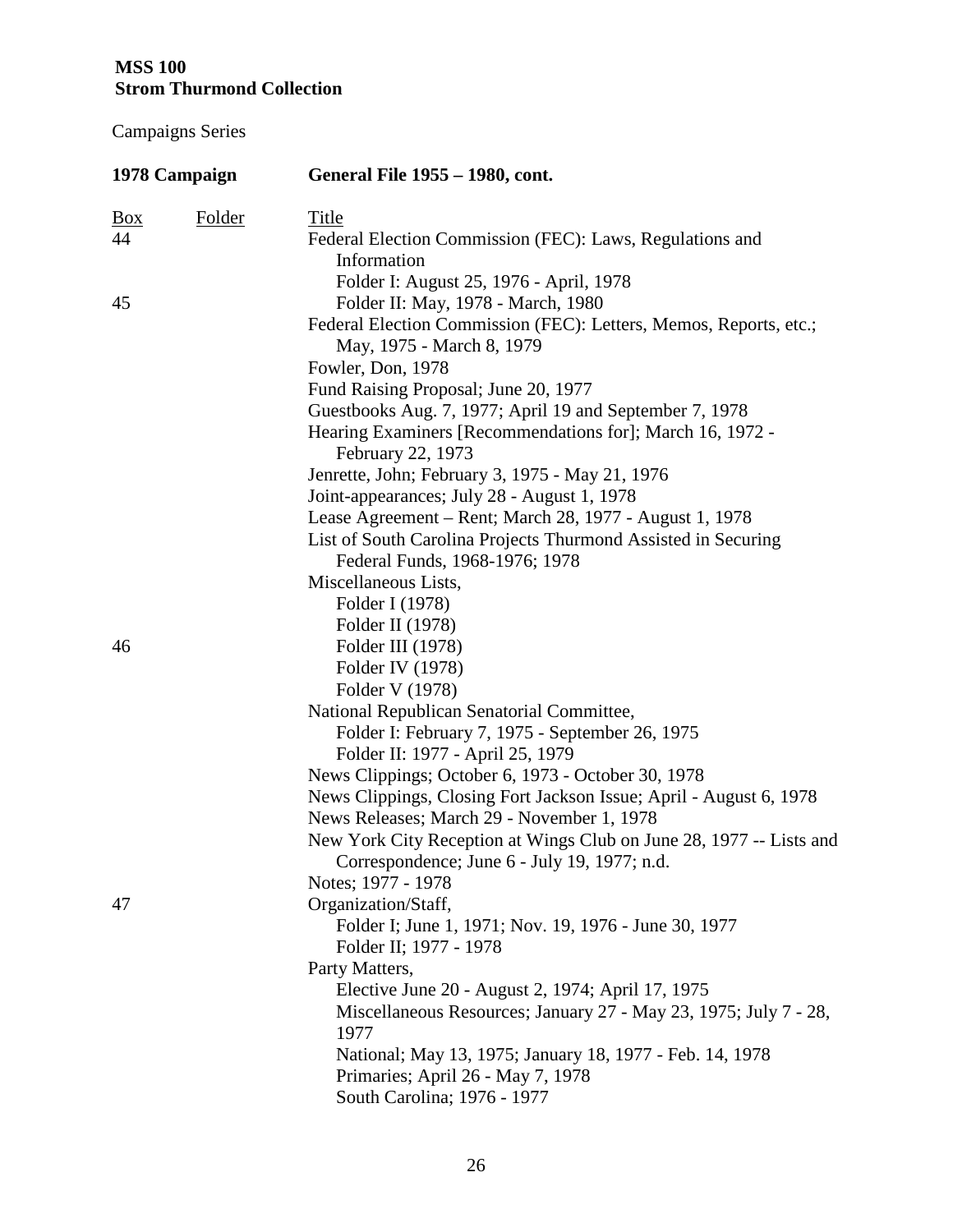| 1978 Campaign     |               | General File 1955 – 1980, cont.                                                          |  |  |
|-------------------|---------------|------------------------------------------------------------------------------------------|--|--|
| $\underline{Box}$ | <b>Folder</b> | <b>Title</b>                                                                             |  |  |
| 47                |               | Patronage; November 20, 1969 - October 27, 1972                                          |  |  |
|                   |               | Petitions for Endorsing Thurmond,                                                        |  |  |
|                   |               | 1st-4th Districts; September, 1978                                                       |  |  |
|                   |               | 5th-6th Districts; September, 1978                                                       |  |  |
| 48                |               | Political Action Committee; June 14 - Sept. 22, 1978; n.d.                               |  |  |
|                   |               | Political Information; April 8 - September 6, 1977                                       |  |  |
|                   |               | Polls; January, 1974 - August, 1978                                                      |  |  |
|                   |               | Professional Agencies -- Public Opinion -- Research Agencies; April<br>13 - May 11, 1977 |  |  |
|                   |               | Publicity; 1978                                                                          |  |  |
|                   |               | Ratings (Americans for Democratic Action); Jan. 7, 1973                                  |  |  |
|                   |               | Ravenel, Charles "Pug"; June 3, 1974 - May 4, 1978; n.d.                                 |  |  |
|                   |               | Ravenel, Charles "Pug" -- Newspaper Clippings,                                           |  |  |
|                   |               | #1; July 31, 1974 - December 30, 1977                                                    |  |  |
|                   |               | #2; January 5 - August 29, 1978                                                          |  |  |
|                   |               | #3; September 3 - October 25, 1978                                                       |  |  |
| 49                |               | Ravenel, Charles "Pug" -- Profile; June 20, 1977                                         |  |  |
|                   |               | Resumes; November 8, 1977 – September 14, 1978                                           |  |  |
|                   |               | Riley, Dick; December 2, 1976 - January 28, 1978                                         |  |  |
|                   |               | Senate Rules Committee; April 3 and May 20, 1975; July, 1978                             |  |  |
|                   |               | South Carolina Counties,                                                                 |  |  |
|                   |               | Aiken; 1977 - 1978                                                                       |  |  |
|                   |               | Allendale; 1977                                                                          |  |  |
|                   |               | Anderson; 1976 -1978                                                                     |  |  |
|                   |               | Bamberg; 1977                                                                            |  |  |
|                   |               | Barnwell; 1977-1978                                                                      |  |  |
|                   |               | Beaufort; 1977-1978                                                                      |  |  |
|                   |               | Berkeley; c.1978                                                                         |  |  |
|                   |               | Calhoun; 1977-1978                                                                       |  |  |
|                   |               | Charleston; 1977-1978                                                                    |  |  |
|                   |               | Cherokee; 1977                                                                           |  |  |
|                   |               | <b>Chester</b> ; 1978                                                                    |  |  |
|                   |               | Chesterfield; 1977-1978                                                                  |  |  |
|                   |               | Clarendon; 1977                                                                          |  |  |
|                   |               | Colleton; 1977-1978                                                                      |  |  |
|                   |               | Darlington; 1977                                                                         |  |  |
|                   |               | Dillon; c.1978                                                                           |  |  |
|                   |               | Dorchester; 1977                                                                         |  |  |
|                   |               | Edgefield; 1977                                                                          |  |  |
|                   |               | Fairfield; 1977                                                                          |  |  |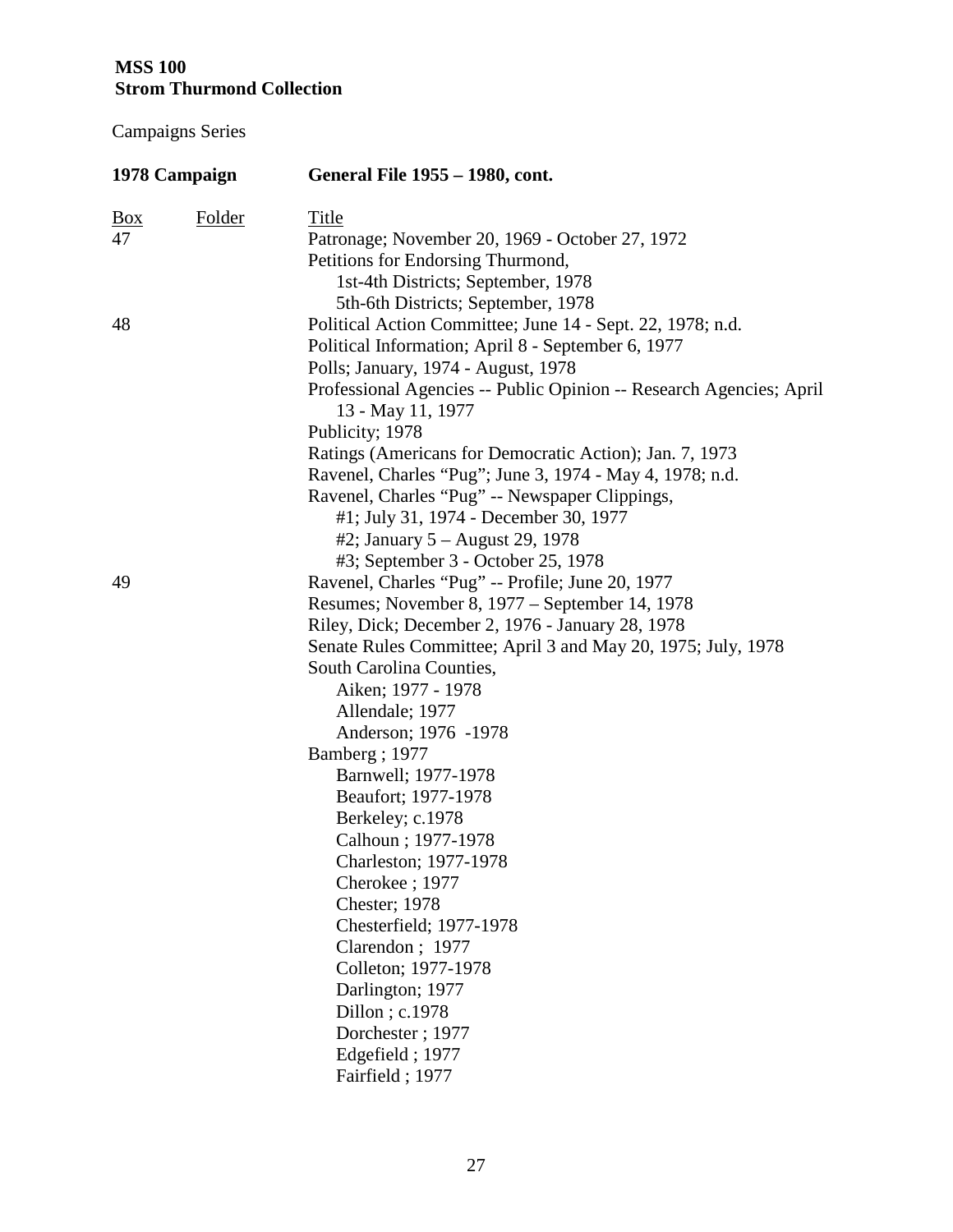| 1978 Campaign            |        | General File 1955 – 1980, cont.                                                                                   |  |
|--------------------------|--------|-------------------------------------------------------------------------------------------------------------------|--|
| $\frac{Box}{\sqrt{Box}}$ | Folder | <b>Title</b>                                                                                                      |  |
| 50                       |        | Florence,                                                                                                         |  |
|                          |        | #1; 1975 - 1977                                                                                                   |  |
|                          |        | #2; 1977                                                                                                          |  |
|                          |        | Georgetown; c. 1977                                                                                               |  |
|                          |        | Greenville; 1978                                                                                                  |  |
|                          |        | Greenwood; 1977                                                                                                   |  |
|                          |        | Hampton; 1978                                                                                                     |  |
|                          |        | Horry; c. 1978                                                                                                    |  |
|                          |        | Jasper; c. 1978                                                                                                   |  |
|                          |        | Kershaw; 1977 - 1978                                                                                              |  |
|                          |        | Lancaster; c. 1978                                                                                                |  |
|                          |        | Laurens; 1978                                                                                                     |  |
|                          |        | Lee; c. 1978                                                                                                      |  |
|                          |        | Lexington; $1977$                                                                                                 |  |
|                          |        | Marion; c. 1978                                                                                                   |  |
|                          |        | Marlboro; 1977                                                                                                    |  |
|                          |        | Newberry; 1977                                                                                                    |  |
|                          |        | Oconee ; 1977                                                                                                     |  |
|                          |        | Orangeburg ; 1977 - 1978                                                                                          |  |
|                          |        | Pickens; 1977                                                                                                     |  |
|                          |        | Richland,                                                                                                         |  |
|                          |        | #1; 1977                                                                                                          |  |
|                          |        | #2; 1977-1978                                                                                                     |  |
|                          |        | #3; 1978                                                                                                          |  |
| 51                       |        | Saluda; c. 1978                                                                                                   |  |
|                          |        | Spartanburg ; 1976 - 1978                                                                                         |  |
|                          |        | Sumter; 1975; 1977 - 1978                                                                                         |  |
|                          |        | Union; c. 1978                                                                                                    |  |
|                          |        | Williamsburg; 1977                                                                                                |  |
|                          |        | York; 1977 - 1978                                                                                                 |  |
|                          |        | South Carolina                                                                                                    |  |
|                          |        | Democratic Precinct Officers [Lists] 1976-1978; n.d.                                                              |  |
|                          |        | Republican County Delegates [Lists]; March 1 - 15, 1978                                                           |  |
|                          |        | Strategy and Tactics; 1977 - 1978                                                                                 |  |
|                          |        | Things Thurmond Helped Obtain for South Carolina Counties; 1977                                                   |  |
|                          |        | Speech by Nancy Thurmond; October 14, 1977                                                                        |  |
|                          |        | Thurmond, Nancy [Appearances at Newberry College and Carolina<br>Harvest and Beauty Festival]; c. September, 1978 |  |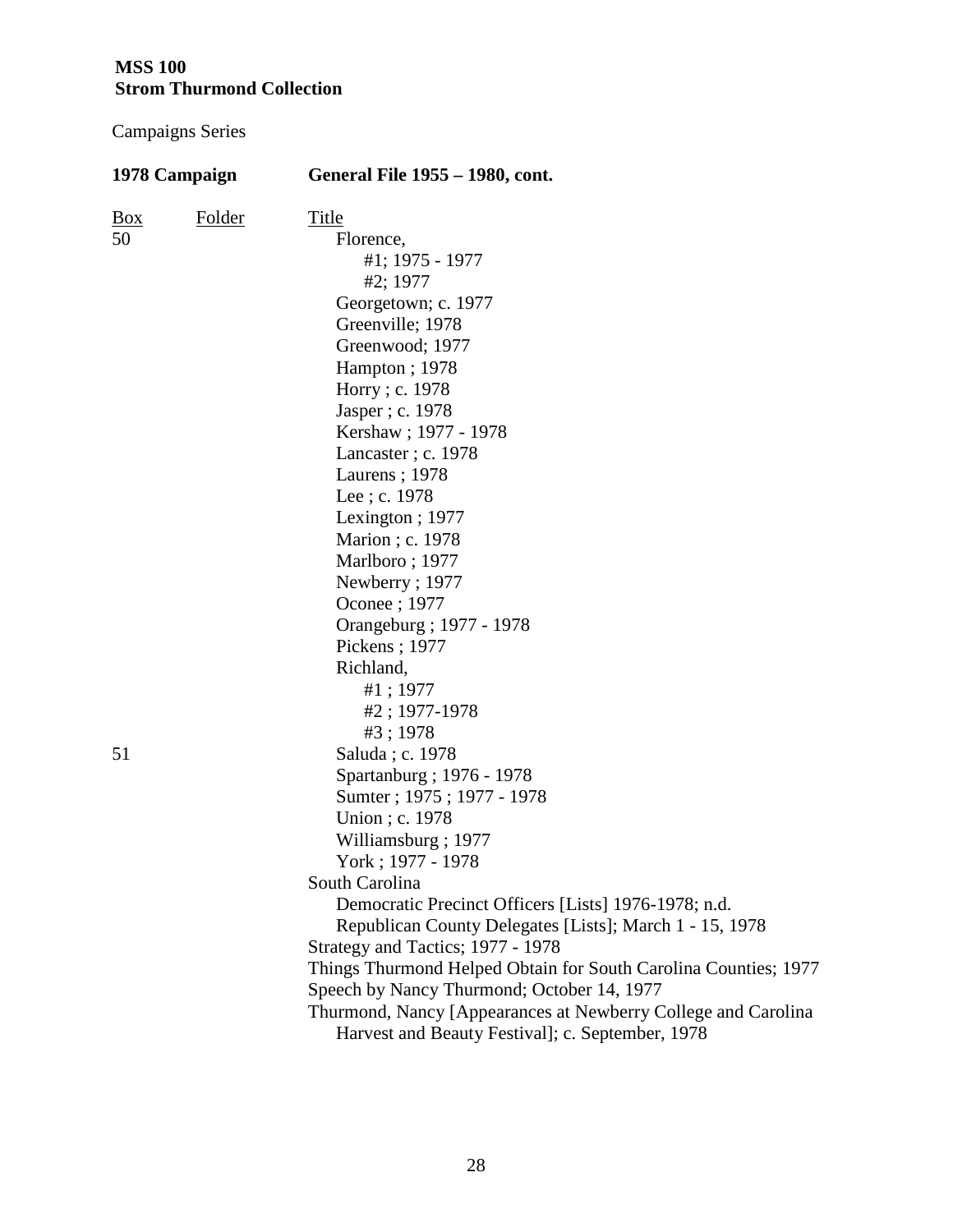| 1978 Campaign     |               | General File 1955 – 1980, cont.                                     |  |  |
|-------------------|---------------|---------------------------------------------------------------------|--|--|
| $\underline{Box}$ | <b>Folder</b> | Title                                                               |  |  |
| 51                |               | <b>Thurmond Reception</b>                                           |  |  |
|                   |               | Invitations; c. June, 1977                                          |  |  |
|                   |               | Invitations Returned, Address Unknown; June, 1977                   |  |  |
|                   |               | Regrets; c. June 1977                                               |  |  |
| 52                |               | Thurmond's Red Check File,                                          |  |  |
|                   |               | 1974; December, 1973 - December 1974                                |  |  |
|                   |               | 1975 - 1976; January, 1975 - December, 1976                         |  |  |
|                   |               | Thurmond's Senate Committees; Feb. 12, 1971 - Mar. 13, 1973         |  |  |
|                   |               | Thurmond's South Carolina Financial Committee; 1978                 |  |  |
|                   |               | Thurmond's Stand on Issues; 1978                                    |  |  |
|                   |               | Turnipseed, Tom; Jan. 10, 1978                                      |  |  |
|                   |               | Veterans Committee for Thurmond; September - October, 1978          |  |  |
|                   |               | Virguerie Company [Consultants in Direct Mailings];                 |  |  |
|                   |               | June, 1977 - August 16, 1979                                        |  |  |
|                   |               | Volunteers; June 30, 1972 - August 18, 1977                         |  |  |
|                   |               | Voting [Attendance] Record; 1972; July 21, 1975                     |  |  |
|                   |               | Youth for Thurmond; November 18, 1977 - April 22, 1978; n.d.        |  |  |
|                   |               | Colleges,                                                           |  |  |
|                   |               | A-Ci; 1977 - 1978                                                   |  |  |
| 53                |               | Clemson University; 1977 -1978                                      |  |  |
|                   |               | Co-P; 1977 - 1978                                                   |  |  |
|                   |               | Technical Colleges; 1977 - 1978                                     |  |  |
|                   |               | University of South Carolina; 1977 - 1978                           |  |  |
|                   |               | W; 1977 - 1978                                                      |  |  |
|                   |               | High Schools; c. 1977 – 1978                                        |  |  |
|                   | 1978 Campaign | <b>Financial 1975 - 1979</b>                                        |  |  |
| <u>Box</u>        | Folder        | Title                                                               |  |  |
| 53                |               | Arthur Finklestein and Associates; July 27, 1977 - June 1, 1979     |  |  |
|                   |               | Bob Hope Salute; October 5 - 31, 1978                               |  |  |
|                   |               | Bob Hope Salute -- Record Book; c. October, 1978                    |  |  |
|                   |               | Budget, Re-Elect Thurmond Committee; n.d.                           |  |  |
|                   |               | Chart of Accounts; n.d.                                             |  |  |
| 54                |               | Contributions from Receptions; c. June, 1978 - January, 1979        |  |  |
|                   |               | Contributions-in-kind; July 13 - December 4, 1978                   |  |  |
|                   |               | Contributions-in-kind: Airplanes; March 19 - November 7, 1978       |  |  |
|                   |               | Contributions, Miscellaneous; August 10 - October 26, 1978          |  |  |
|                   |               | Diversified Printing Services; November17 - 18, 1977; June 26, 1978 |  |  |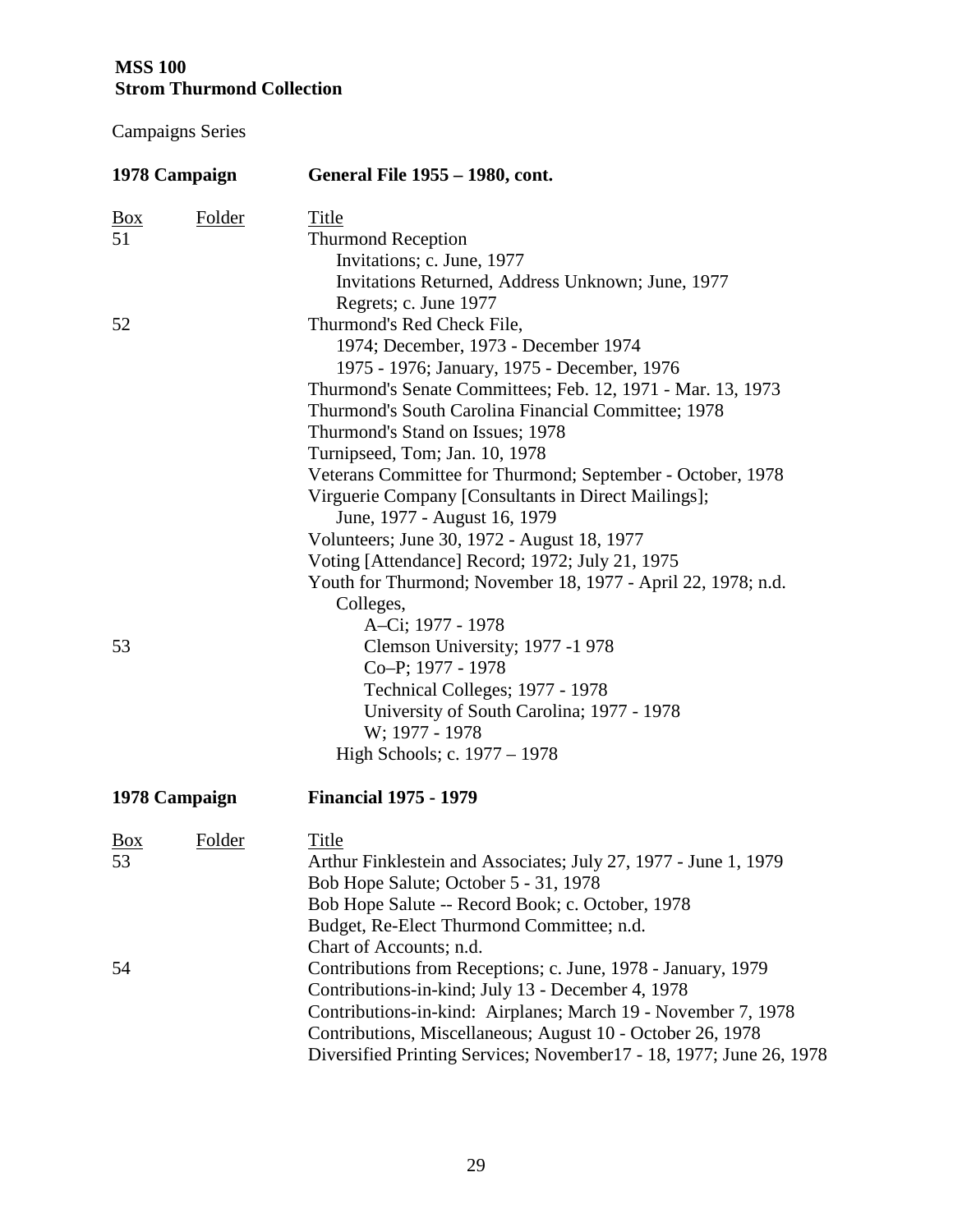| 1978 Campaign |               | <b>Financial 1975 - 1979</b>                             |  |
|---------------|---------------|----------------------------------------------------------|--|
| <u>Box</u>    | <b>Folder</b> | Title                                                    |  |
| 54            |               | Finances, Out-of-State --                                |  |
|               |               | Atlanta, Georgia; February 8 - March 6, 1978             |  |
|               |               | Washington, D.C.; June 15, 1977 - May 6, 1978            |  |
|               |               | Finances, South Carolina --                              |  |
|               |               | Anderson County; June, 1977 - March, 1978                |  |
|               |               | Beaufort County; October 21, 1977 - April 6, 1978        |  |
|               |               | Charleston County; February 17, 1977 - June 23, 1978     |  |
|               |               | Chester County; December 2, 1977                         |  |
|               |               | Colleton County; November 17, 1977 - May 29, 1978        |  |
|               |               | Dorchester County; February 13 and April 1, 1978         |  |
|               |               | Edgefield County; Apr. 7, 1978; August - October, 1978   |  |
|               |               | Florence County; November 15, 1977 - May 12, 1978        |  |
|               |               | Greenville County; May 17, 1977 - June 21, 1978          |  |
|               |               | Hampton County; March 13 - April 10, 1978                |  |
|               |               | Jasper County; March 8 - May 1, 1978                     |  |
|               |               | Laurens County; July $14 -$ July 16, 1977                |  |
|               |               | Lexington County; Oct. 19, 1977 – April 11, 1978         |  |
|               |               | Oconee County; August 10 - August 31, 1977               |  |
|               |               | Pickens County; February 9 - February 18, 1978           |  |
|               |               | Richland County; April 12, 1977 - May 30, 1978           |  |
|               |               | Spartanburg County; May 30, 1977 - June 27, 1978         |  |
|               |               | Sumter County; May 16 - August 4, 1977; July 18, 1978    |  |
|               |               | York County; December 30, 1977 - March 31, 1978          |  |
|               |               | Lists of Contributors; July 28 - November 28, 1978; n.d. |  |
|               |               | Lists of Contributors [by County and Out-of-State]; n.d. |  |
| 55            |               | <b>Lists of Out-of-State Contributors</b>                |  |
|               |               | #1; July 5, 1977 - July 10, 1978                         |  |
|               |               | #2; July 11 - August 17, 1978                            |  |
|               |               | #3; August 18 – August 22, 1978                          |  |
|               |               | Mailings [-- Contributions] Totals; c. August, 1978      |  |
|               |               | Memos Concerning Federal Campaign Law and Contributions; |  |
|               |               | April 3, 1975                                            |  |
|               |               | Payroll Records; April 2, 1978 - January 15, 1979        |  |
|               |               | Ravenel, Charles "Pug" --                                |  |
|               |               | Contributions; December 31, 1977                         |  |
|               |               | Financial Records,                                       |  |
|               |               | $#1$ ; 1976                                              |  |
|               |               | #2; 1977 - 1978                                          |  |
|               |               |                                                          |  |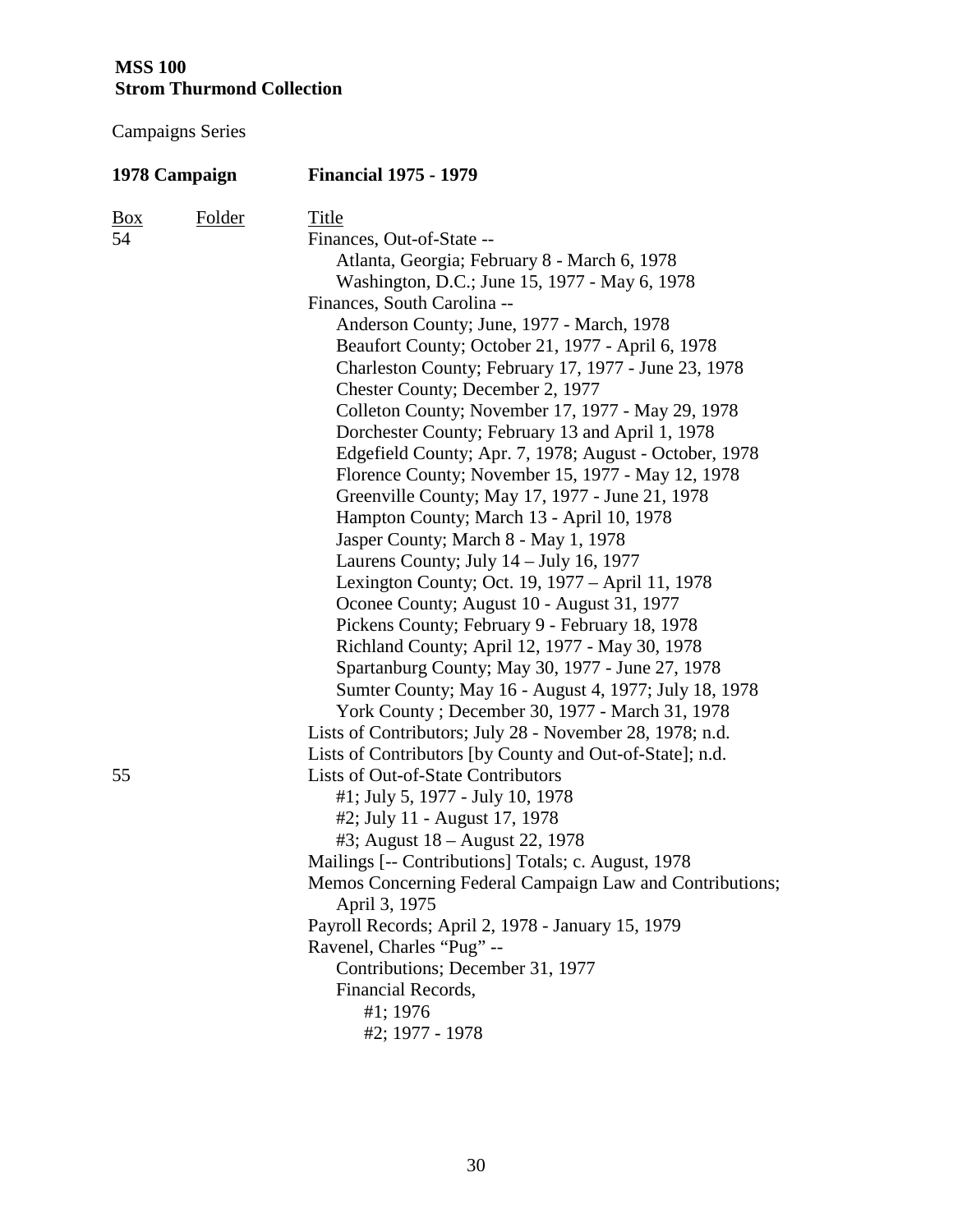| 1978 Campaign  |               | <b>Financial 1975 - 1979</b>                                         |  |  |
|----------------|---------------|----------------------------------------------------------------------|--|--|
| $\frac{Box}{}$ | <b>Folder</b> | Title                                                                |  |  |
| 55             |               | Reports of Receipts and Expenditures,                                |  |  |
|                |               | #1; January - December, 1977                                         |  |  |
| 56             |               | #2; January - March, 1978                                            |  |  |
|                |               | #3; April - June, 1978                                               |  |  |
|                |               | #4; September 1 - October 23, 1978                                   |  |  |
|                |               | #5; October 24, 1978 - November 16, 1979                             |  |  |
|                |               | Sessions, Tina; October 9, 1979                                      |  |  |
|                |               | Stop Payments; October 16 - December 6, 1978                         |  |  |
|                |               | Thurmond, Nancy: "Strom Trek" Expenses; July 11-September 8,<br>1978 |  |  |
| 57             |               | <b>Check Stub Books (Thurmond Finance Committee)</b><br>Primary      |  |  |
|                |               | #101-800; June 15, 1977 - March 29, 1978                             |  |  |
|                |               | #801-1303; March 29 - November 4, 1978                               |  |  |
|                |               | <b>General Election</b>                                              |  |  |
|                |               | #101-1815; June 19 - October 23, 1978                                |  |  |
|                |               | #1816-2709; October 25, 1978 - November 27, 1979                     |  |  |
| 58             |               | <b>Contributor Index Card Files:</b>                                 |  |  |
|                |               | Addresses; c. 1978                                                   |  |  |
|                |               | Contributors, Primary,                                               |  |  |
|                |               | A-H; c. 1978                                                         |  |  |
|                |               | I-R; c. 1978                                                         |  |  |
| 59             |               | S-Z; c. 1978                                                         |  |  |
|                |               | Contributors, \$100 and up,                                          |  |  |
|                |               | A-M; c. 1978                                                         |  |  |
|                |               | N-Z; c. 1978                                                         |  |  |
|                |               | Columbia Reception; December 4. 1978                                 |  |  |
|                |               | Contributors, Out-of-State; c. 1978                                  |  |  |
|                | 1978 Campaign | General File 1955 - 1980 (Addition)                                  |  |  |
| $\frac{Box}{}$ | Folder        | <b>Title</b>                                                         |  |  |
| 60             |               | Red Check List by county                                             |  |  |
|                |               | Abbeville County, 1958-1966                                          |  |  |
|                |               | Aiken County, 1955-1969                                              |  |  |
|                |               | Allendale County, 1958-1970                                          |  |  |
|                |               | Anderson County, 1955-1969                                           |  |  |
|                |               | Bamberg County, 1955-1969                                            |  |  |
|                |               | Barnwell County, 1958-1970                                           |  |  |
|                |               | Beaufort County, 1958-1970                                           |  |  |
|                |               | Berkeley County, 1957-1969                                           |  |  |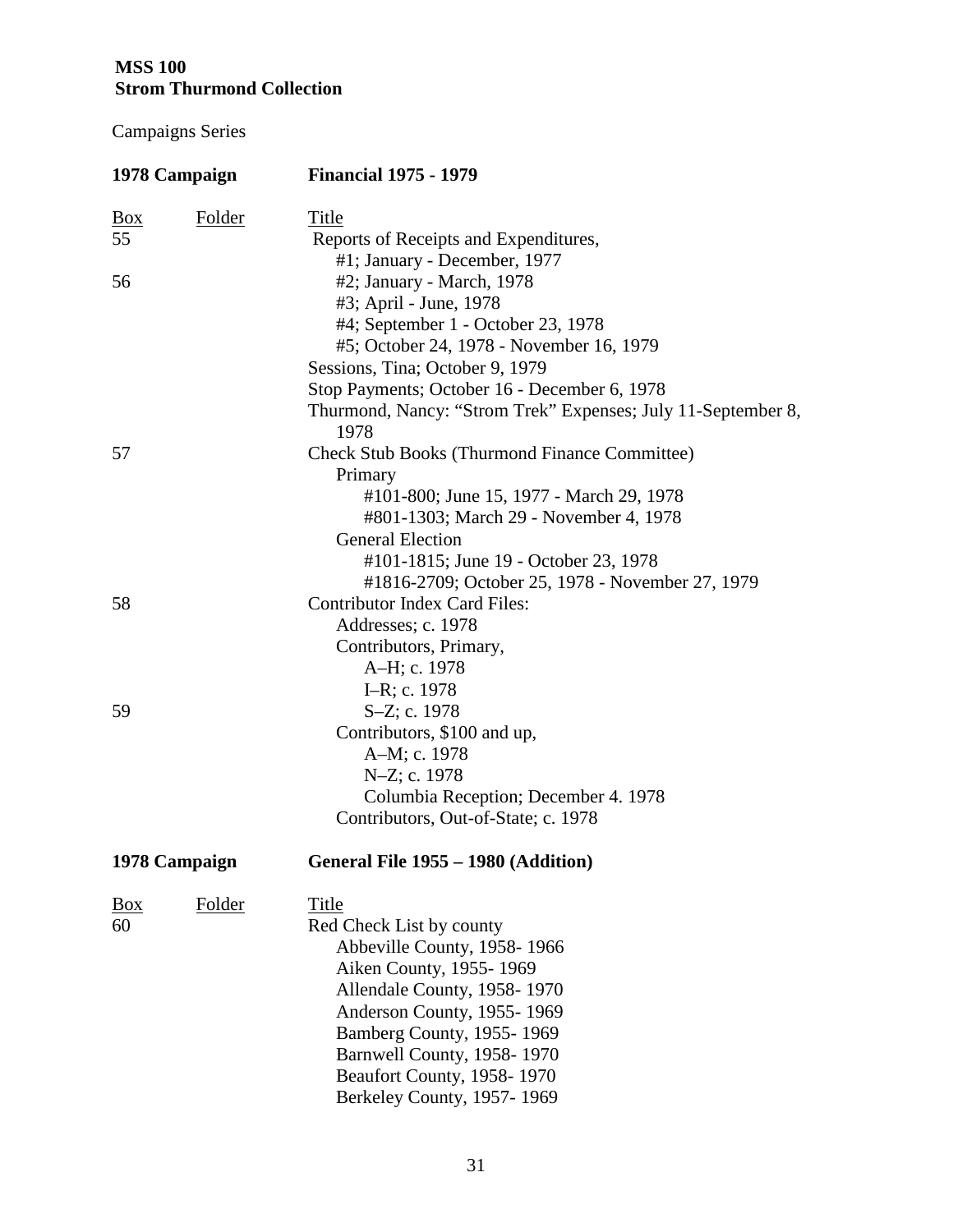| 1978 Campaign |        | General File 1955 - 1980 (Addition)                                                                                                                                                                                                                                                                                                                                                                                                                                                                                                                                                                                                                                                                                                                                                                                                                                                                                                                                                                                                                                                                                                                                                                                                                                                                                   |
|---------------|--------|-----------------------------------------------------------------------------------------------------------------------------------------------------------------------------------------------------------------------------------------------------------------------------------------------------------------------------------------------------------------------------------------------------------------------------------------------------------------------------------------------------------------------------------------------------------------------------------------------------------------------------------------------------------------------------------------------------------------------------------------------------------------------------------------------------------------------------------------------------------------------------------------------------------------------------------------------------------------------------------------------------------------------------------------------------------------------------------------------------------------------------------------------------------------------------------------------------------------------------------------------------------------------------------------------------------------------|
| $B_{0X}$      | Folder | Title<br>Red Check List by county, cont.<br>Calhoun County, 1955-1968<br>Charleston County, 1957-1970<br>Cherokee County, 1955-1970<br><b>Chester County, 1955-1970</b><br>Chesterfield County, 1955-1970<br>Claredon County, 1955-1970<br>Colleton County, 1955-1969<br>Darlington County, 1955-1970<br>Dillon County, 1958-1970<br>Dorchester County, 1958-1970<br>Edgefield County, 1955-1970<br>Fairfield County, 1955-1968<br>Florence County, 1955-1970<br>Georgetown County, 1958-1969<br>Greenville County, 1955-1969<br>Greenwood County, 1955-1969<br>Hampton County, 1955-1969<br>Horry County, 1958-1969<br>Jasper County, 1955-1966<br>Kershaw County, 1955-1969<br>Lancaster County, 1959-1969<br>Laurens County, 1955-1969<br>Lee County, 1958-1969<br>Lexington County, 1955-1969<br><b>Marion County, 1957-1969</b><br>Marlboro County, 1958-1969<br>McCormick County, 1955-1967<br>Newberry County, 1955-1969<br>Oconee County, 1955-1970<br>Orangeburg County, 1955-1969<br>Pickens County, 1958-1968<br>Richland County, 1957-1970<br>Saluda County, 1955-1968<br>Spartanburg County, 1955-1970<br>Sumter County, 1955-1970<br><b>Union County, 1955-1970</b><br>Williamsburg County, 1957-1969<br><b>York County, 1955-1970</b><br>Out of State, 1958-1970<br>No County indicated, 1961 and 1967 |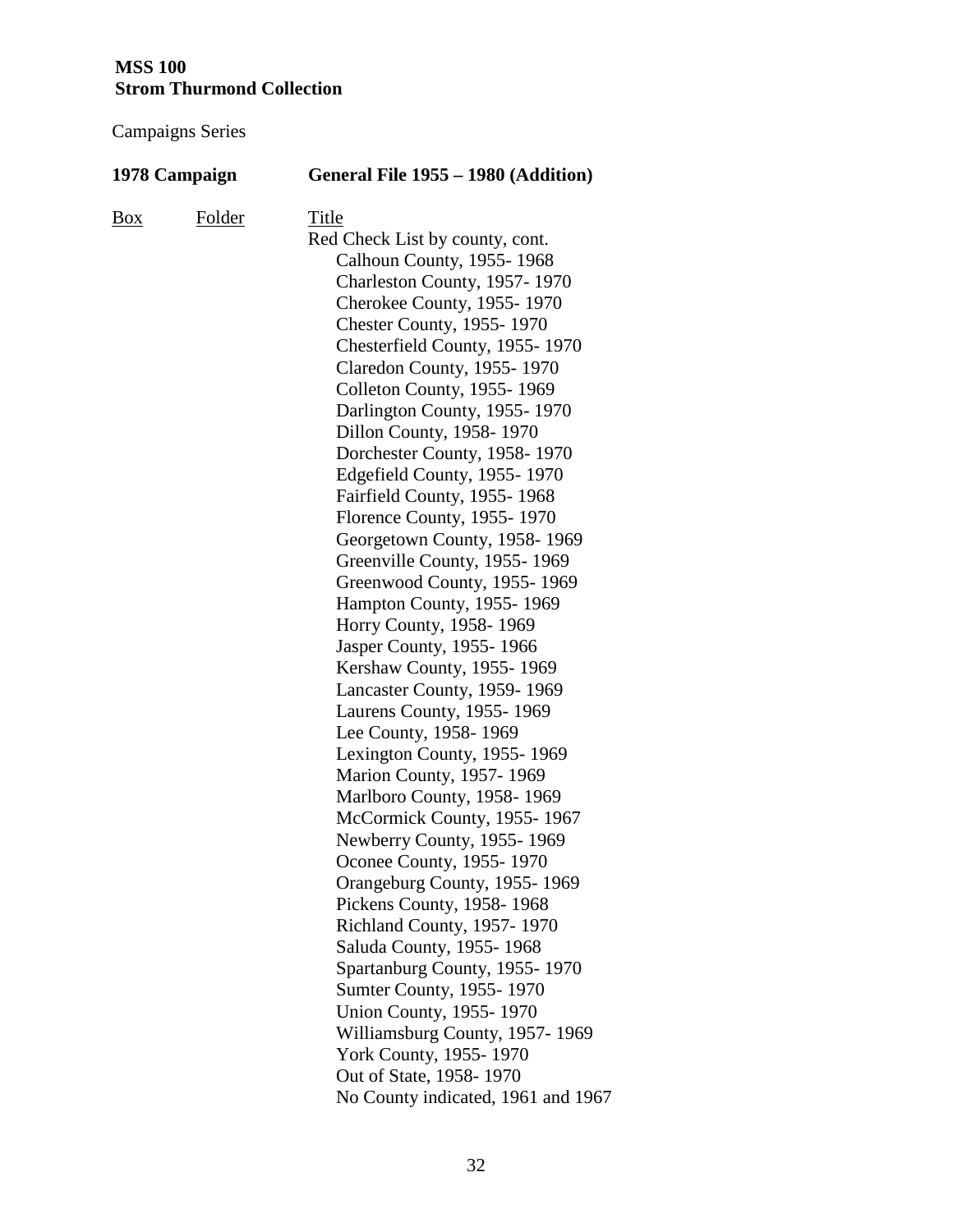| 1978 Campaign |        | General File 1955 - 1980 (Addition)                                                                                                                                                                                                                                                                                                                                                                                                                                                                                                                                                                                                                                                                                                  |  |  |
|---------------|--------|--------------------------------------------------------------------------------------------------------------------------------------------------------------------------------------------------------------------------------------------------------------------------------------------------------------------------------------------------------------------------------------------------------------------------------------------------------------------------------------------------------------------------------------------------------------------------------------------------------------------------------------------------------------------------------------------------------------------------------------|--|--|
| Box<br>61     | Folder | Title<br>Red Check List by county<br>Abbeville County, 1970-1972<br>Aiken County, 1970-1972<br>Allendale County, 1970-1972<br>Anderson County, 1970-1972<br>Bamberg County, 1970-1972<br>Barnwell County, 1970-1972<br>Beaufort County, 1970-1972<br>Berkeley County, 1970-1972<br>Calhoun County, 1970-1972<br>Charleston County, 1970-1972<br>Cherokee County, 1970-1972<br><b>Chester County, 1970-1972</b><br>Chesterfield County, 1970-1972<br>Claredon County, 1970-1972<br>Colleton County, 1970-1972<br>Darlington County, 1970-1972<br>Dillon County, 1970-1972<br>Dorchester County, 1970-1972<br>Edgefield County, 1970-1972<br>Fairfield County, 1970-1972<br>Florence County, 1970-1972<br>Georgetown County, 1970-1972 |  |  |
| 61            |        | Greenville County, 1970-1972<br>Greenwood County, 1970-1972<br>Hampton County, 1970-1972<br>Horry County, 1970-1972<br>Jasper County, 1970-1972<br>Kershaw County, 1970-1972<br>Lancaster County, 1970-1972<br>Laurens County, 1970-1972<br>Lee County, 1970-1972<br>Lexington County, 1970-1972<br><b>Marion County, 1970-1972</b><br>Marlboro County, 1970-1972<br>McCormick County, 1970-1972<br>Newberry County, 1970-1972<br>Oconee County, 1970-1972<br>Orangeburg County, 1970-1972<br>Pickens County, 1970-1972<br>Richland County, 1970-1972                                                                                                                                                                                |  |  |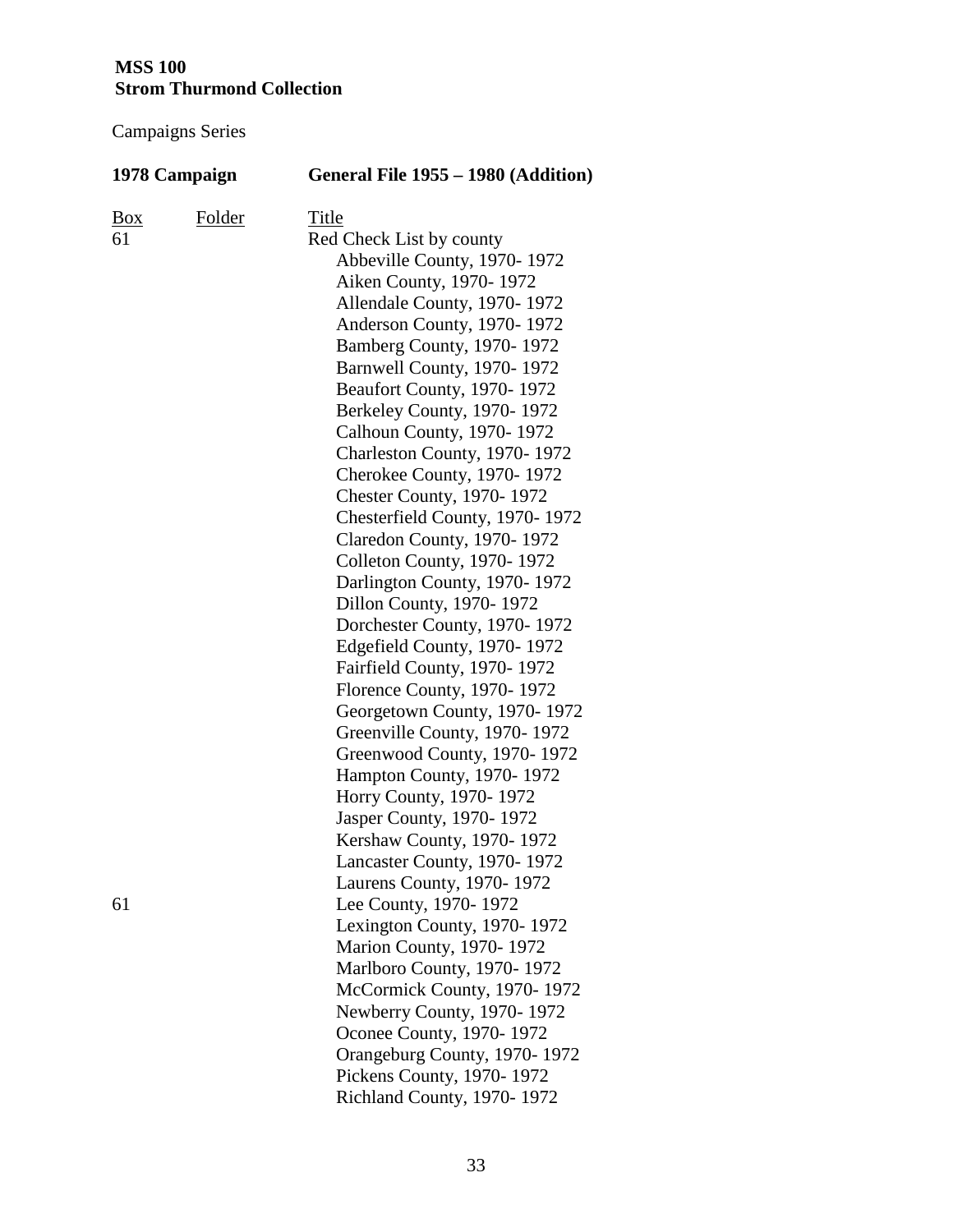| 1978 Campaign        |               | General File 1955 - 1980 (Addition)                                                                                                                                                                                                                                                                                                                                                                                                                                                                                                                                                                                                                                                                                                                                                                                                                                                                                                                                                                                                                                                                                                                                                                                                                                                                                                                                                     |  |  |  |
|----------------------|---------------|-----------------------------------------------------------------------------------------------------------------------------------------------------------------------------------------------------------------------------------------------------------------------------------------------------------------------------------------------------------------------------------------------------------------------------------------------------------------------------------------------------------------------------------------------------------------------------------------------------------------------------------------------------------------------------------------------------------------------------------------------------------------------------------------------------------------------------------------------------------------------------------------------------------------------------------------------------------------------------------------------------------------------------------------------------------------------------------------------------------------------------------------------------------------------------------------------------------------------------------------------------------------------------------------------------------------------------------------------------------------------------------------|--|--|--|
| $\frac{Box}{}$<br>61 | <b>Folder</b> | <b>Title</b><br>Red Check List by county, cont.<br>Saluda County, 1970-1972<br>Spartanburg County, 1970-1972<br>Sumter County, 1970-1972<br>Union County, 1970-1972<br>Williamsburg County, 1970-1972<br><b>York County, 1970-1972</b><br>Out of State, 1970-1972                                                                                                                                                                                                                                                                                                                                                                                                                                                                                                                                                                                                                                                                                                                                                                                                                                                                                                                                                                                                                                                                                                                       |  |  |  |
|                      | 1984 Campaign | I. General Correspondence 1984                                                                                                                                                                                                                                                                                                                                                                                                                                                                                                                                                                                                                                                                                                                                                                                                                                                                                                                                                                                                                                                                                                                                                                                                                                                                                                                                                          |  |  |  |
| <u>Box</u><br>62     | <b>Folder</b> | Title<br>Announcement Statement for Re-election, March 19, 1984<br>Announcement Statement for Re-election-Advertisement and Press<br>Conference Schedule, March 19, 1984<br>Announcement Statement for Re-election, Prior to March 19, 1984<br>Biographical-Strom Thurmond, 1972, 1978, 1982<br>Campaign Literature and Material, 1984<br>Campaign Literature Requests, January 4- February 28, 1984<br>Campaign Material Requests, 1983-1984<br>Campaign Survey Information, June 9, 1983 and June 14, 1983<br>Computers, March 15, 1983 and March 21, 1983<br>Constituency-Thank you Letters to, 1984<br>Contributions- Thank you letters to Strom Thurmond, from other<br>Senators for his donation, 1984<br>Contributions- Thank you letters from Strom Thurmond, 1983-1984<br>Contributors, 1984<br>Correspondence-Miscellaneous, 1979, 1982-1984<br>Democrats for Thurmond- County Chairman, 1984<br>Donations-Returned, 1982-1984<br>Endorsements by County, 1984<br>Federal Election Commission Publications, 1984<br>Form Letters, 1982-1984<br>Foundation, Strom Thurmond, January 27, 1983 and February 17, 1983<br>Gilbert Accident, July 16, 1984- August 13, 1984<br>Guestbook- Visitors, March 30- November 5, 1984<br>House File Letter, July 16- July 23, 1984<br>Interns, May 1984<br>Letters, Draft, 1984<br>Lists, Barber Shops, 1982-1983<br>Lists by County, 1984 |  |  |  |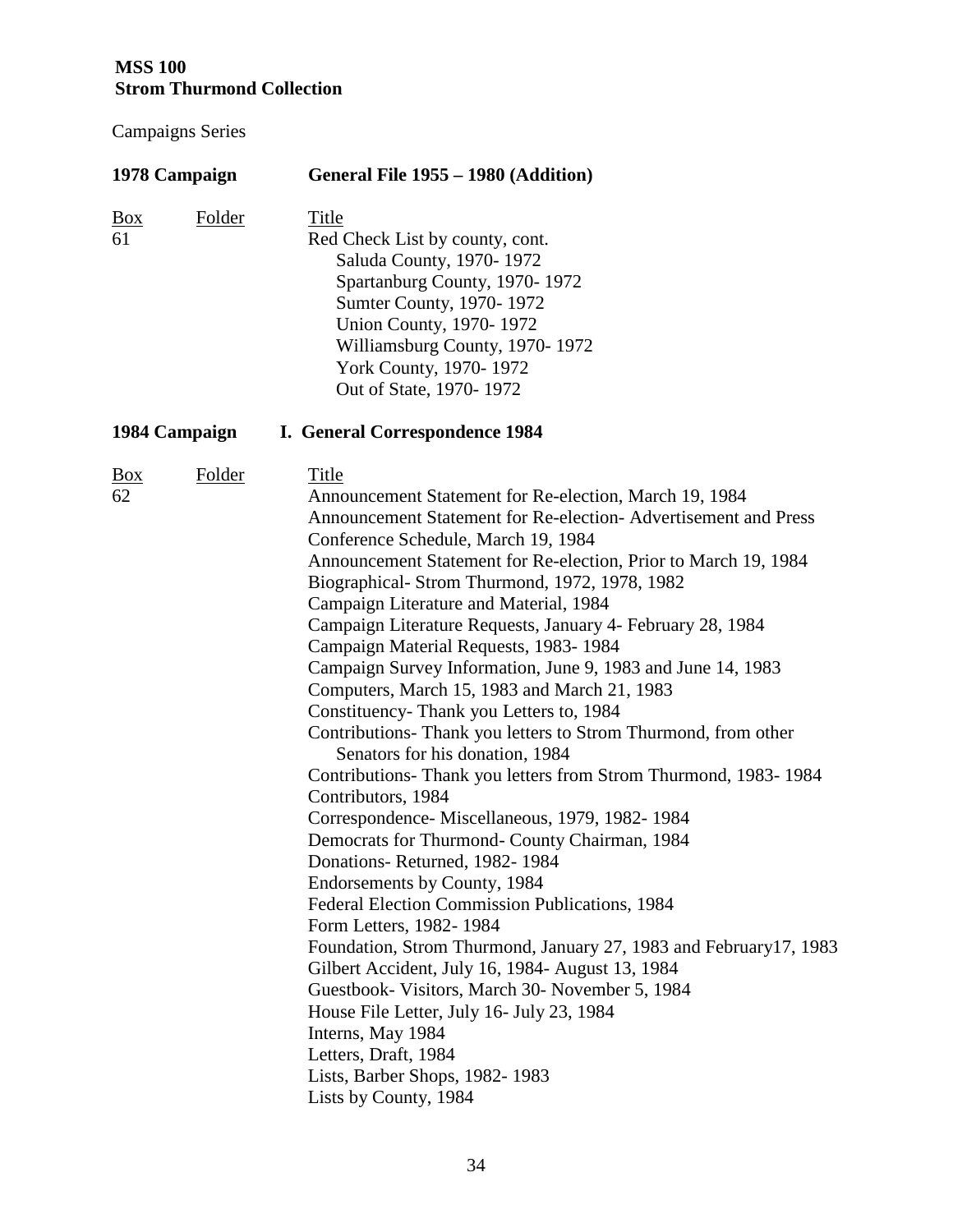| 1984 Campaign  |               | I. General Correspondence 1984                                                      |  |  |
|----------------|---------------|-------------------------------------------------------------------------------------|--|--|
| $\frac{Box}{}$ | <b>Folder</b> | <b>Title</b>                                                                        |  |  |
| 62             |               | Lists- Certificates by County, June 25, 1982                                        |  |  |
|                |               | Lists by District, 1984                                                             |  |  |
| 63             |               | Lists-Fortune 500, 1980                                                             |  |  |
|                |               | Lists-General, 1984                                                                 |  |  |
|                |               | Lists-Installation and Major Commanders, South Carolina, May 10,<br>1984            |  |  |
|                |               | Lists-Silver Trays, By County, June 25, 1982                                        |  |  |
|                |               | Lists-Trust Members, 1982                                                           |  |  |
|                |               | Media Blitz Telegram, August 12, 1984                                               |  |  |
|                |               | Memorandums- Staff, January 10- June 13, 1984                                       |  |  |
|                |               | Nancy Thurmond (Laurel Crest/ Saluda River House) 1983-1984                         |  |  |
|                |               | National Republican Senatorial Committee, 1982-1983                                 |  |  |
|                |               | National Republican Senatorial Committee 1984 Election Updates                      |  |  |
|                |               | National Republican Senatorial Committee Publications, 1981                         |  |  |
|                |               | National Republican Senatorial Committee Publications, 1983-1984                    |  |  |
|                |               | News Releases February 23, 1984- September 14, 1984 and no dates                    |  |  |
|                |               | Opponents February 10, 1984- July 6, 1984                                           |  |  |
|                |               | Opponents-Robert Cunningham, April 23, 1984- June 15, 1984                          |  |  |
|                |               | Opponents- Jesse Jackson, July 11, 1984                                             |  |  |
|                |               | Opponents-Libertarians, July 1, 1984- August 9, 1984                                |  |  |
|                |               | Opponents- Melvin Purvis, Jr., April 21, 1984- May 17, 1984                         |  |  |
|                |               | Primary- Chairman, District and County Coordinators, 1984                           |  |  |
|                |               | Primary-Print Advertisement, June 11, 1984                                          |  |  |
|                |               | Primary- Radio Advertisements, June 8, 1984- July 1, 1984                           |  |  |
|                |               | Primary-Returns, June 6, 1984- June 13, 1984                                        |  |  |
| 64             |               | Resumes, 1982                                                                       |  |  |
|                |               | Ronald Reagan, Speech for; at Clemson, 1984                                         |  |  |
|                |               | Security Information- Laurel Crest/Saluda River House, August 1983-<br>October 1983 |  |  |
|                |               | Speeches, April 14, 1984 and October 19, 1984                                       |  |  |
|                |               | Strom Thurmond Reports-1984 Spring Edition                                          |  |  |
|                |               | Supporters-In-State, Mayors, 1984                                                   |  |  |
|                |               | Supporters, Letters from, May13, 1983- September 17, 1984                           |  |  |
|                |               | Supporters, Letters to and from, May 4, 1983- July 12, 1984                         |  |  |
|                |               | Supporters- Out-of-state, January 13, 1983- April 26, 1983                          |  |  |
|                |               | Three Month Pledge, June 1, 1984- July 12, 1984                                     |  |  |
|                |               | TV Program, 30 Minute; February 27-29, 1984 and November 1, 1984                    |  |  |
|                |               | Volunteers, Contributing, 1984                                                      |  |  |
|                |               | Volunteers, Letters to and from Strom Thurmond, 1984                                |  |  |
|                |               | Volunteers, Lists, 1984                                                             |  |  |
|                |               | Volunteers, Thank you letters, 1984                                                 |  |  |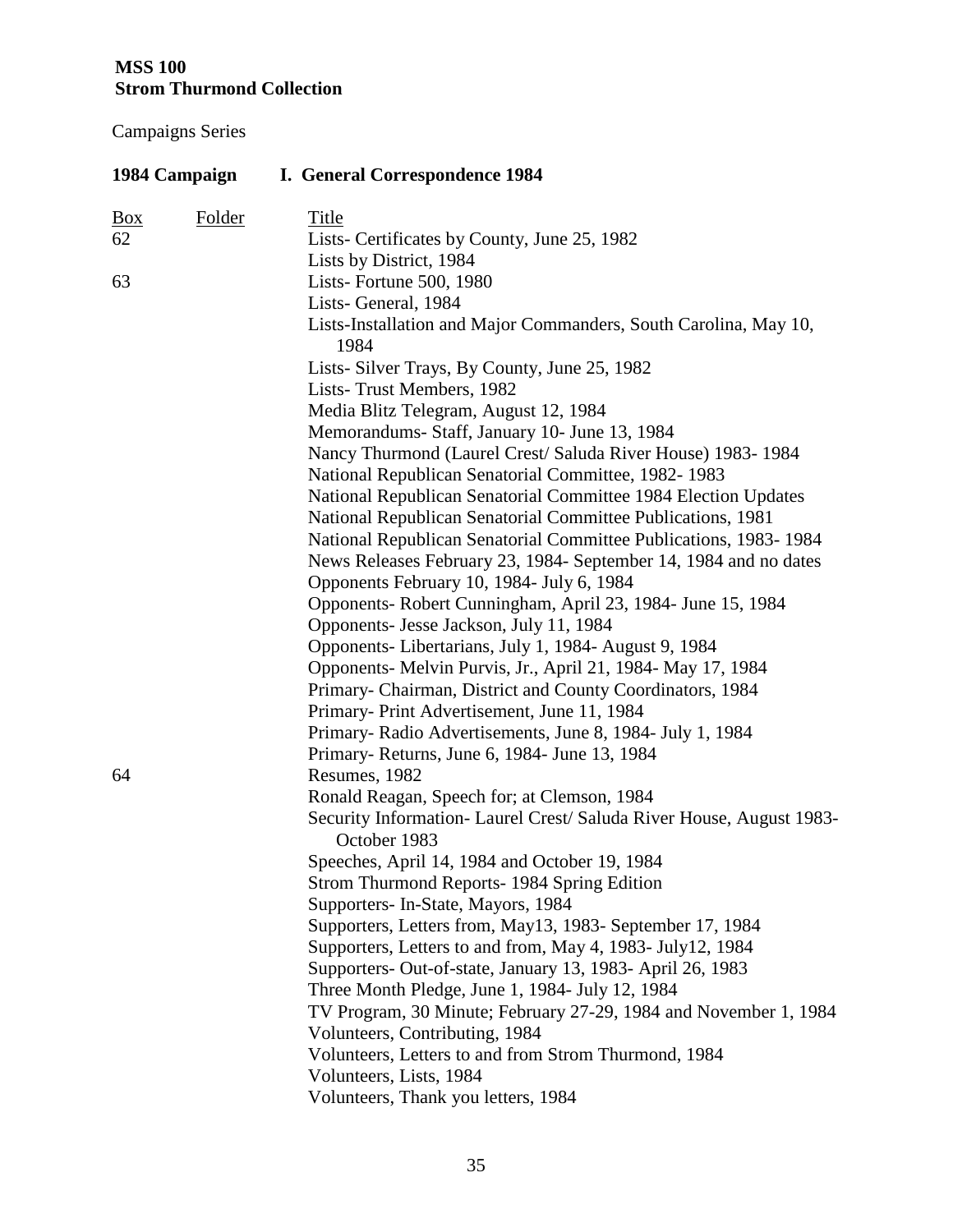| 1984 Campaign        |               | I. General Correspondence 1984                                                                                                                                                                                                                                                                                                                                                                                                                                                                                                                                                                                                                                                                                                                                                                                                                                                                                                                                                                                                                                                                                                      |  |  |
|----------------------|---------------|-------------------------------------------------------------------------------------------------------------------------------------------------------------------------------------------------------------------------------------------------------------------------------------------------------------------------------------------------------------------------------------------------------------------------------------------------------------------------------------------------------------------------------------------------------------------------------------------------------------------------------------------------------------------------------------------------------------------------------------------------------------------------------------------------------------------------------------------------------------------------------------------------------------------------------------------------------------------------------------------------------------------------------------------------------------------------------------------------------------------------------------|--|--|
| $\frac{Box}{}$<br>64 | <b>Folder</b> | <b>Title</b><br>Voting Rights, December 28, 1981 and December 30, 1981                                                                                                                                                                                                                                                                                                                                                                                                                                                                                                                                                                                                                                                                                                                                                                                                                                                                                                                                                                                                                                                              |  |  |
|                      | 1984 Campaign | II. General 1984                                                                                                                                                                                                                                                                                                                                                                                                                                                                                                                                                                                                                                                                                                                                                                                                                                                                                                                                                                                                                                                                                                                    |  |  |
| $\frac{Box}{}$<br>65 | <b>Folder</b> | Title<br>Abernathy, Warren H.- Home State Assistant, June 12, 1984-<br>September 24, 1984<br>Brochure File, 1984<br>1983 Buick-Expenses, Goodwin Buick-AMC, Inc. 1983-1984<br>Campaign Advertising-Football Magazines, September 1- October<br>1984<br>1984 Chrysler- Expenses, Execo Leasing, 1984<br>Contracts, 1982<br>Contributors of \$100.00 and over, June 11, 1982<br>Courson, John E., Chairman, South Carolina Republican Party<br>Primary, May 8, 1984- May 21, 1984<br>Employees- Greg DeLoach, 1984<br>Employees- Paul Economy, 1984<br>Employees- Marc Glowacki, House, 1984<br>Employees- Terry Hill, 1984<br>Employees- Wanda Howell, 1984<br>Employees- Kim Lashway, 1984<br>Employees- Heidi Munn, 1984<br>Employees- Jeannie Dellinger Rhyne, 1984<br>Employees-Field Representatives, 1984<br>Employees- General, 1983-1984<br>Employees-Terminated, 1984<br>Fonebank, February 27, 1984- March 14, 1984<br>Forms, 1984<br>GOP Precincts- A to C, May 10, 1984- June 12, 1984<br>GOP Precincts- D to Y, May 10, 1984- June 12, 1984<br>House File "Analysis" and "Talking Points", August 7- August 14,<br>1984 |  |  |
| 66                   |               | Insurance File, September 20, 1983<br>Issue Book, November 3, 1983- December 14, 1983<br>Issue Booklet, November 3, 1983<br>Issue Briefing Book, October 17, 1984<br>Issue Survey, May 18, 1984<br>Lists, Supporters, November 2, 1982- November 8, 1982<br>Lists, Supporters, 1982-1983                                                                                                                                                                                                                                                                                                                                                                                                                                                                                                                                                                                                                                                                                                                                                                                                                                            |  |  |
|                      |               | Lists, Supporters, May 3, 1983- May 5, 1983                                                                                                                                                                                                                                                                                                                                                                                                                                                                                                                                                                                                                                                                                                                                                                                                                                                                                                                                                                                                                                                                                         |  |  |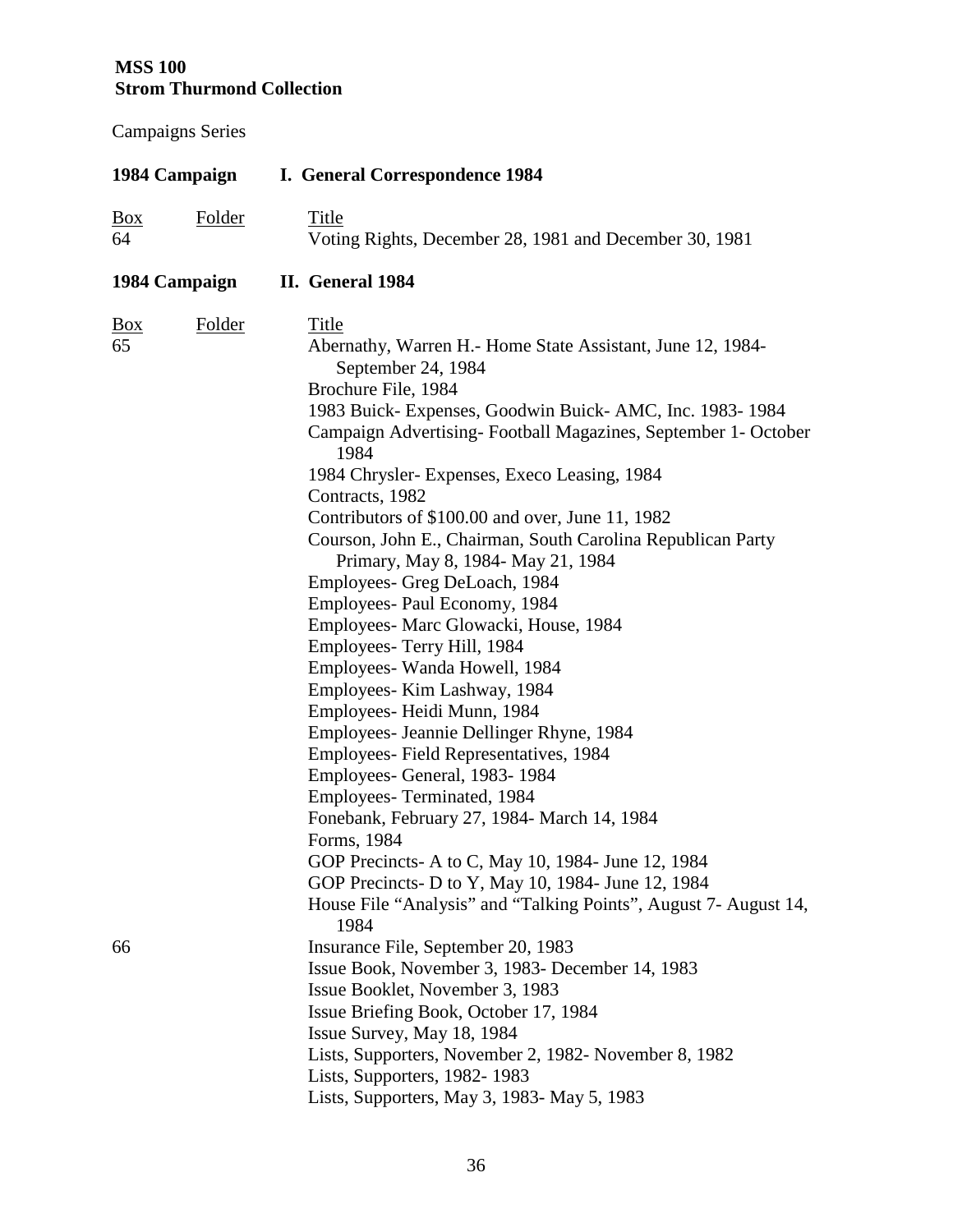| 1984 Campaign              |               | II. General 1984                                                                                                                                                                                                                                                                                                                                                                                                                                                                                                                                                                                                           |
|----------------------------|---------------|----------------------------------------------------------------------------------------------------------------------------------------------------------------------------------------------------------------------------------------------------------------------------------------------------------------------------------------------------------------------------------------------------------------------------------------------------------------------------------------------------------------------------------------------------------------------------------------------------------------------------|
| $\frac{Box}{}$<br>66       | <b>Folder</b> | <b>Title</b><br>Media Lists, 1984<br>Newspaper Advertisements, November 2- November 5, 1984<br>Telephone Information- Laurel Crest/ Saluda River House, 1983-1984<br>Strom Thurmond Night, Greenwood High, September 15, 1984<br>Volunteers- All others, 1984<br>Volunteers by County, June 12, 1984<br>Voter Registrations, March 22, 1984- June 5, 1984                                                                                                                                                                                                                                                                  |
| 1984 Campaign              |               | <b>III.</b> Financial 1984                                                                                                                                                                                                                                                                                                                                                                                                                                                                                                                                                                                                 |
| $\frac{Box}{}$<br>66<br>67 | <b>Folder</b> | Title<br>Voter Registration Correspondence, July 1982 and April 13, 1984 and<br>June 6, 1984<br>Accountant-Theron Peace, 1983-1984<br>Campaign Expenditures, 1983-1984<br>Campaign Expenditures, Nancy Thurmond, 1983-1984                                                                                                                                                                                                                                                                                                                                                                                                 |
| 68                         |               | Direct Mail-Costs, 1984<br>Dun and Bradstreet Marketing Services, September 5-11, 1984<br>Federal Election Commission Publications, 1980 and 1982-1983<br>Federal Election Commission Reports, 1980-1983<br>Federal Election Commission Reports, 1983<br>Federal Election Commission Reports, 1984 (I)<br>Federal Election Commission Reports, 1984 (II)<br>Fund Raising-Receipts and Expenditures, 1984<br>Laurel Crest/ Saluda River House- Expenses, 1983-1984<br>New York Dinner, September 16, 1982<br>PM Consulting-Brad O' Leary, 1983<br>President Reagan Dinner, September 20, 1983<br>Stone and Associates, 1984 |
|                            |               | The Viguerie Company- Bills for Mailings Paid (1), 1983<br>The Viguerie Company- Bills for Mailings Paid (2), 1983<br>The Viguerie Company- Bills for Mailings Paid (3), 1983<br>The Viguerie Company- Correspondence, 1981-1984<br>The Viguerie Company- Invoices, 1983<br>The Viguerie Company-Tally Sheets and Batching (1), 1983<br>The Viguerie Company-Tally Sheets and Batching (2), 1983<br>Voter Mailing Lists, June 19- September 4, 1984<br>Washington Reception, May 19, 1983                                                                                                                                  |
| 69                         |               | Accounting Ledgers, 1984<br>Receipts, 1984<br>Record of checks written for Primary and General, 1983-1984                                                                                                                                                                                                                                                                                                                                                                                                                                                                                                                  |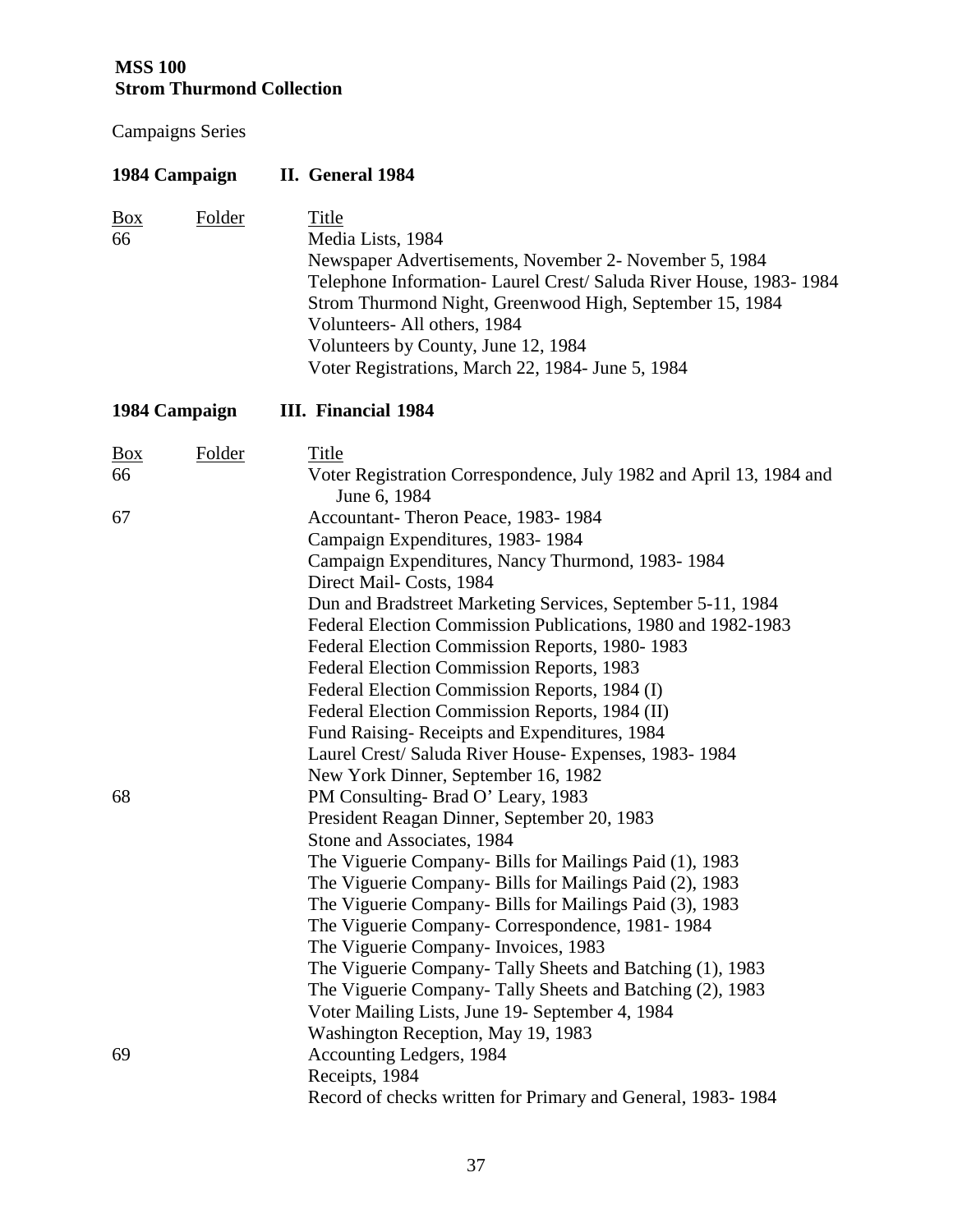Campaigns Series

## **1990 Campaign I. Correspondence 1990**

| $\underline{Box}$<br>70 | <b>Folder</b> | Title<br>Bipartisan Support, June 18, 1990<br>Bush/ Quayle Letters for Thurmond, November 20, 1989<br>Contributions, Problems, January 1- No date, 1990<br>Contributions, Letters from, February- March 1989<br>Contributions, Letters from, April- September, 1989<br>Contributions, Letters from, October, 1989<br>Contributions, Letters from, November, 1989<br>Contributions, Letters from, December, 1989<br>Contributions, Letters from, January- March, 1990<br>Contributions, Letters from, April, 1990- Part I<br>Contributions, Letters from, April, 1990- Part II<br>Contributions, Letters from, May- June, 1990<br>Contributions, Letters from, July-September, 1990<br>Contributions, Letters from, October- November, 1990<br>Contributions, Letters from, January- May, 1991 and No Date<br>Contributions, Letters to, March 1989<br>Contributions, Letters to, April and May 1989<br>Contributions, Letters to, June-October, 1990<br>Contributions, Letters to, by Dennis Shedd, April and May, 1989<br>Farmer, Law Enforcement and Veteran's Letters, 1990<br>Federal Election Commission- January 16- November 5, 1990<br>House and Pledge Prospect Packages-August 24, 1989 and March 12,<br>1990 |
|-------------------------|---------------|-------------------------------------------------------------------------------------------------------------------------------------------------------------------------------------------------------------------------------------------------------------------------------------------------------------------------------------------------------------------------------------------------------------------------------------------------------------------------------------------------------------------------------------------------------------------------------------------------------------------------------------------------------------------------------------------------------------------------------------------------------------------------------------------------------------------------------------------------------------------------------------------------------------------------------------------------------------------------------------------------------------------------------------------------------------------------------------------------------------------------------------------------------------------------------------------------------------------------|
| 71                      |               | Letters from Strom Thurmond, 1990<br>Letters Requesting Support for Thurmond 1990<br>Letters to Mayors 1990<br>Letters to Strom Thurmond 1990<br>Letters to Staff and Re-election Campaign 1990<br>Mailing Lists-Alabama, Support to Denton Campaign, 1990<br>Mailing Lists- Georgia<br><b>Mailing Lists-</b><br>Florida<br>Mailing Lists-Louisiana<br><b>Mailing Lists-</b><br><b>PAC</b><br>Mailing Lists- South Carolina<br>Memoranda<br>Misc. Correspondence-1989<br>Misc. Correspondence-1990<br>Misc. Correspondence and Information, November 1989- August 1990<br>New Senate Candidates- Letters to Thurmond 1990<br>Press Kit                                                                                                                                                                                                                                                                                                                                                                                                                                                                                                                                                                                  |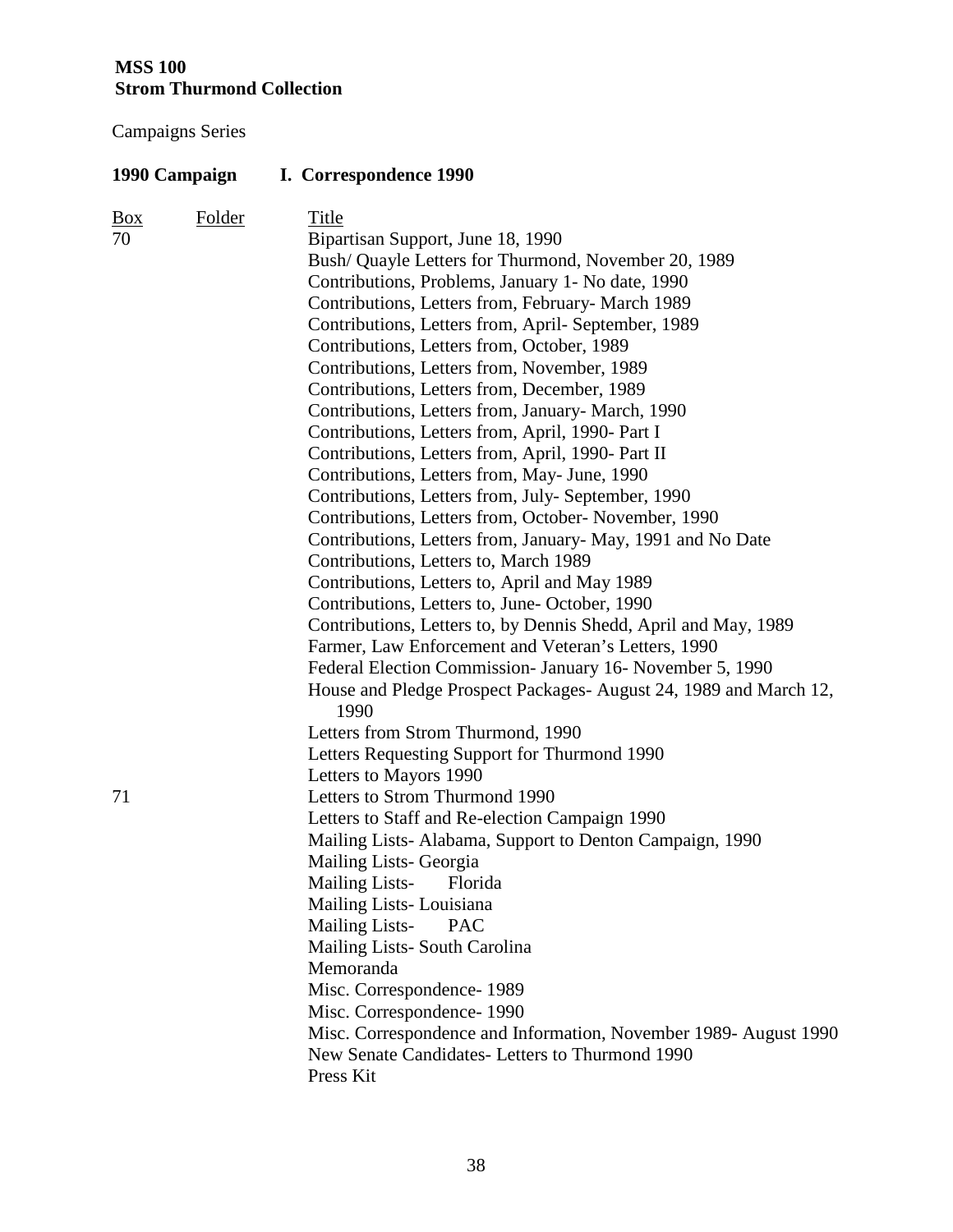| 1990 Campaign                            | I. Correspondence 1990                                                                                                                                                                                                                                                                                                                                                                                                                                                                                                                                                                                                                                                                                                                                                                                                                                                  |
|------------------------------------------|-------------------------------------------------------------------------------------------------------------------------------------------------------------------------------------------------------------------------------------------------------------------------------------------------------------------------------------------------------------------------------------------------------------------------------------------------------------------------------------------------------------------------------------------------------------------------------------------------------------------------------------------------------------------------------------------------------------------------------------------------------------------------------------------------------------------------------------------------------------------------|
| <b>Folder</b><br>$\underline{Box}$<br>71 | <b>Title</b><br><b>Press Releases</b><br>Republican Senatorial Inner- Circle/ Common Cause Complaint<br>designated "Matter Under Review" (MUR) 3131 and 3135, 1990-<br>1991<br>Republican Senatorial Inner- Circle/ Common Cause Complaint<br>designated "Matter Under Review" (MUR) 3131, January 14, 1991<br>Republican Senatorial Inner- Circle/ Common Cause Complaint<br>designated "Matter Under Review" (MUR) 3131, January 14, 1991<br>Republican Senatorial Inner- Circle/ Common Cause Complaint<br>designated "Matter Under Review" (MUR) 3131 and 3135,<br><b>Attachments</b><br>Senator John Courson-State Treasurer and Co-Chairman, Re-elect<br><b>Thurmond Campaign</b><br>Senator for Re-election in 1988<br>Statistics- October 4, 1988; June 16, 1989; May 27, 1990; November<br>3- November 5, 1990<br>Thank you letters from Thurmond, April, 1990 |
| 1990 Campaign                            | II. General 1990                                                                                                                                                                                                                                                                                                                                                                                                                                                                                                                                                                                                                                                                                                                                                                                                                                                        |
| Folder<br>$\frac{Box}{}$<br>72           | Title<br>Bob Dole for President Steering Committee, 1990<br>Bush Cabinet Members, White House Staff and Others, 1990<br>Campaign Advertisement- "Strom Thurmond: South Carolina's<br>Champion" 1990<br>Campaign-Employee Salaries and Office Expenditures, 1983<br>Campaign Organization, June6, 1989- March 12, 1990<br>Draft Form Letters, 1990<br>Issues, June, 1990<br>Issues, July, 1990<br>Issues, August, 1990, Part I<br>Issues, August, 1990, Part II<br>Issues, September, 1990, Part I<br>Issues, September, 1990, Part II<br>Issues, October, 1990<br>Legislators, South Carolina Republican Party Organizations and<br>Chairmen 1990<br>List Exchange Agreement, 1990<br>Lists-Contributors, 1990<br>Lists- Certificates, Constituency Service, Friends, Patronage and Trays, by<br>county; I- Hampton to Pickens, 1990                                    |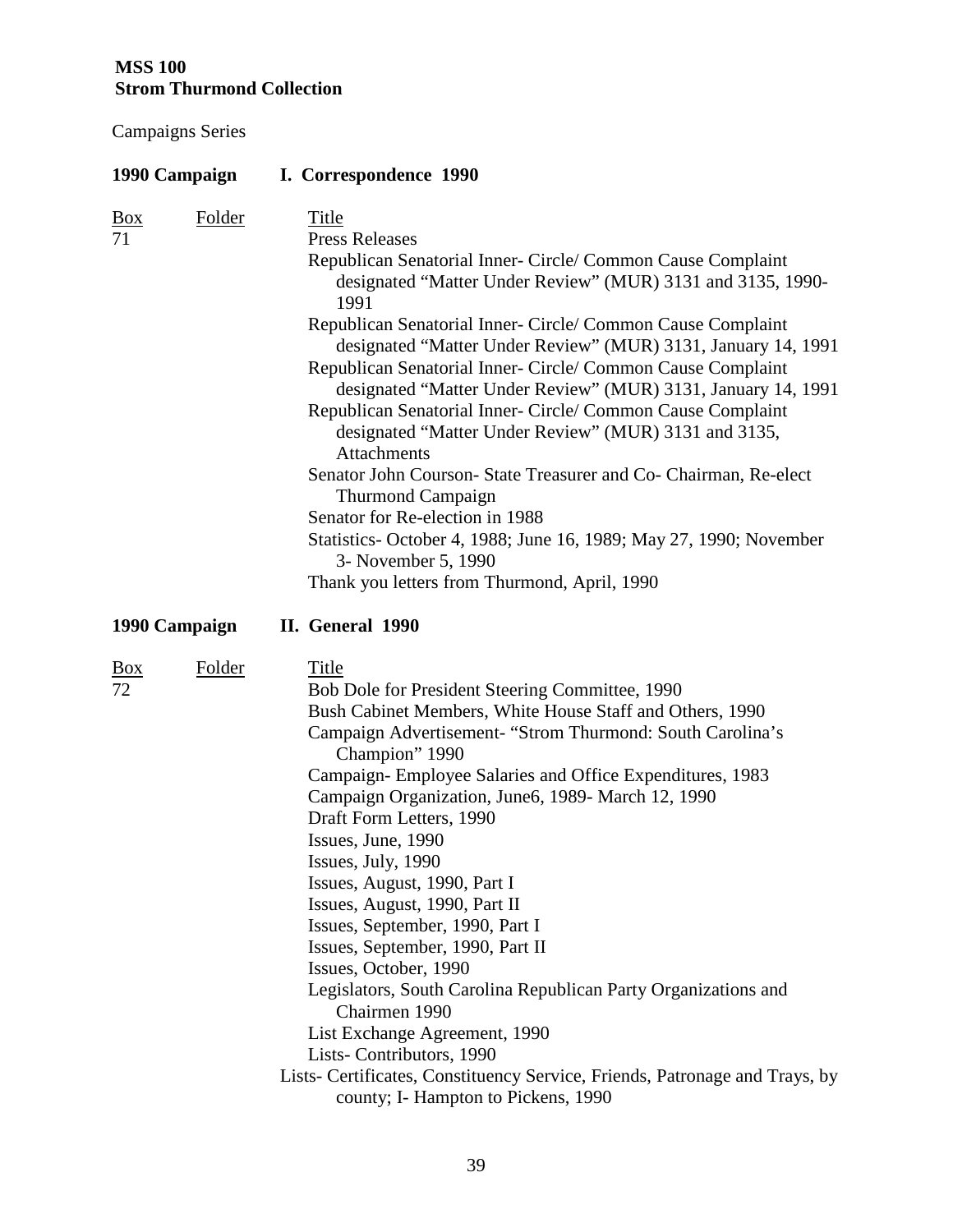| 1990 Campaign                     | II. General 1990                                                                                                                                                                                                                                                                                                                                                                                                                                                                                                                                                                                                                                                                                                                                                                                                                                                                                                                                                                                                                                                                                                                                                                                                                                                                                                                                                                                  |
|-----------------------------------|---------------------------------------------------------------------------------------------------------------------------------------------------------------------------------------------------------------------------------------------------------------------------------------------------------------------------------------------------------------------------------------------------------------------------------------------------------------------------------------------------------------------------------------------------------------------------------------------------------------------------------------------------------------------------------------------------------------------------------------------------------------------------------------------------------------------------------------------------------------------------------------------------------------------------------------------------------------------------------------------------------------------------------------------------------------------------------------------------------------------------------------------------------------------------------------------------------------------------------------------------------------------------------------------------------------------------------------------------------------------------------------------------|
| Folder<br>$\underline{Box}$<br>72 | Title<br>Lists- Certificates, Constituency Service, Friends, Patronage and<br>Trays, by county; II- Richland to York and Out-of-State, 1990<br>Lists-Miscellaneous<br>Lists-Persons, July 16, 1990<br>Lists- Senator Thurmond's Contacts and Republicans, by county- I,<br>1990<br>Lists-Senator Thurmond's Contacts and Republicans, by county-II,                                                                                                                                                                                                                                                                                                                                                                                                                                                                                                                                                                                                                                                                                                                                                                                                                                                                                                                                                                                                                                               |
|                                   | 1990                                                                                                                                                                                                                                                                                                                                                                                                                                                                                                                                                                                                                                                                                                                                                                                                                                                                                                                                                                                                                                                                                                                                                                                                                                                                                                                                                                                              |
| 73                                | Lists-Volunteer Schedule, 1990<br>Lists- Volunteers, Lexington and Richland, 1990<br>Lists- Volunteers, Non- Contributors, 1990<br>Mayor Endorse Re-election of Thurmond, April, 1990<br>Midlands Citizen for Thurmond- Part I<br>Midlands Citizen for Thurmond- Part II<br>Newspaper and Magazine Articles, 1988-1990 and No date<br><b>Organized Groups for Thurmond-Farmers</b><br>Organizational Meeting, May 22, 1989<br>Pledges, 1988-1989<br>Publications, AGP News and Senate 90 Campaign Report<br>Publications- Federal Election Commission Campaign Guide,<br>September, 1982<br>Publications- Federal Elections Commission Record; January,<br>February, May, 1989<br>Publications- Federal Elections Commission Record; June, July,<br><b>August</b> , 1990<br>Publications- Federal Elections Commission Record; September, 1990<br>Publications- Federal Elections Commission Record; October,<br>November, December, 1990<br>Publications-Federal Elections Commission Record; Index 1990 and<br>March 1991<br>Republican Policy Committee-Talking Points-June2, 1986, Part I<br>Republican Policy Committee-Talking Points-June2, 1986, Part II<br>South Carolina 1990 General Election Official Results, 1990<br>South Carolina Positions of Candidates for US House of<br>Representatives, 1988<br>South Carolina Statewide Statistics and Verbatims-February, 1990,<br>Part I |
|                                   | South Carolina Statewide Statistics and Verbatims-February, 1990,<br>Part II<br>South Carolina Statewide Study: Draft Questionnaire, Thurmond for<br>Senate, February 12, 1990                                                                                                                                                                                                                                                                                                                                                                                                                                                                                                                                                                                                                                                                                                                                                                                                                                                                                                                                                                                                                                                                                                                                                                                                                    |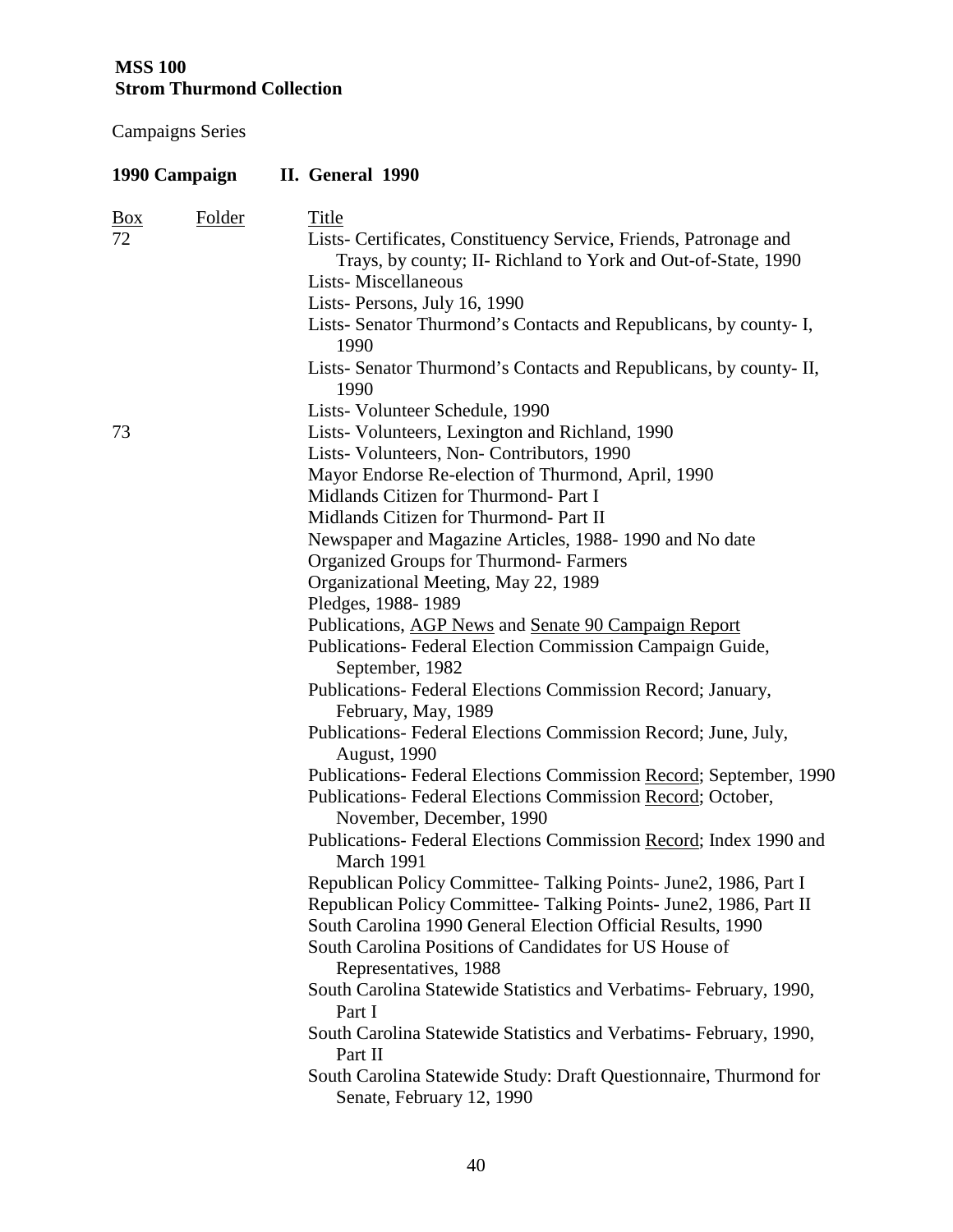| 1990 Campaign                 |               | II. General 1990                                                                                                                                                                                                                                                                                                                                                                                                                                                                                                                                                                                                                                                                                                                                                                                                                                                                                                                                                                                                                                                                                                                                                                                                                                                                                                                               |  |  |
|-------------------------------|---------------|------------------------------------------------------------------------------------------------------------------------------------------------------------------------------------------------------------------------------------------------------------------------------------------------------------------------------------------------------------------------------------------------------------------------------------------------------------------------------------------------------------------------------------------------------------------------------------------------------------------------------------------------------------------------------------------------------------------------------------------------------------------------------------------------------------------------------------------------------------------------------------------------------------------------------------------------------------------------------------------------------------------------------------------------------------------------------------------------------------------------------------------------------------------------------------------------------------------------------------------------------------------------------------------------------------------------------------------------|--|--|
| $\underline{Box}$<br>73<br>74 | <b>Folder</b> | <b>Title</b><br>South Carolina Statewide Study: Executive Summary, Thurmond for<br>Senate, March, 1990<br>South Carolina Statewide Study: Data, March 1990, I<br>South Carolina Statewide Study: Data, March 1990, II<br>South Carolina Statewide Study: Data, March 1990, III<br><b>Strom Thurmond Steering Committee</b><br>The Carter Record- Republican National Committee, August, 1980 I<br>The Carter Record- Republican National Committee, August, 1980 II<br>Veterans-Related Accomplishments, 1989                                                                                                                                                                                                                                                                                                                                                                                                                                                                                                                                                                                                                                                                                                                                                                                                                                  |  |  |
| 1990 Campaign                 |               | III. Financial 1990                                                                                                                                                                                                                                                                                                                                                                                                                                                                                                                                                                                                                                                                                                                                                                                                                                                                                                                                                                                                                                                                                                                                                                                                                                                                                                                            |  |  |
| <u>Box</u><br>74              | Folder        | <b>Title</b><br>Aiken Event- Green Boundary Club, December 1, 1989<br>Atlanta Fundraiser, April 17, 1990<br>Charleston Fundraiser-House Residence, April 27, 1990<br>Columbia Fundraiser- Keenan Residence, December 7, 1989<br>Contributors, Hannibal Person List-A to E, 1990<br>Contributors, Hannibal Person List-F to N, 1990<br>Contributors, Hannibal Person List- O to Z, 1990<br>Donations, Master List-September 2, 1982- February 15, 1983, Part I<br>Donations, Master List-February 16-February 18, 1983, Part II<br>Donations, Master List-February 23-February 28, 1983, Part III<br>Donations, Master List-March 1- March 30, 1983, Part IV<br>Donations, Master List-April 1-April 20, 1983, Part V<br>Donations, Master List-April 21-April 29, 1983, Part VI<br>Donations, Master List-May 2- June 7, 1983, Part VII<br>Donations, Master List- Chicago Dinner, Part VIII<br>Donations, Master List-Howard Baker List, March 29 and April 1,<br>1983, Part IX<br>Donations, Master List-New York Dinner, September-December,<br>1982, Part X<br>Donations, Master List-Out-of-State, Part XI<br>Donations, Master List- PACS- February 16- June 17, 1983, Part XIII<br>Donations, Master List-Regular Re-elect, May 13, 1983, Part XIII<br>Donations, Master List-Washington Reception, April 13- May 27,<br>1983, Part XIV |  |  |
| 75                            |               | Federal Election Commission- Amended Report, January- June, 1989<br>Federal Election Commission-Amended Report Pre-primary,<br>Quarterly, Year End, 1989-1990                                                                                                                                                                                                                                                                                                                                                                                                                                                                                                                                                                                                                                                                                                                                                                                                                                                                                                                                                                                                                                                                                                                                                                                  |  |  |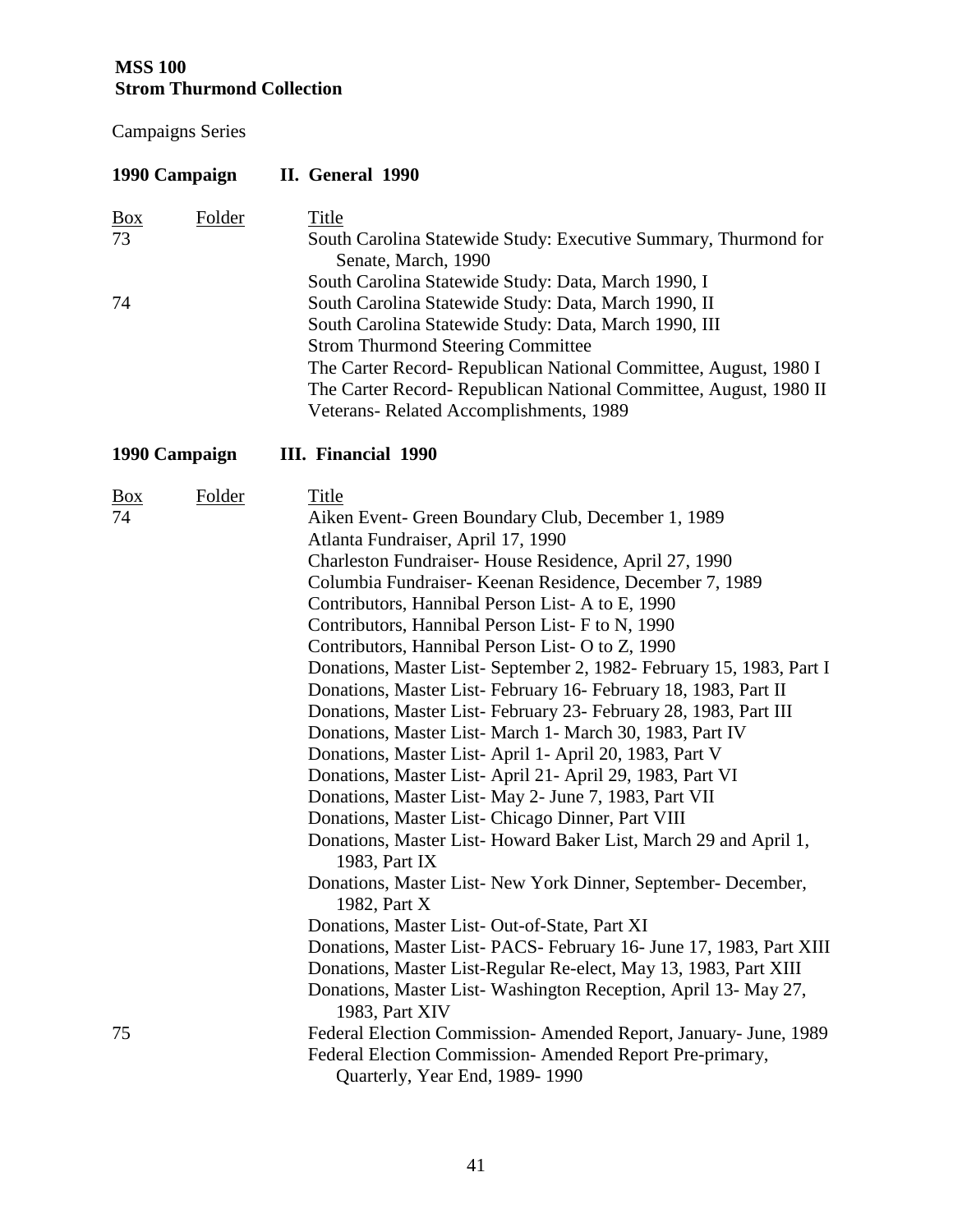| 1990 Campaign        |               | III. Financial 1990                                                                                                                                                                                                                                                                                                                                                                                                                                                                                                                                                                                                                                                                                                                                                                                                                                                                                                                                                                                  |  |  |
|----------------------|---------------|------------------------------------------------------------------------------------------------------------------------------------------------------------------------------------------------------------------------------------------------------------------------------------------------------------------------------------------------------------------------------------------------------------------------------------------------------------------------------------------------------------------------------------------------------------------------------------------------------------------------------------------------------------------------------------------------------------------------------------------------------------------------------------------------------------------------------------------------------------------------------------------------------------------------------------------------------------------------------------------------------|--|--|
| $\frac{Box}{}$<br>75 | <b>Folder</b> | <b>Title</b><br>Federal Election Commission- General Report, 1990<br>Federal Election Commission-Information, 1984-1985, 1990<br>Federal Election Commission- Last Minute Contributions for General<br>Report, October-November, 1990<br>Federal Election Commission- Mid-Year Report, 1989<br>Federal Election Commission-Pre-General Election Reports,<br>December, 1989 I<br>Federal Election Commission- Pre-General Election Reports,<br>December, 1989 II<br>Federal Election Commission-Pre-General Election Reports,<br>March, 1990 I<br>Federal Election Commission-Pre-General Election Reports,<br>March, 1990 II<br>Federal Election Commission-Pre-General Election Reports,<br>May, 1990<br>Federal Election Commission-Pre-General Election Reports,<br>June, 1990<br>Federal Election Commission-Pre-General Election Reports,<br>September, 1990<br>Federal Election Commission- Pre-General Election Reports,<br>October, 1990<br>Federal Election Commission Primary Report, 1990 |  |  |
| 76                   |               | Federal Election Commission Year End Report, 1986<br>Federal Election Commission Year End Report, 1987<br>Federal Election Commission Year End Report, 1988<br>Finance Committee, 1990<br>Finance Committee- Correspondence, April 10- July 2, 1989<br>Finance Committee- Meeting- Will Attend, May 22, 1990<br>Finance Committee-Meeting- Unable to Attend-May 22, 1990<br>Finance Committee Members- Statewide- Part I<br>Finance Committee Members- Statewide- Part II<br>Finance Committee Memos- May 1, 1989- February 6, 1990<br>Finance Committee, Original Lists- By county, 1990<br>Finance Committee, Original Lists- By districts, 1990<br>Finance Plan<br><b>Finance Steering Committee</b><br>Financial Reports, 1985-<br>Florence Fundraiser-Willis Residence, November 27, 1989<br>Fundraisers<br>Greenville Fundraiser-Thompson Residence-December 4, 1989                                                                                                                           |  |  |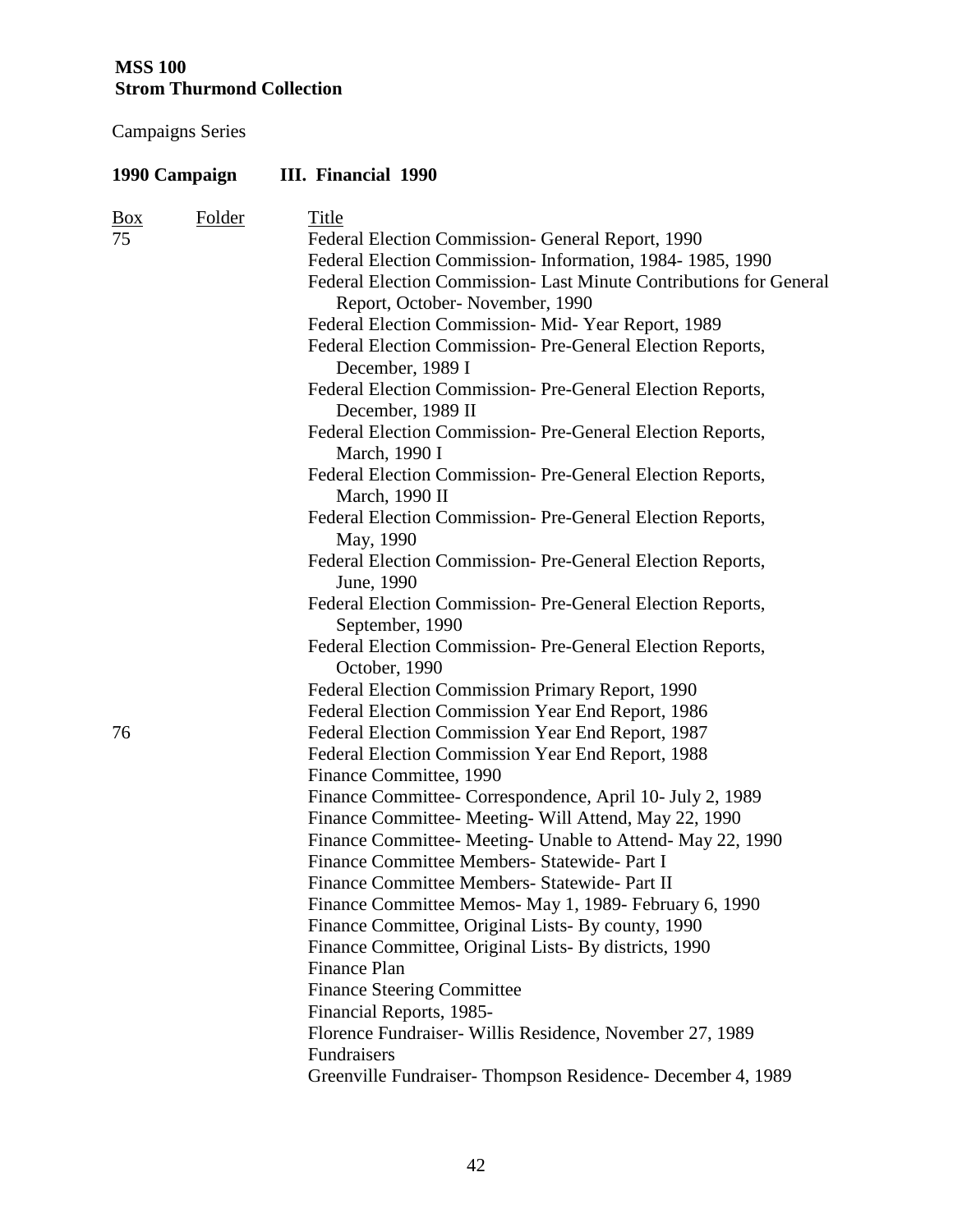|                | 1990 Campaign | <b>III.</b> Financial 1990                                                               |
|----------------|---------------|------------------------------------------------------------------------------------------|
| $\frac{Box}{}$ | Folder        | <b>Title</b>                                                                             |
| 76             |               | Hilton Head Fundraiser- December 2, 1989                                                 |
|                |               | Invoices-November 26, 1985-December 29, 1986                                             |
|                |               | Invoices- January 1- June 1, 1987                                                        |
|                |               | Invoices- July 1- December 17, 1987                                                      |
|                |               | Invoices- January 6- June 28, 1988                                                       |
|                |               | Invoices- July 12- December 19, 1988                                                     |
| 77             |               | Invoices- January 13- June 30, 1989                                                      |
|                |               | Invoices- July 12- December 28, 1989                                                     |
|                |               | Invoices- January 1- February 28, 1990                                                   |
|                |               | Invoices- March 1- December 12, 1990                                                     |
|                |               | Master File, Master Receipts- February 21-23, 1983                                       |
|                |               | New York Fundraiser- Ferguson Residence- December, 1989                                  |
|                |               | <b>PAC Contributors</b>                                                                  |
|                |               | Report of and Itemized Receipts and Disbursements                                        |
|                |               | Response Dynamics- \$1,000 and Donor Printouts, 1990 I                                   |
|                |               | Response Dynamics- \$1,000 and Donor Printouts, 1990 II                                  |
|                |               | Spartanburg Fundraiser- Pulliam Residence- October 13, 1989                              |
|                |               | Thurmond Breakfast, July 28, 1988                                                        |
|                |               | Thurmond Dinner-August 8, 1988                                                           |
|                |               | Thurmond Reception- March 8, 1989                                                        |
|                |               | Washington Event-April 11, 1990- Contributors by Source, April 24-<br>September 17, 1990 |
|                |               | Washington Event-April 11, 1990- Correspondence, March 22-<br>June 9, 1990               |
|                |               | <b>Washington Event-Invoices</b>                                                         |
|                |               | Washington Event- April 11, 1990- Itemized Receipts, June 1, 1990                        |
|                |               | Washington Event-April 11, 1990- PM Consulting, April 11-<br>September 18, 1990          |
|                |               | Washington Intelligence Bureau, Incorporated- Cash Journal                               |
|                |               | Statement, 1989-1990                                                                     |
|                |               | Washington Senate Fundraiser-October 25, 1989<br><b>Miscellaneous Finance Records</b>    |
| 78             |               |                                                                                          |
|                |               | Bank Statements, January 7, 1986- May 22, 1990                                           |
|                |               | <b>Campaign Reports</b>                                                                  |
|                |               | <b>Check Registers</b>                                                                   |
|                |               | Reports of Receipts and Disbursements                                                    |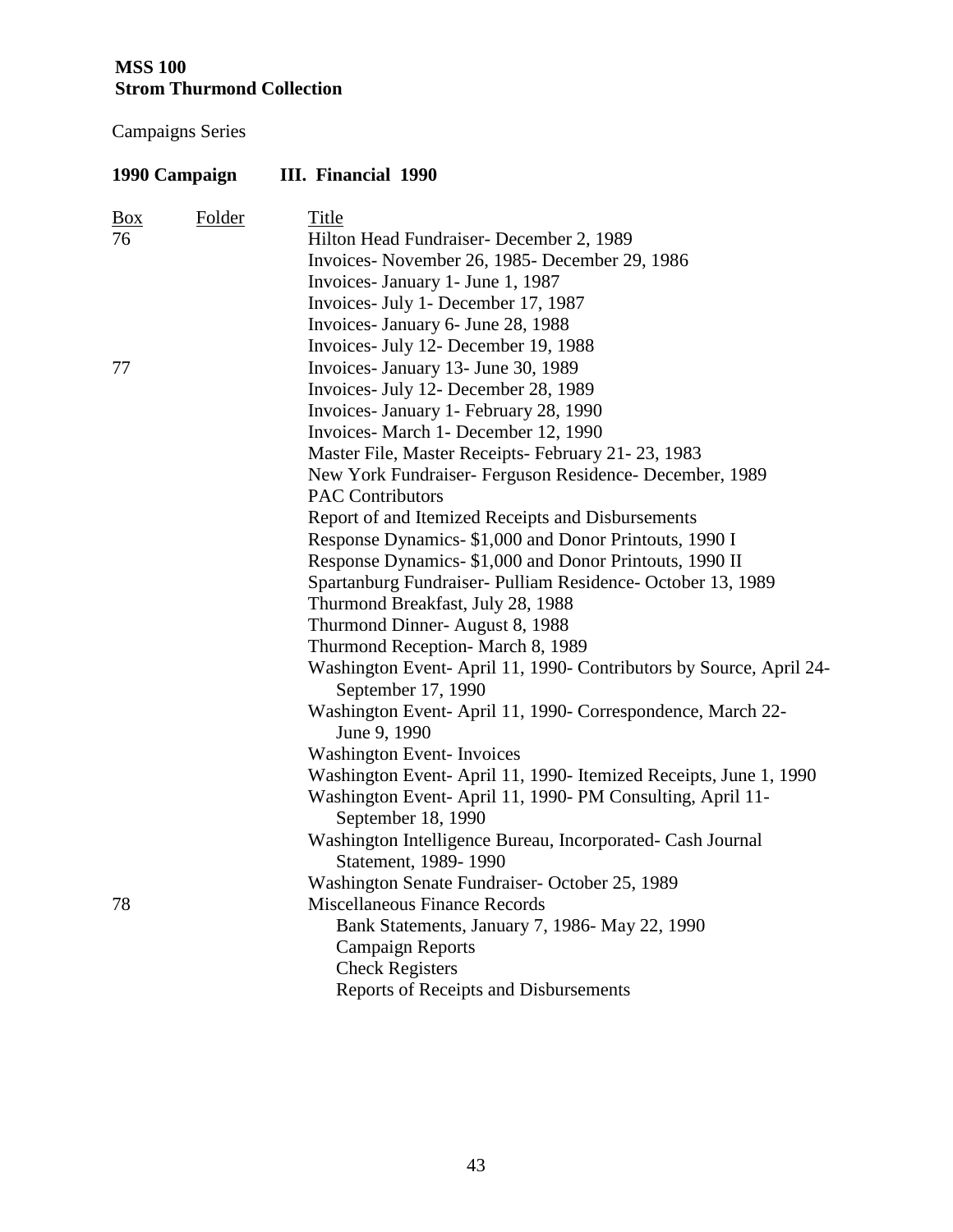| 1996 Campaign           |               | I. Correspondence 1996                                                                                                                                                                                                                                                                                                                                                                                                                                                                                                                                                                                                                                                                                                                                                                                                                                                                                                                                                                                  |  |  |
|-------------------------|---------------|---------------------------------------------------------------------------------------------------------------------------------------------------------------------------------------------------------------------------------------------------------------------------------------------------------------------------------------------------------------------------------------------------------------------------------------------------------------------------------------------------------------------------------------------------------------------------------------------------------------------------------------------------------------------------------------------------------------------------------------------------------------------------------------------------------------------------------------------------------------------------------------------------------------------------------------------------------------------------------------------------------|--|--|
| $\underline{Box}$<br>79 | <b>Folder</b> | <b>Title</b><br>Abernathy, Warren H. State Administrator- 1990-1992<br>Beasley, David, Campaign Caravan, October 22-23, 1994<br>Bell, William, Campaign, June 17, 1994<br>Brock, Bill, Campaign, October, 1994<br>Chafee, John, Campaign, May 13, 1993<br>Contributors, Letters from, 1992-1995<br>Contributors, Sample Letters to- "Family Values" and "Shedd Memo",<br>July, 1990<br>Hendrix, Tom, Campaign, October, 1994<br>Herson, Michael, Campaign, December, 1993<br>Hutchison, Kay Bailey, Campaign, May 3, 1993<br>Letters and Memoranda, 1990<br>Letters and Memoranda, 1991<br>Letters and Memoranda, 1992<br>Letters and Memoranda, 1993<br>Letters and Memoranda, 1994<br>Letters and Memoranda, 1995<br>Maine Republican Party Campaigns- June 28, 1994<br>Sanford, Mark, for Congress, September1, 1994<br>Thomas, Craig, Campaign, April 28, 1994<br>Tuten, James, for Adjutant General, October 29, 1992 and April 4 and<br>7, 1994<br>Whitman, Christie, Campaign, November 10, 1993 |  |  |
| 1996 Campaign           |               | II. General 1996                                                                                                                                                                                                                                                                                                                                                                                                                                                                                                                                                                                                                                                                                                                                                                                                                                                                                                                                                                                        |  |  |
| $\frac{Box}{}$<br>79    | Folder        | <b>Title</b><br>Consulting Services, Quinn and Associates, 1990<br>Republican Campaign Meeting, Barnwell County, October 15, 1994<br>Strom Thurmond High Football Programs, 1991<br>Thurmond Federal Building, Parking Study, January, 1989                                                                                                                                                                                                                                                                                                                                                                                                                                                                                                                                                                                                                                                                                                                                                             |  |  |
| 1996 Campaign           |               | III. Financial 1996                                                                                                                                                                                                                                                                                                                                                                                                                                                                                                                                                                                                                                                                                                                                                                                                                                                                                                                                                                                     |  |  |
| $\frac{Box}{}$<br>79    | <b>Folder</b> | <b>Title</b><br>Beasely, David, Luncheon- Converse College, October 18, 1994<br>Bills Paid, Insurance, 1989<br>Bills Paid, Invoices, January and February, 1990<br>Bills Paid, Invoices, March-May, 1990<br>Bills Paid, Invoices- June and July, 1990<br>Bills Paid, Invoices-August and September, 1990                                                                                                                                                                                                                                                                                                                                                                                                                                                                                                                                                                                                                                                                                                |  |  |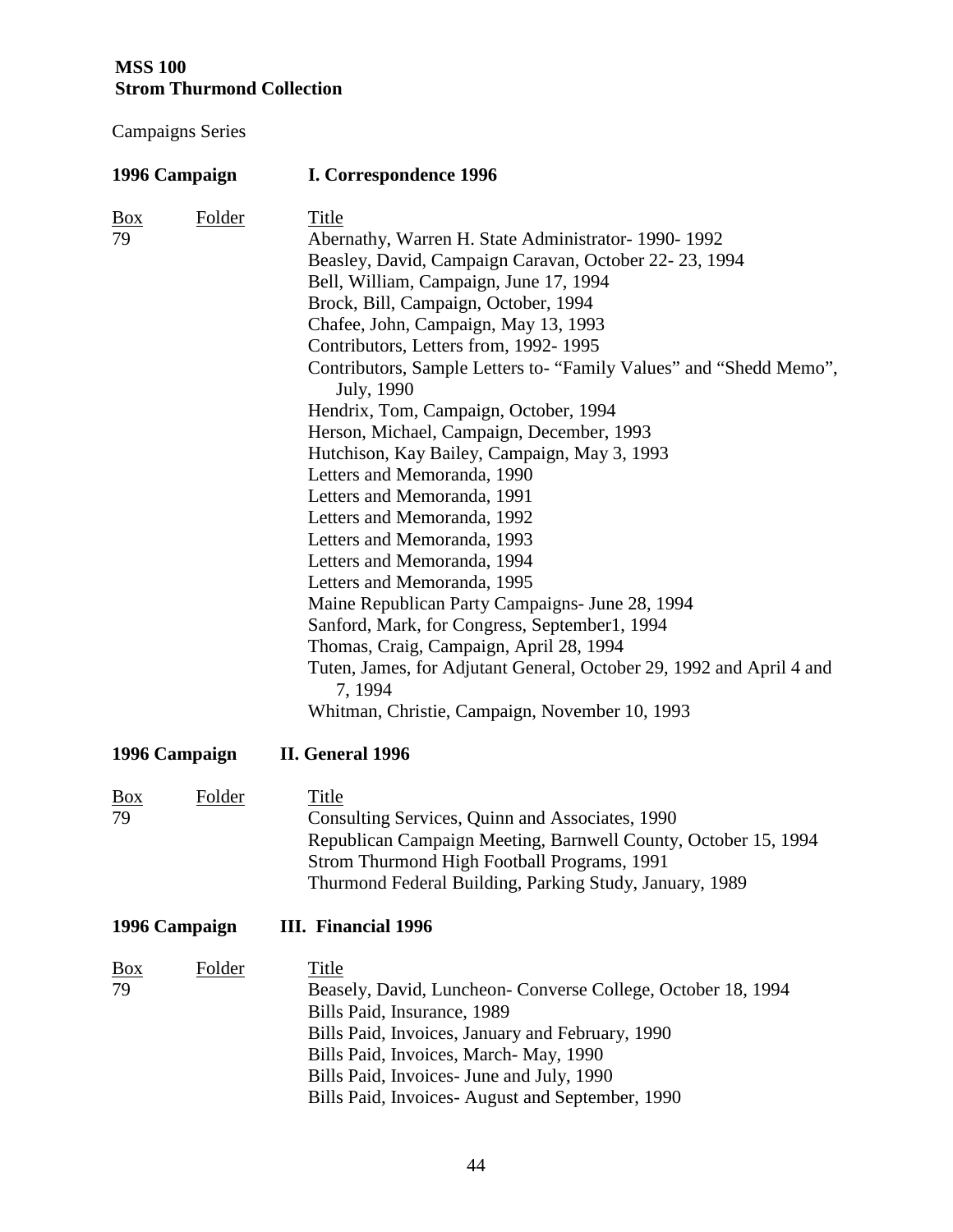| 1996 Campaign  |        | <b>III.</b> Financial 1996                             |
|----------------|--------|--------------------------------------------------------|
| $\frac{Box}{}$ | Folder | <b>Title</b>                                           |
| 80             |        | Bills Paid, Invoices- October- December, 1990          |
|                |        | Bills Paid, Invoices- January- June, 1991              |
|                |        | Bills Paid, Invoices- July- December, 1991             |
|                |        | Bills Paid, Invoices June December, 1992               |
|                |        | Bills Paid, Invoices- January- June, 1993              |
|                |        | Bills Paid, Invoices- July- December, 1993             |
|                |        | Bills Paid, Invoices- January and June- December, 1994 |
|                |        | Bills Paid, Invoices- January- June, 1995              |
|                |        | Cash Receipt Journal                                   |
|                |        | Direct Mail Fund Raising Summary- November 20, 1990    |
|                |        | Donations, by county-Aiken, 1978                       |
|                |        | Donations, by county-Allendale, 1978                   |
|                |        | Donations, by county-Anderson, 1978                    |
|                |        | Donations, by county-Barnwell, 1978                    |
|                |        | Donations, by county-Bamburg, 1978                     |
|                |        | Donations, by county-Beaufort, 1978                    |
|                |        | Donations, by county-Berkeley, 1978                    |
|                |        | Donations, by county- Calhoun, 1978                    |
|                |        | Donations, by county- Charleston, 1978                 |
|                |        | Donations, by county- Cherokee, 1978                   |
|                |        | Donations, by county- Chester, 1978                    |
|                |        | Donations, by county- Chesterfield, 1978               |
|                |        | Donations, by county- Clarendon, 1978                  |
|                |        | Donations, by county- Colleton, 1978                   |
|                |        | Donations, by county-Darlington, 1978                  |
|                |        | Donations, by county- Dillon, 1978                     |
|                |        | Donations, by county-Dorchester, 1978                  |
|                |        | Donations, by county- Edgefield, 1978                  |
|                |        | Donations, by county- Fairfield, 1978                  |
|                |        | Donations, by county- Florence, 1977-1979              |
|                |        | Donations, by county- Georgetown, 1978-1979            |
|                |        | Donations, by county- Greenville, 1977-1978, Part I    |
|                |        | Donations, by county- Greenville, 1977-1978, Part II   |
|                |        | Donations, by county- Greenwood, 1977-1978             |
| 81             |        | Donations, by county-Hampton, 1978-1979                |
|                |        | Donations, by county-Horry, 1977-1978                  |
|                |        | Donations, by county- Jasper, 1977-1978                |
|                |        | Donations, by county-Kershaw, 1977-1979                |
|                |        | Donations, by county-Lancaster, 1977-1978              |
|                |        | Donations, by county- Laurens, 1977-1979               |
|                |        | Donations, by county-Lee, 1978                         |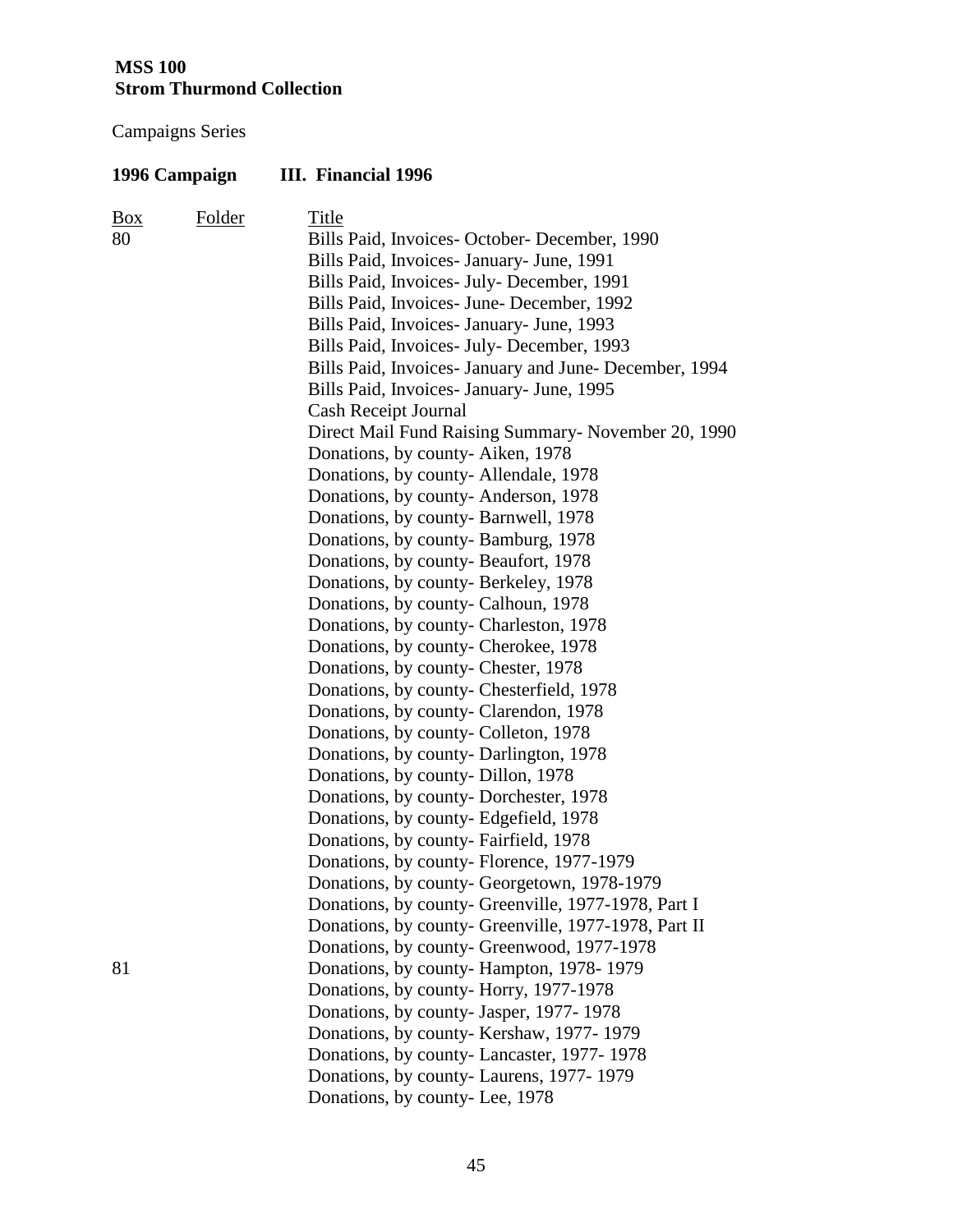| 1996 Campaign |        | III. Financial 1996                                                     |  |  |
|---------------|--------|-------------------------------------------------------------------------|--|--|
| <b>Box</b>    | Folder | <b>Title</b>                                                            |  |  |
| 81            |        | Donations, by county-Lexington, 1977-1978                               |  |  |
|               |        | Donations, by county- McCormick, 1978                                   |  |  |
|               |        | Donations, by county- Marion, 1977-1978                                 |  |  |
|               |        | Donations, by county- Marlboro, 1978-1979                               |  |  |
|               |        | Donations, by county-Newberry, 1978                                     |  |  |
|               |        | Donations, by county- Oconee, 1977-1978                                 |  |  |
|               |        | Donations, by county- Orangeburg, 1977-1979                             |  |  |
|               |        | Donations, by county-Pickens, 1978-1979                                 |  |  |
|               |        | Donations, by county-Richland, 1977-1978, Part 1                        |  |  |
|               |        | Donations, by county-Richland, 1978-1979, Part 2                        |  |  |
|               |        | Donations, by county-Saluda, 1978                                       |  |  |
|               |        | Donations, by county- Spartanburg, 1977-1978, Part 1                    |  |  |
|               |        | Donations, by county-Spartanburg, 1978-1979, Part 2                     |  |  |
|               |        | Donations, by county- Sumter, 1977-1979                                 |  |  |
|               |        | Donations, by county- Union, 1977-1978                                  |  |  |
|               |        | Donations, by county-Williamsburg, 1978                                 |  |  |
|               |        | Donations, by county- York, 1977-1979                                   |  |  |
|               |        | Donations, by date-August 29 and December 7-8, 1978                     |  |  |
|               |        | Donations, by date-December 11- December 12, 1978                       |  |  |
|               |        | Donations, by date-December 13- December 14, 1978                       |  |  |
|               |        | Donations, by date-December 19-22, 1978 and December 28-29, 1978        |  |  |
|               |        | Donations, by date- January 2-3, 6, 8-10, 15-16, 22-23, 29; February 5, |  |  |
|               |        | 8, 13-14, 21, 28; March 2, 7, 27; April 20; May 18, June 5, 1979        |  |  |
| 82            |        | Donations, Out-of-State, May- September, 1977                           |  |  |
|               |        | Donations, Out-of-State, October 3- October 7, 1977                     |  |  |
|               |        | Donations, Out-of-State, October 11, 1977                               |  |  |
|               |        | Donations, Out-of-State, October 14, 1977                               |  |  |
|               |        | Donations, Out-of-State, October 20- October 31, 1977                   |  |  |
|               |        | Donations, Out-of-State, November 1- November 15, 1977                  |  |  |
|               |        | Donations, Out-of-State, November 15- November 30, 1977                 |  |  |
|               |        | Donations, Out-of-State, December 2, 5 and 7, 1977                      |  |  |
|               |        | Donations, Out-of-State, December 8 and 13, 1977                        |  |  |
|               |        | Donations, Out-of-State, December 14-31, 1977                           |  |  |
|               |        | Donations, Out-of-State, January 3-12, 1978                             |  |  |
|               |        | Donations- Out-of-State, January 13- January 30, 1978                   |  |  |
|               |        | Donations- Out-of-State, February 1- February 17, 1978                  |  |  |
|               |        | Donations- Out-of-State, February 21- February 24, 1978                 |  |  |
|               |        | Donations- Out-of-State, February 27 and February 28, 1978              |  |  |
|               |        | Donations- Out-of-State, March 1, 1978                                  |  |  |
| 83            |        | Donations- Out-of-State, March 2- March 3, 1978                         |  |  |
|               |        | Donations- Out-of-State, March 6- March 7, 1978                         |  |  |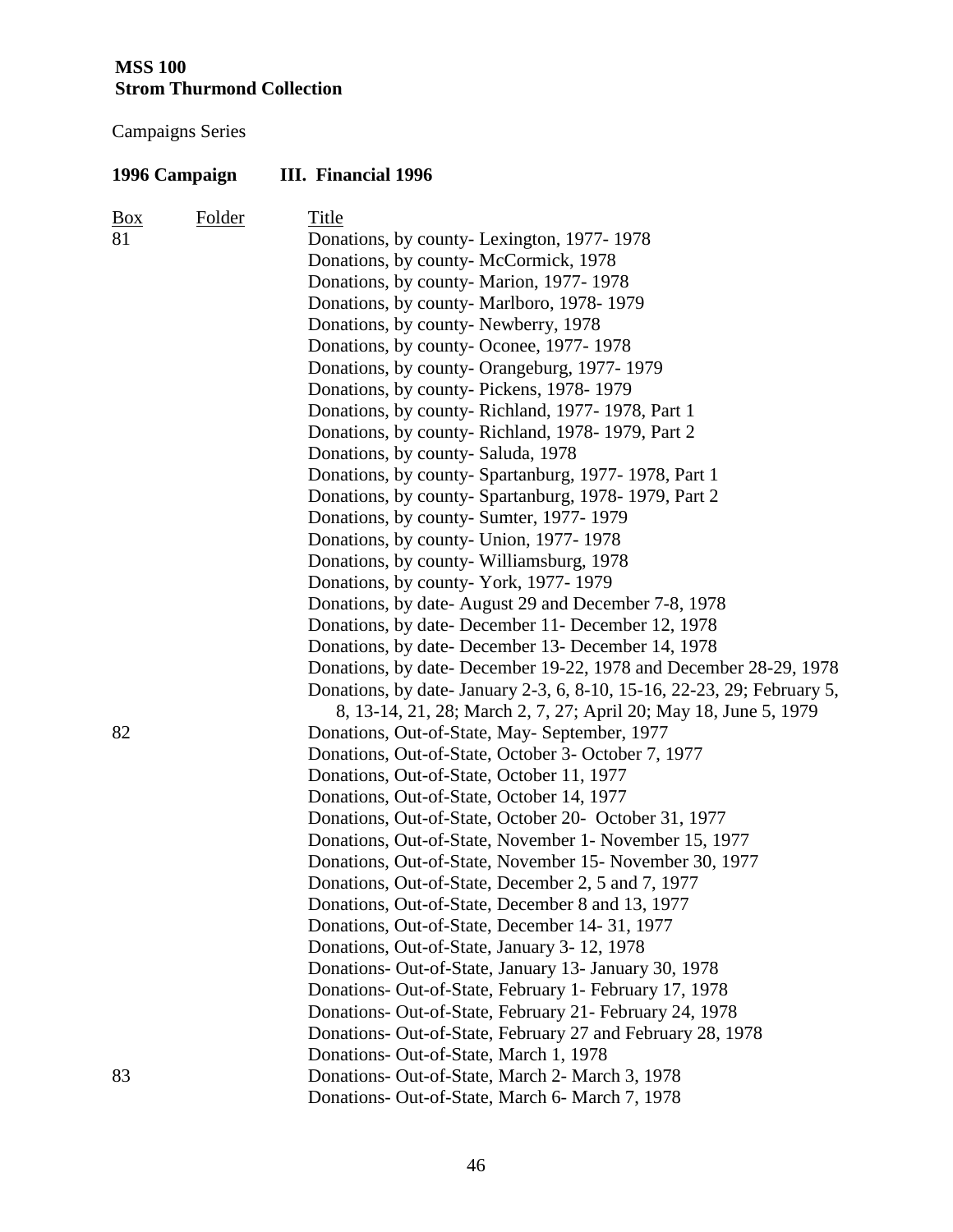| 1996 Campaign |        | III. Financial 1996                                                                                                 |  |
|---------------|--------|---------------------------------------------------------------------------------------------------------------------|--|
| Box           | Folder | <b>Title</b>                                                                                                        |  |
|               |        | Donations- Out-of-State, March 8- March 14, 1978                                                                    |  |
|               |        | Donations- Out-of-State, March 15- March 31, 1978                                                                   |  |
|               |        | Donations- Out-of-State, April 3- April 24, 1978                                                                    |  |
|               |        | Donations- Out-of-State, April 24- April 28, 1978                                                                   |  |
|               |        | Donations- Out-of-State, May 1- May 8, 1978                                                                         |  |
|               |        | Donations- Out-of-State, May 9- May 31, 1978                                                                        |  |
|               |        | Donations- Out-of-State, June 1- June 26, 1978                                                                      |  |
|               |        | Donations- Out-of-State, August 21- August 24, 1978                                                                 |  |
|               |        | Donations- Out-of-State, August 25- August 31, 1978                                                                 |  |
|               |        | Donations- Out-of-State, September 1- September 8, 1978                                                             |  |
|               |        | Donations- Out-of-State, September 11, 1978, Part 1                                                                 |  |
|               |        | Donations- Out-of-State, September 11, 1978, Part 2                                                                 |  |
|               |        | Donations- Out-of-State, September 12- September 14, 1978                                                           |  |
|               |        | Donations- Out-of-State, November 10 and November 13, 1978                                                          |  |
|               |        | Donations- Out-of-State, November 14, 1978                                                                          |  |
| 84            |        | Donations- Out-of-State, November 15, 1978                                                                          |  |
|               |        | Donations- Out-of-State, November 16, 1978                                                                          |  |
|               |        | Donations- Out-of-State, November 17, 1978                                                                          |  |
|               |        | Donations- Out-of-State, November 20, 1978                                                                          |  |
|               |        | Donations- Out-of-State, November 21, 1978                                                                          |  |
|               |        | Donations- Out-of-State, November 28, 1978                                                                          |  |
|               |        | Donations- Out-of-State, November 29- November 30, 1978                                                             |  |
|               |        | Donations- Out-of-State, May- June, 1979                                                                            |  |
|               |        | Escrow Agreement-Response Dynamics Incorporated-1990                                                                |  |
|               |        | Fundraiser- Gala Guest List, December 12, 1995                                                                      |  |
|               |        | Graham, Lindsey, Fundraiser- Buck's Drive-in, September 8, 1994                                                     |  |
|               |        | Graham, Lindsey, Fundraiser- Edgefield, October 17, 1994                                                            |  |
|               |        | Graham, Lindsey, Fundraiser-Klatt Residence, September 9, 1994                                                      |  |
|               |        | Graham, Lindsey, Fundraiser- North Augusta, October 16, 1994                                                        |  |
|               |        | Itemized Receipts, 1994-1995                                                                                        |  |
|               |        | Lists of Projects Instrumental in Securing Federal Funds- 1980-1982,<br>July 14, 1982, Part 1, Statewide            |  |
|               |        | Lists of Projects Instrumental in Securing Federal Funds- 1980- 1982,<br>July 14, 1982, Part 2, Districts 1 and 2   |  |
|               |        | Lists of Projects Instrumental in Securing Federal Funds-1980-1982,<br>July 14, 1982, Part 3, Districts 3 and 4     |  |
|               |        | Lists of Projects Instrumental in Securing Federal Funds- 1980- 1982,                                               |  |
|               |        | July 14, 1982, Part 4, Districts 5 and 6<br>Lists of Projects Instrumental in Securing Federal Funds - 1980 - 1982, |  |
|               |        | July 14, 1982, Part 5, Red Check                                                                                    |  |
|               |        |                                                                                                                     |  |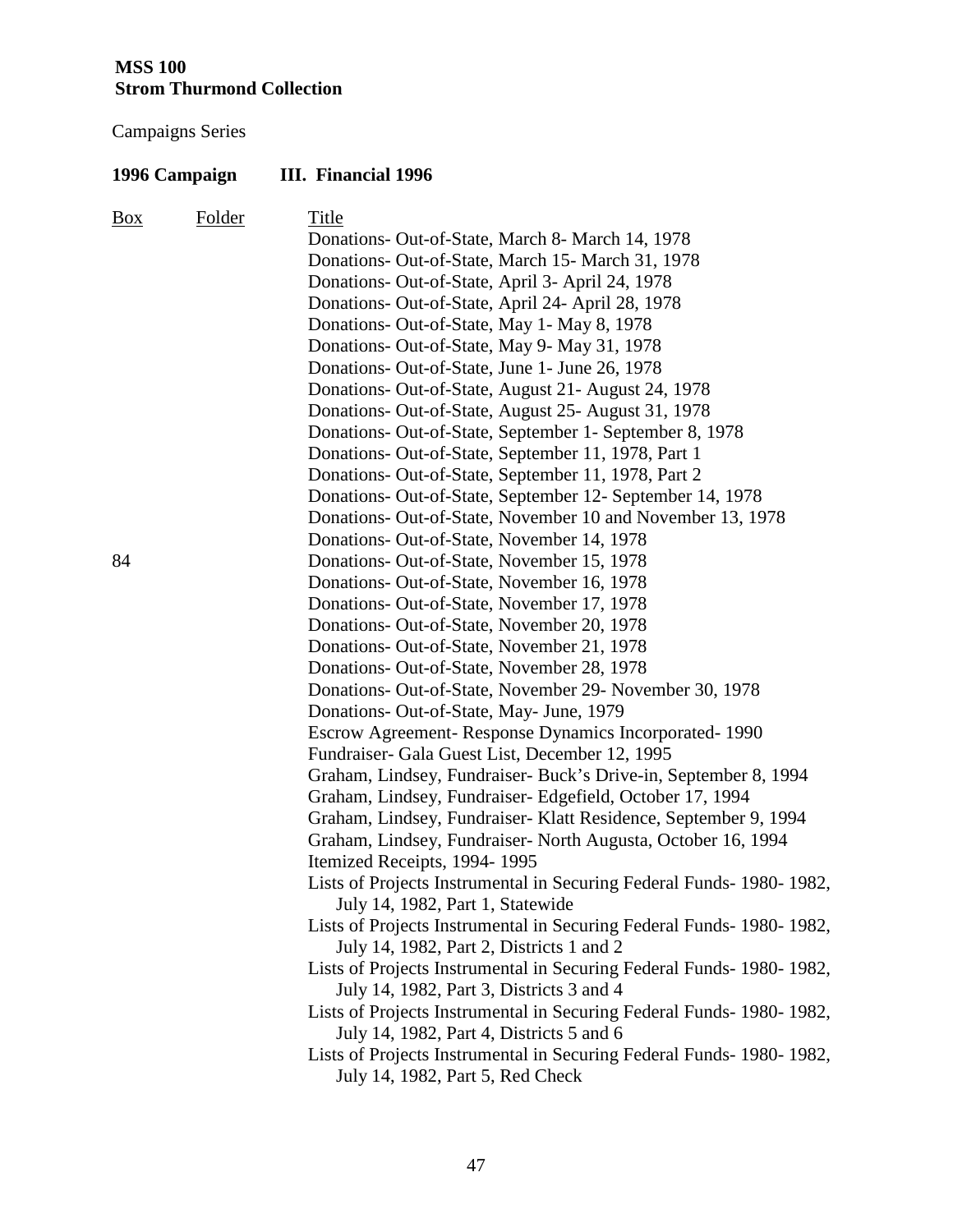| 1996 Campaign                  | III. Financial 1996                                                                                                             |
|--------------------------------|---------------------------------------------------------------------------------------------------------------------------------|
| Folder<br>$\frac{Box}{}$<br>84 | <b>Title</b><br>Lists of Projects Instrumental in Securing Federal Funds-1980-1982,<br>July 14, 1982, Part 6, Supported Schools |
|                                | Lists of Projects Instrumental in Securing Federal Funds- 1980- 1982,<br>July 14, 1982, Part 7, Technical Schools               |
|                                | Lists of Projects Instrumental in Securing Federal Funds- 1980-1982,<br>July 14, 1982, Part 8, Private Schools                  |
|                                | Listing of Invalid Telephone Transactions, 1994-1995                                                                            |
|                                | Master File- General Donations, by date, June-December, 1977                                                                    |
|                                | Master File- General Donations, by date, January-June, 1978                                                                     |
|                                | Master File- General Donations, by date, July 3- July 17, 1978, Part 1                                                          |
|                                | Master File- General Donations, by date, July 18- July 31, 1978, Part 2                                                         |
| 85                             | Master File- General Donations, by date, August 1-17, 1978, Part 1                                                              |
|                                | Master File- General Donations, by date, August 18-31, 1978, Part 2                                                             |
|                                | Master File- General Donations, by date, September, 1978                                                                        |
|                                | Master File- General Donations, by date, October 1-10, 1978, Part 1                                                             |
|                                | Master File- General Donations, by date, October 10-25, 1978, Part 2                                                            |
|                                | NationsBank Account Summaries, 1994-1995                                                                                        |
|                                | Orders-Purchase Change and Insertion, 1990                                                                                      |
|                                | Peeler, Bob, Fundraiser- Columbia, October 17, 1994                                                                             |
|                                | Postage Check Request, 1990                                                                                                     |
|                                | Primary-County File-Horry, 1977-1978                                                                                            |
|                                | Primary- County File-Kershaw, 1978                                                                                              |
|                                | Primary- County File-Lancaster, 1977-1978                                                                                       |
|                                | Primary- County File-Laurens, 1977                                                                                              |
|                                | Primary-County File-Lee, 1977                                                                                                   |
|                                | Primary- County File-Lexington, 1977-1978                                                                                       |
|                                | Primary- County File-Marion, 1977-1978                                                                                          |
|                                | Primary- County File-McCormick, 1977-1978                                                                                       |
|                                | Primary- County File-Marlboro, 1977-1978                                                                                        |
|                                | Primary- County File-Newberry, 1977-1978<br>Primary-County File-Oconee, 1977-1978                                               |
|                                | Primary- County File-Orangeburg, 1977-1978                                                                                      |
|                                | Primary-County File-Pickens, 1977-1978                                                                                          |
|                                | Primary- County File-Richland, 1977, Part 1                                                                                     |
|                                | Primary- County File-Richland, 1978, Part 2                                                                                     |
|                                | Primary-County File-Saluda, 1977-1978                                                                                           |
|                                | Primary- County File-Spartanburg, 1977, Part 1                                                                                  |
|                                | Primary- County File-Spartanburg, 1978, Part 2                                                                                  |
|                                | Primary-County File-Sumter, 1977-1978                                                                                           |
|                                | Primary-County File-<br><b>Union</b> , 1977                                                                                     |
|                                | Primary- County File-Williamsburg, 1977-1978                                                                                    |
|                                |                                                                                                                                 |